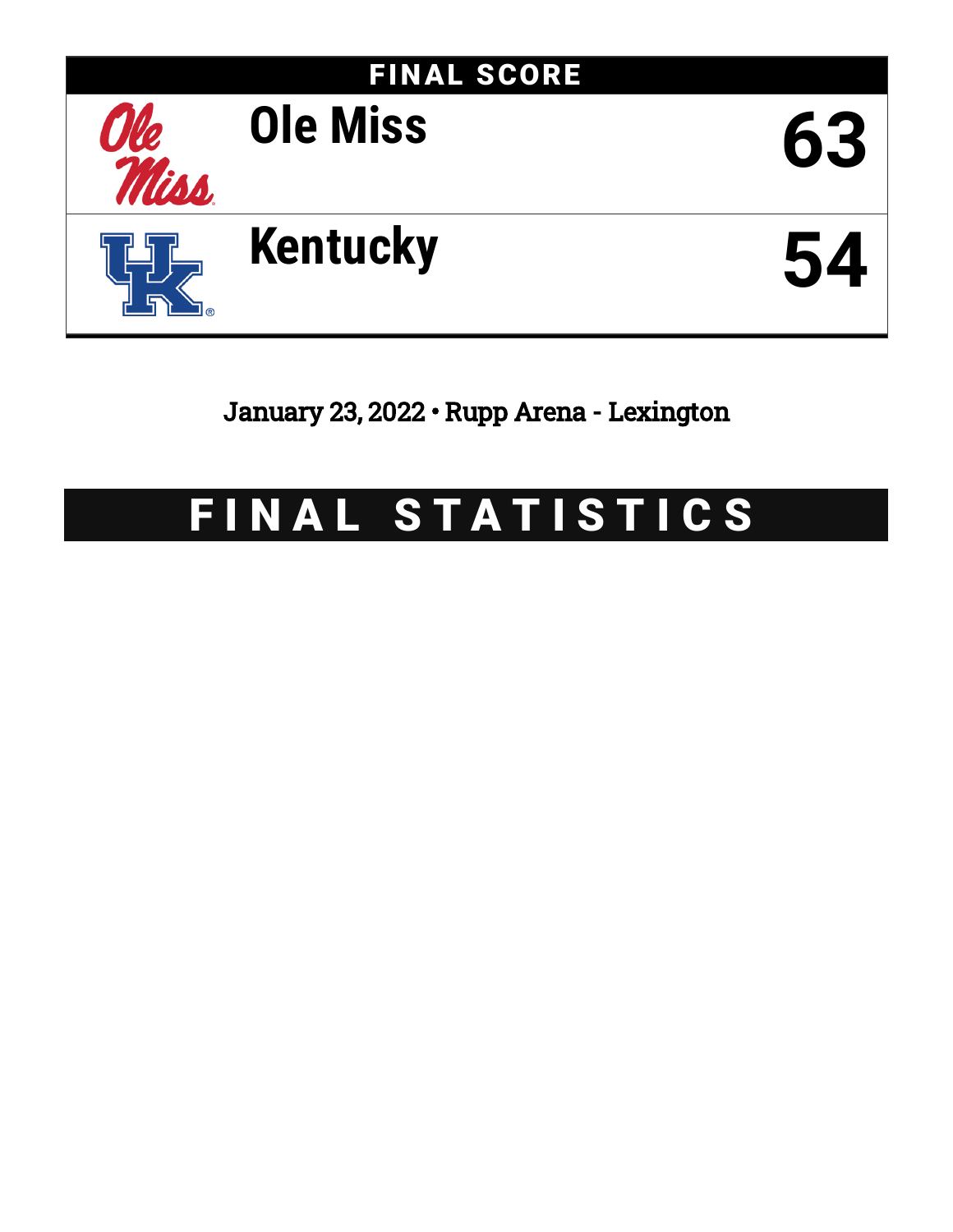# **Official Box Score Ole Miss vs Kentucky Game Totals -- Final Statistics January 23, 2022 at Rupp Arena - Lexington**



# **Ole Miss 63**

| No. | Plaver                 | S  | Pts | FG        | 3FG     | FТ       | OR             | DR       | TR             | PF             | A        | TO            | <b>Blk</b>       | Stl      | Min        | $+/-$          |
|-----|------------------------|----|-----|-----------|---------|----------|----------------|----------|----------------|----------------|----------|---------------|------------------|----------|------------|----------------|
| 00  | AUSTIN, SHAKIRA        |    | 24  | $10 - 18$ | $0-0$   | 4-4      | 2              | 6        | 8              | 5              | 2        |               | 2                | 0        | 27         | 18             |
| 01  | MONK, LASHONDA         | G  | 10  | $3 - 11$  | $0 - 0$ | $4-6$    |                | 2        | 3              | 4              | 3        | 0             | $\mathbf{0}$     | 2        | 21         | 10             |
| 02  | REID, MIMI             | G  | 0   | $0 - 3$   | $0 - 0$ | $0-0$    | 0              | 2        | 2              |                | 3        | 0             | 0                |          | 28         | -3             |
| 03  | JOHNSON, DONNETTA      | G  | 4   | $2 - 3$   | $0 - 0$ | $0 - 0$  | $\Omega$       | 0        | 0              |                | 0        | 1             | 0                | 0        | 15         | 2              |
| 24  | <b>SCOTT, MADISON</b>  | F  | 10  | $5-8$     | $0 - 0$ | $0 - 0$  | 2              | 5        |                | 3              | 2        | 4             | $\mathbf{0}$     | 0        | 30         | 14             |
| 05  | <b>COLLINS, SNUDDA</b> | F. | 12  | $4 - 11$  | $4-9$   | $0 - 0$  | $\Omega$       | 2        | $\overline{2}$ | $\mathcal{P}$  | $\Omega$ | $\mathcal{P}$ | $\Omega$         |          | 32         | $\overline{7}$ |
| 10  | <b>SALARY, DESTINY</b> | G  | 0   | $0 - 0$   | $0 - 0$ | $0 - 0$  | 0              | 0        | 0              |                | 0        | 0             | 0                |          | 2          | -1             |
| 11  | KITCHENS, IYANLA       | F. | 0   | $0 - 0$   | $0 - 0$ | $0 - 0$  | $\overline{2}$ | $\Omega$ | $\overline{2}$ | 2              | $\Omega$ |               | $\Omega$         | $\Omega$ | 7          | -8             |
| 15  | <b>BAKER, ANGEL</b>    | G  | 3   | 1-8       | $0 - 0$ | $1-2$    | $\overline{2}$ | 3        | 5              | $\overline{2}$ | 5        | 2             | 0                | 2        | 28         | 12             |
| 32  | MCGEE, CAITLIN         | F  | 0   | $0 - 3$   | $0 - 0$ | $0 - 0$  | $\overline{2}$ | 0        | $\overline{2}$ | 0              | $\Omega$ | 0             | 0                | 0        | 8          | -6             |
|     | <b>TEAM</b>            |    |     |           |         |          | 1              | 2        | 3              | 0              |          | 2             |                  |          |            |                |
|     | <b>TOTALS</b>          |    | 63  | 25-65     | $4 - 9$ | $9 - 12$ | 12             | 22       | 34             | 21             | 15       | 13            | $\boldsymbol{P}$ |          | <b>200</b> |                |

| <b>Shooting By Period</b> |           |       |         |       |          |       |
|---------------------------|-----------|-------|---------|-------|----------|-------|
| Period                    | FG        | FG%   | 3FG     | 3FG%  | FT       | FT%   |
| 1st Qtr                   | $7-19$    | 37%   | $3 - 4$ | 75%   | $1 - 1$  | 100%  |
| 2nd Qtr                   | $5 - 19$  | 26%   | $0 - 2$ | 00%   | $0 - 0$  | 0%    |
| 3rd Qtr                   | $7 - 14$  | 50%   | $1 - 1$ | 100%  | $3 - 4$  | 75%   |
| 4th Qtr                   | $6 - 13$  | 46%   | $0 - 2$ | 00%   | $5 - 7$  | 71%   |
| 1st Half                  | $12 - 38$ | 32%   | $3-6$   | 50%   | $1 - 1$  | 100%  |
| 2nd Half                  | 13-27     | 48%   | $1 - 3$ | 33%   | $8 - 11$ | 73%   |
| Game                      | 25-65     | 38.5% | 4-9     | 44.4% | $9 - 12$ | 75.0% |

*Deadball Rebounds:* 4,0 *Last FG:* 4th-00:31 *Biggest Run:* 11-0 *Largest lead:* By 12 at 1st-04:16 *Technical Fouls:* None.

# **Kentucky 54**

|    | No. Player             | S. | Pts | FG.      | 3FG     | FТ      | OR.          | DR.            | TR             | PF.            |              | A TO          | <b>BIK</b>     | Stl            | Min             | $+/-$ |
|----|------------------------|----|-----|----------|---------|---------|--------------|----------------|----------------|----------------|--------------|---------------|----------------|----------------|-----------------|-------|
| 00 | OWENS, OLIVIA          | C. | 2   | $1-5$    | $0-0$   | $0 - 0$ | 1            | 5              | 6              | 3              | 1.           | 4             | 0              | 0              | -25             | $-7$  |
|    | 03 MASSENGILL, JAZMINE | G  | 6   | $3-6$    | $0 - 0$ | $0 - 2$ |              |                | 2              | $\overline{4}$ | 2            | 1             | $\overline{1}$ |                | 0 <sub>33</sub> | $-13$ |
|    | 10 HOWARD, RHYNE       | G. |     | 24 9-23  | $0 - 3$ | $6 - 7$ | $\mathbf{0}$ | 10             | 10             | 3              | 1            | 3             | 3              | $\overline{1}$ | -39             | $-11$ |
| 11 | <b>WALKER, JADA</b>    | G  | 7   | $1 - 8$  | $0 - 2$ | $5-6$   |              | $\overline{1}$ | 2              | 3              | $\Omega$     | 2             | $\overline{0}$ | $\overline{0}$ | - 32            | $-3$  |
|    | 12 HUNT, TREASURE      | G  | 9   | $3-9$    | $0 - 1$ | 3-4     | 4            | 2              | -6             | 1.             | $\mathbf{1}$ | 3             | -1             |                | 1 33            | $-1$  |
|    | 21 LEVERETTER, NYAH    | F. |     | $0 - 0$  | $0 - 0$ | $1 - 2$ | 1.           | 3              | $\overline{4}$ | 3              | $\Omega$     | $\mathcal{P}$ | 2              | $\Omega$       | - 23            | $-10$ |
| 34 | KING, EMMA             | G. | 5   | $2 - 2$  | $0 - 0$ | $1 - 1$ | $\Omega$     |                |                | $\Omega$       | 1            | 1             |                | 1              | -17             | - 0   |
|    | <b>TEAM</b>            |    |     |          |         |         |              | 1              | 3              | - 0            |              | 2             |                |                |                 |       |
|    | <b>TOTALS</b>          |    |     | 54 19-53 | $0 - 6$ | $16-22$ | 10           | 24             | 34             | 17             | 6            | 18            |                |                | <b>3200</b>     |       |

| <b>Shooting By Period</b> |           |       |         |       |           |       | Dead        |
|---------------------------|-----------|-------|---------|-------|-----------|-------|-------------|
| Period                    | FG        | FG%   | 3FG     | 3FG%  | FT        | FT%   | Last        |
| 1st Qtr                   | $5 - 11$  | 45%   | $0 - 0$ | 0%    | $3-4$     | 75%   | <b>Bigg</b> |
| 2nd Qtr                   | $3 - 15$  | 20%   | $0 - 2$ | 00%   | $6 - 10$  | 60%   | Larg        |
| 3rd Qtr                   | $7 - 11$  | 64%   | $0 - 1$ | 00%   | $3-3$     | 100%  | Tech        |
| 4th Qtr                   | $4 - 16$  | 25%   | $0 - 3$ | 00%   | $4 - 5$   | 80%   |             |
| 1st Half                  | $8 - 26$  | 31%   | $0 - 2$ | 00%   | $9 - 14$  | 64%   |             |
| 2nd Half                  | $11 - 27$ | 41%   | $0 - 4$ | 00%   | $7-8$     | 88%   |             |
| Game                      | 19-53     | 35.8% | 0-6     | 00.0% | $16 - 22$ | 72.7% |             |

| Deadball Rebounds: 8,3  |
|-------------------------|
| Last FG: 4th-00:55      |
| Biggest Run: 8-0        |
| Largest lead: By 0 at - |
| Technical Fouls: None.  |
|                         |

| Game Notes:                                                              | <b>Score</b> |             |     | 1st 2nd 3rd 4th TOT |
|--------------------------------------------------------------------------|--------------|-------------|-----|---------------------|
| Officials: Beverly Roberts, Gina Cross, Natasha Camy<br>Attendance: 5204 | UM           | 18 10 18 17 |     | -63                 |
|                                                                          | UK           | 13 12 17    | -12 | 54                  |

Start Time: **12:02 PM ET** End Time: **02:11 PM ET** Game Duration: **2:08** Conference Game;

**UM led for 38:42. UK led for 0:00. Game was tied for 1:16.** Times tied: **0** Lead Changes: **0**

| <b>Points</b>     | UM             | UK             |
|-------------------|----------------|----------------|
| In the Paint      | 34             | 24             |
| Off Turns         | 20             | 11             |
| 2nd Chance        | 9              | 12             |
| <b>Fast Break</b> |                | 3              |
| Bench             | 15             | 6              |
| Per Poss          | 0.913<br>30/69 | 0.771<br>27/70 |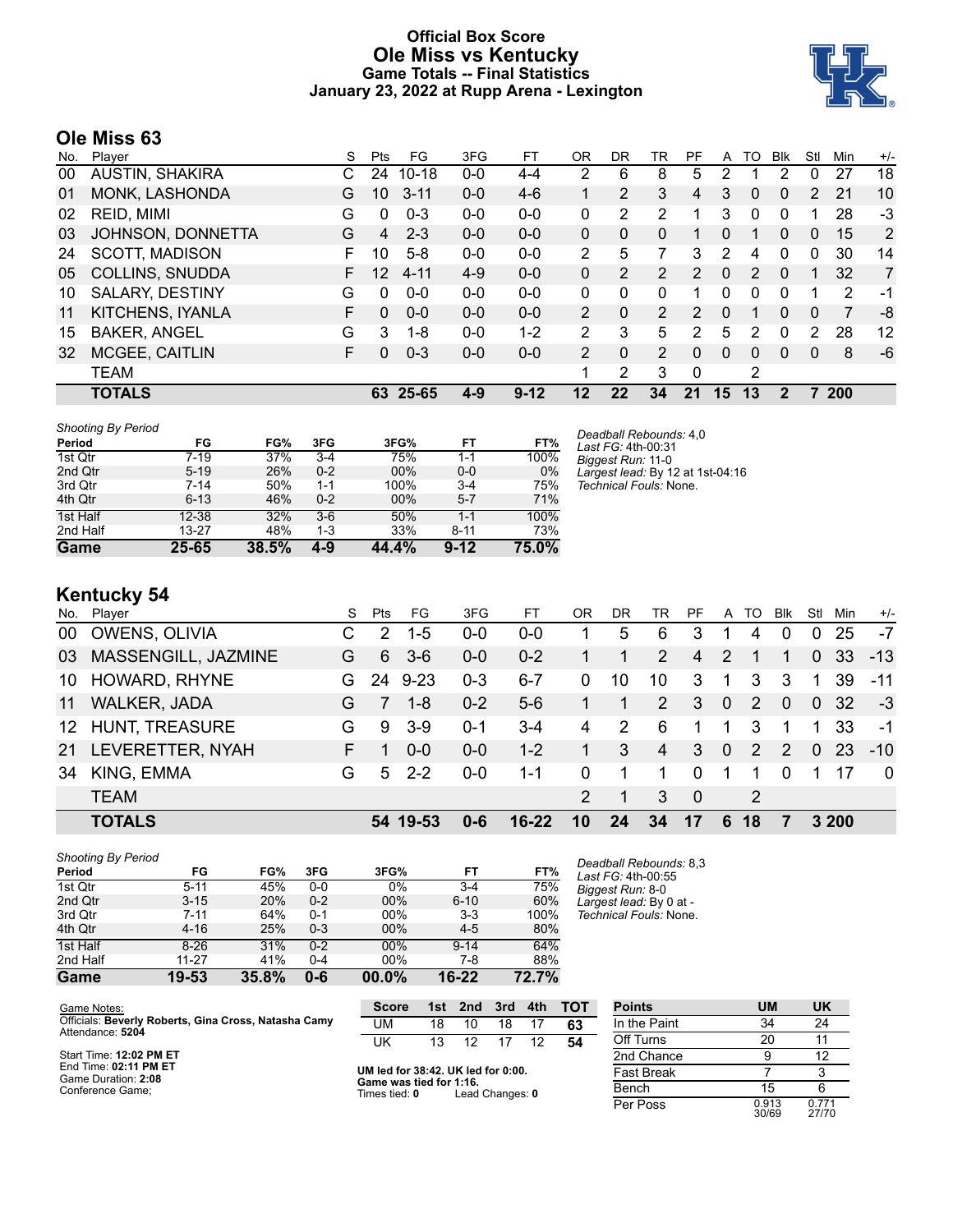# **Official Box Score Ole Miss vs Kentucky First Half Statistics Only January 23, 2022 at Rupp Arena - Lexington**



# **Ole Miss 28**

| No. | Plaver                 | S  | <b>Pts</b> | FG.      | 3FG     | <b>FT</b> | <b>OR</b>      | <b>DR</b> | TR.            | PF             | A | TO       | <b>B</b> lk | Stl      | Min          | $+/-$       |
|-----|------------------------|----|------------|----------|---------|-----------|----------------|-----------|----------------|----------------|---|----------|-------------|----------|--------------|-------------|
| 00  | <b>AUSTIN, SHAKIRA</b> | С  | 8          | $4 - 10$ | $0 - 0$ | $0-0$     | 2              | 3         | 5              | 2              | 0 |          |             | 0        | 12           | 10          |
| 01  | MONK, LASHONDA         | G  | 5          | $2 - 7$  | $0 - 0$ | $1 - 1$   |                | 0         |                | $\overline{2}$ | 2 | 0        | 0           |          | 11           | 4           |
| 02  | REID, MIMI             | G  | 0          | $0 - 2$  | $0 - 0$ | $0 - 0$   | 0              | 2         | $\overline{2}$ |                |   | 0        | 0           | 0        | 14           | -4          |
| 03  | JOHNSON, DONNETTA      | G  | 2          | $1 - 2$  | $0 - 0$ | $0 - 0$   | 0              | 0         | 0              |                | 0 |          | 0           | 0        | 11           | $\mathbf 0$ |
| 05  | <b>COLLINS, SNUDDA</b> | F  | 9          | $3 - 7$  | 3-6     | $0 - 0$   | 0              | 0         | 0              |                | 0 |          | 0           | 0        | 12           | 1           |
| 10  | <b>SALARY, DESTINY</b> | G  | $\Omega$   | $0 - 0$  | $0 - 0$ | $0 - 0$   | 0              | 0         | 0              |                | 0 | $\Omega$ | $\Omega$    |          | 2            | -1          |
| 11  | KITCHENS, IYANLA       | F  | $\Omega$   | $0 - 0$  | $0 - 0$ | $0 - 0$   | 1              | $\Omega$  |                | 1              | 0 | 1        | $\Omega$    | 0        | 5            | -5          |
| 15  | <b>BAKER, ANGEL</b>    | G  | $\Omega$   | $0 - 3$  | $0 - 0$ | $0 - 0$   |                | 2         | 3              | 1              | 3 | 1        | $\Omega$    | 0        | 13           | 7           |
| 24  | <b>SCOTT, MADISON</b>  | F  | 4          | $2 - 4$  | $0 - 0$ | $0 - 0$   |                | 3         | 4              |                |   |          | 0           | 0        | 16           | 9           |
| 32  | MCGEE, CAITLIN         | F. | $\Omega$   | $0 - 3$  | $0 - 0$ | $0 - 0$   | $\overline{2}$ | $\Omega$  | $\overline{2}$ | 0              | 0 | $\Omega$ | $\Omega$    | $\Omega$ | 4            | -6          |
|     | <b>TEAM</b>            |    | 0          | $0 - 0$  | $0 - 0$ | $0 - 0$   |                | 1         | 2              | $\Omega$       | 0 |          | $\Omega$    | $\Omega$ | $\mathbf{0}$ |             |
|     | <b>TOTALS</b>          |    | 28         | 12-38    | 3-6     | $1 - 1$   | 9              | 11        | 20             | 11             |   |          | 2           | 2        | 100          |             |

| <b>Shooting By Period</b><br>Period | FG        | FG%   | 3FG     | 3FG%  | FT       | FT%   |
|-------------------------------------|-----------|-------|---------|-------|----------|-------|
| 1st Otr                             | 7-19      | 37%   | 3-4     | 75%   | 1-1      | 100%  |
| 2nd Otr                             | $5 - 19$  | 26%   | $0 - 2$ | 00%   | $0 - 0$  | $0\%$ |
| 1st Half                            | $12 - 38$ | 32%   | 3-6     | 50%   | $1 - 1$  | 100%  |
| Game                                | 25-65     | 38.5% | 4-9     | 44.4% | $9 - 12$ | 75.0% |

# **Kentucky 25**

|    | No. Player          | S. | Pts      | FG       | 3FG     | <b>FT</b> | <b>OR</b>     | <b>DR</b>    | TR.          | PF.         |              | A TO          | <b>Blk</b> | Stl      | <b>Min</b>               | $+/-$ |
|----|---------------------|----|----------|----------|---------|-----------|---------------|--------------|--------------|-------------|--------------|---------------|------------|----------|--------------------------|-------|
| 00 | OWENS, OLIVIA       | C  | 2        | $1 - 3$  | $0 - 0$ | $0 - 0$   | 0             | 3            | 3            | 2           |              | 2             | 0          | 0        | 13                       | -3    |
| 03 | MASSENGILL, JAZMINE | G. | 4        | $2 - 4$  | $0 - 0$ | $0 - 2$   |               |              | 2            | $\Omega$    |              | $\Omega$      |            | $\Omega$ | 16                       | -3    |
| 10 | HOWARD, RHYNE       | G  | 9        | $2 - 11$ | $0 - 2$ | $5-6$     | 0             |              |              | 1           | $\mathbf{0}$ | 3             |            |          | 20                       | -3    |
| 11 | <b>WALKER, JADA</b> | G. | 3        | $1 - 2$  | $0 - 0$ | $1 - 2$   | $\Omega$      | $\mathbf{0}$ | $\mathbf{0}$ | 2           | $\mathbf{0}$ | $\mathcal{P}$ | $\Omega$   | $\Omega$ | -14                      | -3    |
|    | 12 HUNT, TREASURE   | G  | 6        | -2-6     | $0 - 0$ | $2 - 2$   | $\mathcal{P}$ | 1            | 3            | $\Omega$    | 1            | $\Omega$      |            |          | 16                       | -3    |
|    | 21 LEVERETTER, NYAH | F. | 1        | $0 - 0$  | $0 - 0$ | $1 - 2$   |               | 1            | 2            | $\mathbf 1$ | $\mathbf{0}$ | 2             | 2          | $\Omega$ | 11                       | -6    |
| 34 | KING, EMMA          | G  | $\Omega$ | $0 - 0$  | $0 - 0$ | $0 - 0$   | 0             |              |              | $\Omega$    | 1            | 0             | 0          |          | 10                       | 0     |
|    | <b>TEAM</b>         |    | 0        | $0 - 0$  | $0 - 0$ | $0 - 0$   |               |              | 2            | $\mathbf 0$ | 0            | 1             | $\Omega$   | $\Omega$ | $\overline{\phantom{0}}$ |       |
|    | <b>TOTALS</b>       |    |          | 25 8-26  | $0 - 2$ | $9 - 14$  | 5             | 15           | 20           | 6           | 4            | 10            | 5          |          | 3 100                    |       |

| Shooting By Period<br>Period | FG       | FG%   | 3FG     | 3FG%   | FT       | FT%   |
|------------------------------|----------|-------|---------|--------|----------|-------|
| 1st Otr                      | $5-11$   | 45%   | 0-0     | 0%     | $3-4$    | 75%   |
| 2nd Qtr                      | $3 - 15$ | 20%   | $0 - 2$ | $00\%$ | $6-10$   | 60%   |
| 1st Half                     | $8 - 26$ | 31%   | $0 - 2$ | $00\%$ | $9 - 14$ | 64%   |
| Game                         | 19-53    | 35.8% | Ი-Ნ     | 00.0%  | 16-22    | 72 7% |

*Deadball Rebounds:* 8,3 *Last FG Half:* UK 2nd-02:18

*Deadball Rebounds:* 4,0 *Last FG Half:* UM 2nd-01:42

| Game Notes:                                                              | <b>Score</b> | 1st. | 2nd | 3rd | 4th | <b>TOT</b> | <b>Points from (This Period)</b> | <b>UM UK</b> |    |
|--------------------------------------------------------------------------|--------------|------|-----|-----|-----|------------|----------------------------------|--------------|----|
| Officials: Beverly Roberts, Gina Cross, Natasha Camy<br>Attendance: 5204 | UM           | 18   |     | 18  |     | 63         | In the Paint                     | 14           | 12 |
|                                                                          | UK           | 13   |     |     |     | 54         | Off Turns                        |              |    |
| Start Time: 12:02 PM ET                                                  |              |      |     |     |     |            | 2nd Chance                       |              |    |
| End Time: 02:11 PM ET<br>Game Duration: 2:08                             |              |      |     |     |     |            | Fast Break                       | 5.           |    |
| Conference Game:                                                         |              |      |     |     |     |            | Bench                            |              |    |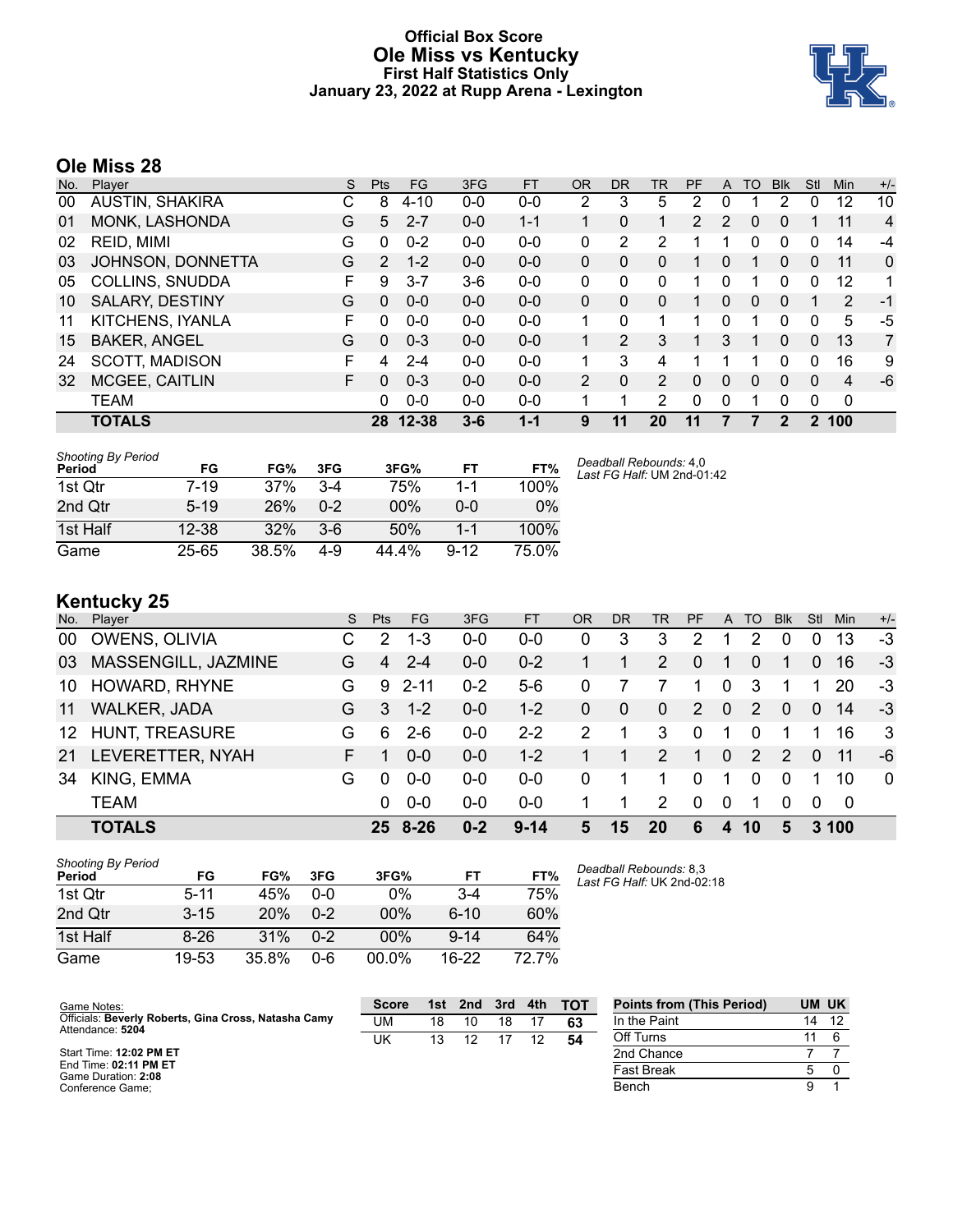# **Official Box Score Ole Miss vs Kentucky First Quarter Statistics Only January 23, 2022 at Rupp Arena - Lexington**



# **Ole Miss 18**

| No. | Player                 | S | <b>Pts</b> | FG      | 3FG     | <b>FT</b> | <b>OR</b> | <b>DR</b>    | TR | PF | A        | TO       | <b>Blk</b> | <b>Stl</b>    | Min | $+/-$ |
|-----|------------------------|---|------------|---------|---------|-----------|-----------|--------------|----|----|----------|----------|------------|---------------|-----|-------|
| 00  | <b>AUSTIN, SHAKIRA</b> | С | 4          | $2 - 7$ | $0-0$   | $0 - 0$   |           |              | 2  | 0  | 0        |          |            | 0             |     | 8     |
| 01  | MONK, LASHONDA         | G | 5          | $2 - 4$ | $0 - 0$ | $1 - 1$   | 0         | 0            | 0  |    |          | 0        | 0          |               | 8   | 6     |
| 02  | REID, MIMI             | G | 0          | $0 - 0$ | $0 - 0$ | $0 - 0$   | 0         | 0            | 0  |    |          | O        | 0          | 0             | 5   | -2    |
| 03  | JOHNSON, DONNETTA      | G | 0          | $0 - 0$ | $0 - 0$ | $0 - 0$   | $\Omega$  | 0            | 0  |    | $\Omega$ | 0        | 0          | $\mathbf{0}$  | 5   | 5     |
| 24  | <b>SCOTT, MADISON</b>  | F | 0          | $0 - 2$ | $0 - 0$ | $0 - 0$   | $\Omega$  |              | 1  | 0  |          |          | 0          | $\Omega$      | 7   | 8     |
| 05  | <b>COLLINS, SNUDDA</b> | F | 9          | $3 - 4$ | $3 - 4$ | $0 - 0$   | $\Omega$  | $\Omega$     | 0  | 0  | $\Omega$ | 0        | 0          | $\Omega$      | 5   | 0     |
| 10  | <b>SALARY, DESTINY</b> | G | 0          | $0 - 0$ | $0 - 0$ | $0 - 0$   | $\Omega$  | $\Omega$     | 0  |    | $\Omega$ | $\Omega$ | 0          |               | 2   | -1    |
| 11  | KITCHENS, IYANLA       | F | 0          | $0 - 0$ | $0 - 0$ | $0 - 0$   |           | 0            | 1  | 0  | $\Omega$ | 0        | 0          | $\mathbf{0}$  | 3   | $-3$  |
| 15  | <b>BAKER, ANGEL</b>    | G | 0          | $0 - 2$ | $0 - 0$ | $0 - 0$   | 0         | 0            | 0  |    |          | 0        | 0          | 0             | 5   | 7     |
| 32  | MCGEE, CAITLIN         | F | 0          | $0 - 0$ | $0 - 0$ | $0 - 0$   | $\Omega$  | 0            | 0  | 0  | $\Omega$ | 0        | 0          | $\mathbf{0}$  | 3   | $-3$  |
|     | TEAM                   |   |            |         |         |           | 1         | 0            | 1  | 0  |          | 0        |            |               |     |       |
|     | <b>TOTALS</b>          |   | 18         | $7-19$  | $3 - 4$ | 1-1       | 3         | $\mathbf{2}$ | 5  | 5  | 4        | 2        |            | $\mathcal{P}$ | 50  |       |

| <b>Shooting By Period</b><br>Period | FG        | FG%   | 3FG     | 3FG%  | FT       | FT%   | Deadball Rebounds: 4,0 |
|-------------------------------------|-----------|-------|---------|-------|----------|-------|------------------------|
| 1st Qtr                             | 7-19      | 37%   | $3 - 4$ | 75%   | 1-1      | 100%  |                        |
| 2nd Qtr                             | $5 - 19$  | 26%   | $0 - 2$ | 00%   | $0 - 0$  | 0%    |                        |
| 1st Half                            | $7 - 19$  | 37%   | $3 - 4$ | 75%   | 1-1      | 100%  |                        |
| 1st Half                            | 12-38     | 32%   | $3-6$   | 50%   | $1 - 1$  | 100%  |                        |
| Game                                | $25 - 65$ | 38.5% | $4-9$   | 44.4% | $9 - 12$ | 75.0% |                        |

# **Kentucky 13**

| No. | Plaver               | S. | Pts            | <b>FG</b> | 3FG     | <b>FT</b> | OR       | <b>DR</b>      | <b>TR</b>     | <b>PF</b>      | $\mathsf{A}$ | TO       | <b>Blk</b>     | Stl            | Min | $+/-$ |
|-----|----------------------|----|----------------|-----------|---------|-----------|----------|----------------|---------------|----------------|--------------|----------|----------------|----------------|-----|-------|
| 00  | <b>OWENS, OLIVIA</b> | C. | 2              | $1 - 2$   | $0 - 0$ | 0-0       | 0        | 2              | 2             |                | 0            |          | 0              | 0              | 6   | -6    |
| 03  | MASSENGILL, JAZMINE  | G  | 2              | $1 - 2$   | $0 - 0$ | $0 - 0$   | 0        | 0              | $\Omega$      | 0              |              | 0        | 1              | 0              | 9   | $-2$  |
| 10  | HOWARD, RHYNE        | G  | 4              | $1 - 3$   | $0 - 0$ | $2 - 2$   | $\Omega$ | 5              | 5             | 1              | 0            | 3        | 1              | $\Omega$       | 10  | -5    |
| 11  | <b>WALKER, JADA</b>  | G  | 1              | $0 - 0$   | $0 - 0$ | $1 - 2$   | 0        | $\overline{0}$ | $\Omega$      | $\overline{0}$ | $\Omega$     | 1        | $\overline{0}$ | $\overline{0}$ | 8   | $-2$  |
|     | 12 HUNT, TREASURE    | G  | $\overline{4}$ | $2 - 4$   | $0-0$   | $0-0$     |          |                | $\mathcal{P}$ | $\Omega$       |              | 0        | $\Omega$       |                | 9   | 2     |
|     | 21 LEVERETTER, NYAH  | F. | $\Omega$       | $0 - 0$   | $0 - 0$ | $0-0$     |          | 0              |               | 1              | 0            | 2        | 1              | $\Omega$       | 5   | -6    |
| 34  | KING, EMMA           | G  | $\Omega$       | $0 - 0$   | $0 - 0$ | $0-0$     | $\Omega$ | $\Omega$       | $\Omega$      | $\Omega$       |              | $\Omega$ | $\Omega$       | $\Omega$       | -3  | -6    |
|     | <b>TEAM</b>          |    |                |           |         |           | 0        | $\Omega$       | $\Omega$      | 0              |              |          |                |                |     |       |
|     | <b>TOTALS</b>        |    |                | 13 5-11   | 0-0     | $3 - 4$   | 2        | 8              | 10            | 3              | 3            | 8        | 3              |                | 50  |       |

| <b>Shooting By Period</b><br>Period | FG       | FG%        | 3FG     | 3FG%   | FT        | FT%   | Deadball Rebounds: 8,3 |
|-------------------------------------|----------|------------|---------|--------|-----------|-------|------------------------|
| 1st Qtr                             | $5 - 11$ | 45%        | $0 - 0$ | 0%     | 3-4       | 75%   |                        |
| 2nd Qtr                             | $3 - 15$ | <b>20%</b> | $0 - 2$ | $00\%$ | $6 - 10$  | 60%   |                        |
| 1st Half                            | $5 - 11$ | 45%        | $0 - 0$ | 0%     | $3 - 4$   | 75%   |                        |
| 1st Half                            | $8 - 26$ | 31%        | $0 - 2$ | 00%    | $9 - 14$  | 64%   |                        |
| Game                                | 19-53    | 35.8%      | $0 - 6$ | 00.0%  | $16 - 22$ | 72.7% |                        |

| Game Notes:                                                              | Score | 1st l | 2nd | 3rd | 4th | TOT | <b>Points (This Period)</b> | UM            | <b>UK</b>     |
|--------------------------------------------------------------------------|-------|-------|-----|-----|-----|-----|-----------------------------|---------------|---------------|
| Officials: Beverly Roberts, Gina Cross, Natasha Camy<br>Attendance: 5204 | UM    | 18    | 10  | 18  |     | 63  | In the Paint                |               | 6             |
|                                                                          | UK    | 13    |     |     |     | 54  | Off Turns                   |               |               |
| Start Time: 12:02 PM ET                                                  |       |       |     |     |     |     | 2nd Chance                  |               |               |
| End Time: 02:11 PM ET<br>Game Duration: 2:08                             |       |       |     |     |     |     | <b>Fast Break</b>           |               |               |
| Conference Game;                                                         |       |       |     |     |     |     | Bench                       |               |               |
|                                                                          |       |       |     |     |     |     | Per Poss                    | 1.000<br>8/18 | 0.684<br>7/19 |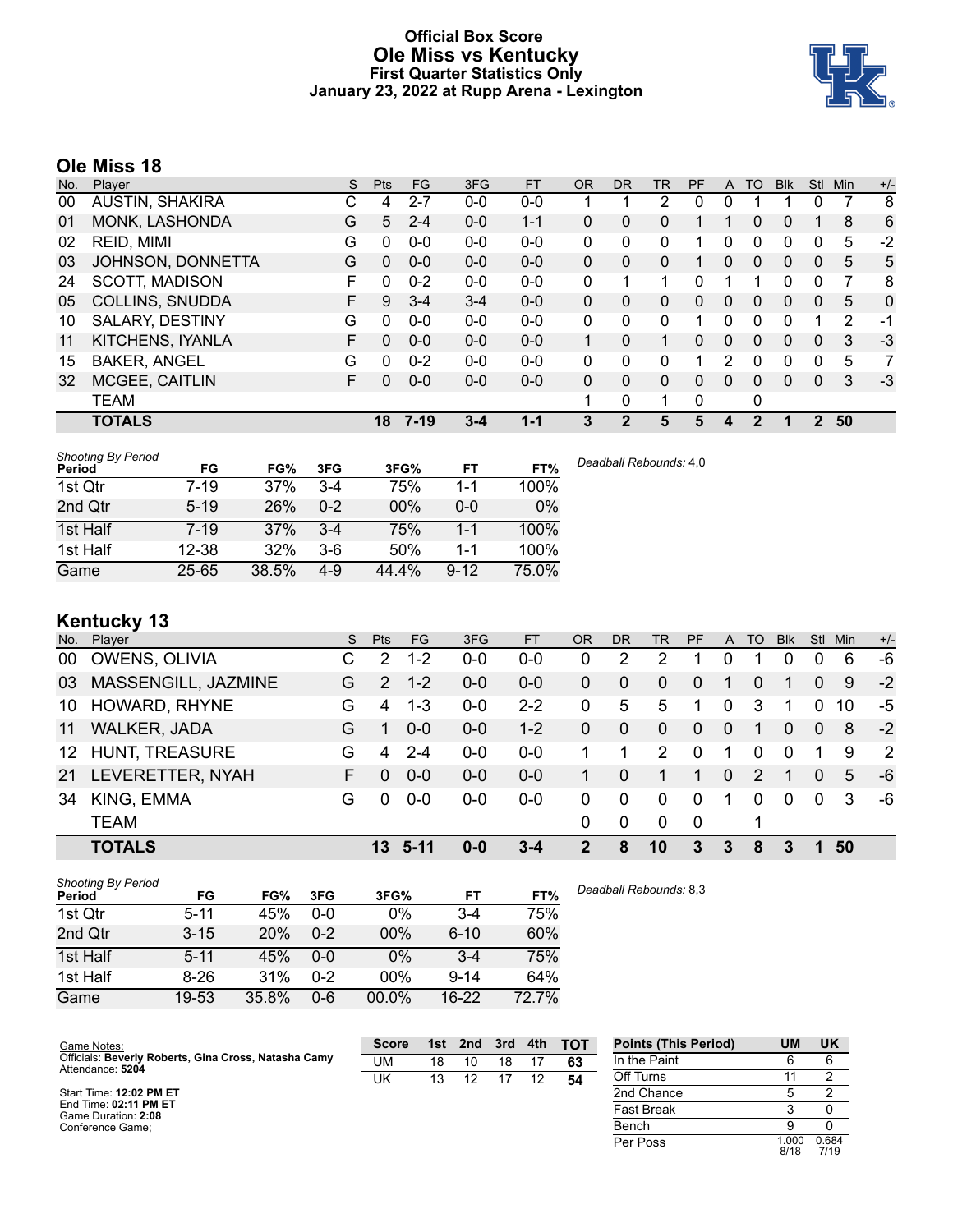# **Official Play-By-Play Ole Miss vs Kentucky First Quarter January 23, 2022 at Rupp Arena - Lexington**



### **Period 1**

<mark>Starters:</mark><br>Ole Miss: 0 AUSTIN,SHAKIRA (C); 1 MONK,LASHONDA (G); 2 REID,MIMI (G); 3 JOHNSON,DONNETTA (G); 24 SCOTT,MADISON (F);<br>**Kentucky**: 00 OWENS,OLIVIA (C); 3 MASSENGILL,JAZMINE (G); 10 HOWARD,RHYNE (G); 11 WALKER,JADA

| Time  | <b>VISITORS: Ole Miss</b>              | <b>Score</b> | <b>Margin</b>   | <b>HOME: Kentucky</b>                  |
|-------|----------------------------------------|--------------|-----------------|----------------------------------------|
| 09:40 | MISSED LAYUP by SCOTT, MADISON         |              |                 |                                        |
| 09:37 |                                        |              |                 | REBOUND (DEF) by HUNT, TREASURE        |
| 09:12 |                                        |              |                 | MISSED JUMPER by OWENS, OLIVIA         |
| 09:12 | BLOCK by AUSTIN, SHAKIRA               |              |                 |                                        |
| 09:09 |                                        |              |                 | REBOUND (OFF) by TEAM                  |
| 09:09 |                                        |              |                 | TURNOVER (SHOTCLOCK) by TEAM           |
| 08:56 | MISSED JUMPER by MONK, LASHONDA        |              |                 |                                        |
| 08:53 | REBOUND (OFF) by TEAM                  |              |                 |                                        |
| 08:44 | GOOD! JUMPER by AUSTIN, SHAKIRA        | $0 - 2$      | V <sub>2</sub>  |                                        |
| 08:33 | FOUL (PERSONAL) by REID, MIMI          |              |                 |                                        |
| 08:21 |                                        |              |                 | FOUL (OFF) by OWENS, OLIVIA            |
| 08:21 |                                        |              |                 | SUB OUT: OWENS, OLIVIA                 |
| 08:21 |                                        |              |                 | SUB IN: LEVERETTER, NYAH               |
| 08:21 |                                        |              |                 | TURNOVER (OFFENSIVE) by OWENS, OLIVIA  |
| 08:04 | MISSED JUMPER by AUSTIN, SHAKIRA       |              |                 |                                        |
| 08:02 |                                        |              |                 | REBOUND (DEF) by HOWARD, RHYNE         |
| 07:53 |                                        |              |                 | FOUL (PERSONAL) by LEVERETTER, NYAH    |
| 07:39 | MISSED JUMPER by AUSTIN, SHAKIRA       |              |                 |                                        |
| 07:37 |                                        |              |                 | REBOUND (DEF) by HOWARD, RHYNE         |
| 07:35 |                                        |              |                 | TURNOVER (LOSTBALL) by HOWARD, RHYNE   |
| 07:35 | STEAL by MONK, LASHONDA                |              |                 |                                        |
| 07:32 | TURNOVER (TRAVEL) by AUSTIN, SHAKIRA   |              |                 |                                        |
| 07:03 |                                        |              |                 | MISSED JUMPER by MASSENGILL, JAZMINE   |
| 07:00 | REBOUND (DEF) by SCOTT, MADISON        |              |                 |                                        |
| 06:41 | MISSED JUMPER by AUSTIN, SHAKIRA       |              |                 |                                        |
| 06:38 |                                        |              |                 | REBOUND (DEF) by HOWARD, RHYNE         |
| 06:26 | FOUL (PERSONAL) by MONK, LASHONDA      |              |                 |                                        |
| 06:26 |                                        |              |                 | SUB OUT: MASSENGILL, JAZMINE           |
| 06:26 |                                        |              |                 | SUB IN: KING, EMMA                     |
| 06:26 | SUB OUT: REID, MIMI                    |              |                 |                                        |
| 06:26 | SUB IN: BAKER, ANGEL                   |              |                 |                                        |
| 06:26 |                                        |              |                 | MISSED FT by WALKER, JADA              |
| 06:26 |                                        |              |                 | REBOUND (OFF) by TEAM                  |
| 06:26 |                                        | $1 - 2$      | V <sub>1</sub>  | GOOD! FT by WALKER, JADA               |
| 06:00 | GOOD! JUMPER by AUSTIN, SHAKIRA [PNT]  | $1 - 4$      | $V_3$           |                                        |
| 06:00 | ASSIST by SCOTT, MADISON               |              |                 |                                        |
| 05:54 |                                        |              |                 | TURNOVER (TRAVEL) by HOWARD, RHYNE     |
| 05:40 | MISSED LAYUP by SCOTT, MADISON         |              |                 |                                        |
| 05:40 |                                        |              |                 | BLOCK by LEVERETTER, NYAH              |
| 05:35 |                                        |              |                 | REBOUND (DEF) by HOWARD, RHYNE         |
| 05:31 |                                        |              |                 | MISSED JUMPER by HOWARD, RHYNE         |
| 05:31 |                                        |              |                 | REBOUND (OFF) by TEAM                  |
| 05:31 | FOUL (PERSONAL) by JOHNSON, DONNETTA   |              |                 |                                        |
| 05:21 |                                        |              |                 | MISSED LAYUP by HUNT, TREASURE         |
| 05:17 |                                        |              |                 | REBOUND (OFF) by HUNT, TREASURE        |
| 05:17 |                                        |              |                 | MISSED LAYUP by HUNT, TREASURE         |
| 05:16 | REBOUND (DEF) by AUSTIN, SHAKIRA       |              |                 |                                        |
| 05:11 | GOOD! LAYUP by MONK, LASHONDA [FB/PNT] | $1-6$        | V <sub>5</sub>  |                                        |
| 05:11 |                                        |              |                 | FOUL (PERSONAL) by HOWARD, RHYNE       |
| 05:11 |                                        |              |                 | SUB OUT: WALKER, JADA                  |
| 05:11 |                                        |              |                 | SUB OUT: HUNT, TREASURE                |
| 05:11 |                                        |              |                 | SUB IN: OWENS, OLIVIA                  |
| 05:11 |                                        |              |                 | SUB IN: MASSENGILL, JAZMINE            |
| 05:11 | SUB OUT: JOHNSON, DONNETTA             |              |                 |                                        |
| 05:11 | SUB IN: COLLINS, SNUDDA                |              |                 |                                        |
| 05:11 | GOOD! FT by MONK, LASHONDA [FB]        | $1 - 7$      | $V_6$           |                                        |
| 05:00 |                                        |              |                 | TURNOVER (TRAVEL) by LEVERETTER, NYAH  |
| 04:53 | GOOD! 3PTR by COLLINS, SNUDDA          | $1 - 10$     | V <sub>9</sub>  |                                        |
| 04:53 | ASSIST by MONK, LASHONDA               |              |                 |                                        |
| 04:52 |                                        |              |                 | TIMEOUT 30SEC                          |
| 04:48 | SUB OUT: MONK, LASHONDA                |              |                 |                                        |
| 04:48 | SUB IN: SALARY, DESTINY                |              |                 |                                        |
| 04:25 |                                        |              |                 | TURNOVER (BADPASS) by LEVERETTER, NYAH |
| 04:25 | STEAL by SALARY, DESTINY               |              |                 |                                        |
| 04:16 | GOOD! 3PTR by COLLINS, SNUDDA          | $1 - 13$     | V <sub>12</sub> |                                        |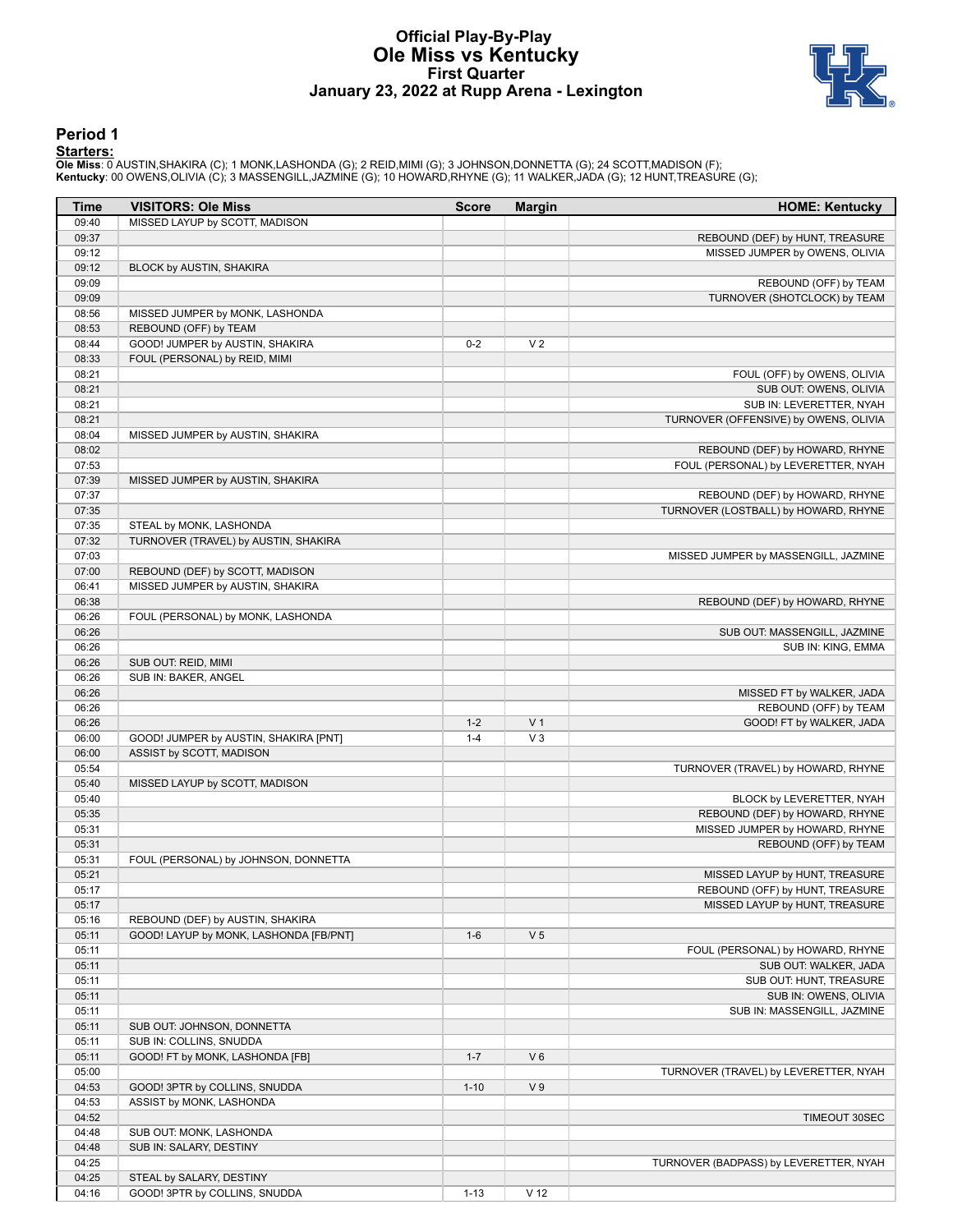| Time           | <b>VISITORS: Ole Miss</b>            | <b>Score</b> | <b>Margin</b>  | <b>HOME: Kentucky</b>                     |
|----------------|--------------------------------------|--------------|----------------|-------------------------------------------|
| 04:16          | ASSIST by BAKER, ANGEL               |              |                |                                           |
| 04:06          |                                      |              |                | TURNOVER (DRIBBLING) by HOWARD, RHYNE     |
| 04:06          |                                      |              |                | SUB OUT: LEVERETTER, NYAH                 |
| 04:06          |                                      |              |                | SUB OUT: KING, EMMA                       |
| 04:06          |                                      |              |                | SUB IN: WALKER, JADA                      |
| 04:06          |                                      |              |                | SUB IN: HUNT, TREASURE                    |
| 03:59          | TURNOVER (BADPASS) by SCOTT, MADISON |              |                |                                           |
| 03:59          |                                      |              |                | STEAL by HUNT, TREASURE                   |
| 03:53          |                                      | $3 - 13$     | $V$ 10         | GOOD! JUMPER by HUNT, TREASURE [PNT]      |
| 03:32          | MISSED JUMPER by AUSTIN, SHAKIRA     |              |                |                                           |
| 03:31          |                                      |              |                | REBOUND (DEF) by TEAM                     |
| 03:31          | FOUL (PERSONAL) by SALARY, DESTINY   |              |                |                                           |
| 03:07          |                                      | $5 - 13$     | V8             | GOOD! LAYUP by OWENS, OLIVIA [PNT]        |
| 03:07          |                                      |              |                | ASSIST by MASSENGILL, JAZMINE             |
| 02:55          | SUB OUT: SALARY, DESTINY             |              |                |                                           |
| 02:55          | SUB OUT: BAKER, ANGEL                |              |                |                                           |
| 02:55          | SUB OUT: SCOTT, MADISON              |              |                |                                           |
| 02:55          | SUB IN: MONK, LASHONDA               |              |                |                                           |
| 02:55          | SUB IN: REID, MIMI                   |              |                |                                           |
| 02:55          | SUB IN: MCGEE, CAITLIN               |              |                |                                           |
| 02:47          | MISSED 3PTR by COLLINS, SNUDDA       |              |                |                                           |
| 02:43          | REBOUND (OFF) by AUSTIN, SHAKIRA     |              |                |                                           |
| 02:43          | MISSED LAYUP by AUSTIN, SHAKIRA      |              |                |                                           |
| 02:43          |                                      |              |                | REBOUND (DEF) by OWENS, OLIVIA            |
| 02:43          | SUB OUT: AUSTIN, SHAKIRA             |              |                |                                           |
| 02:43          | SUB IN: KITCHENS, IYANLA             |              |                |                                           |
| 02:33          |                                      | $7 - 13$     | $V_6$          | GOOD! JUMPER by MASSENGILL, JAZMINE [PNT] |
| 02:33          |                                      |              |                | ASSIST by HUNT, TREASURE                  |
| 02:16          | MISSED JUMPER by MONK, LASHONDA      |              |                |                                           |
| 02:16          |                                      |              |                | BLOCK by MASSENGILL, JAZMINE              |
| 02:12          |                                      |              |                | REBOUND (DEF) by OWENS, OLIVIA            |
| 02:05          |                                      | $9 - 13$     | V <sub>4</sub> | GOOD! JUMPER by HOWARD, RHYNE             |
| 01:53          | SUB OUT: REID, MIMI                  |              |                |                                           |
| 01:53          | SUB IN: BAKER, ANGEL                 |              | $V_6$          |                                           |
| 01:41<br>01:30 | GOOD! LAYUP by MONK, LASHONDA [PNT]  | $9 - 15$     |                |                                           |
| 01:22          | MISSED JUMPER by BAKER, ANGEL        |              |                | TURNOVER (LOSTBALL) by WALKER, JADA       |
| 01:18          | REBOUND (OFF) by KITCHENS, IYANLA    |              |                |                                           |
| 01:15          | GOOD! 3PTR by COLLINS, SNUDDA        | $9 - 18$     | V <sub>9</sub> |                                           |
| 01:15          | ASSIST by BAKER, ANGEL               |              |                |                                           |
| 00:56          |                                      |              |                | SUB OUT: OWENS, OLIVIA                    |
| 00:56          |                                      |              |                | SUB OUT: WALKER, JADA                     |
| 00:56          |                                      |              |                | SUB IN: LEVERETTER, NYAH                  |
| 00:56          |                                      |              |                | SUB IN: KING, EMMA                        |
| 00:49          |                                      |              |                | MISSED JUMPER by HOWARD, RHYNE            |
| 00:46          |                                      |              |                | REBOUND (OFF) by LEVERETTER, NYAH         |
| 00:41          |                                      | $11 - 18$    | V <sub>7</sub> | GOOD! JUMPER by HUNT, TREASURE            |
| 00:41          |                                      |              |                | ASSIST by KING, EMMA                      |
| 00:08          | MISSED JUMPER by BAKER, ANGEL        |              |                |                                           |
| 00:08          |                                      |              |                | BLOCK by HOWARD, RHYNE                    |
| 00:04          |                                      |              |                | REBOUND (DEF) by HOWARD, RHYNE            |
| 00:02          | FOUL (PERSONAL) by BAKER, ANGEL      |              |                |                                           |
| 00:02          |                                      | $12 - 18$    | $V_6$          | GOOD! FT by HOWARD, RHYNE                 |
| 00:02          |                                      | $13 - 18$    | V <sub>5</sub> | GOOD! FT by HOWARD, RHYNE                 |
| 00:02          |                                      |              |                | SUB OUT: HOWARD, RHYNE                    |
| 00:02          |                                      |              |                | SUB IN: WALKER, JADA                      |
|                |                                      |              |                |                                           |

# **Ole Miss 18, Kentucky 13**

| <b>Points (This Period)</b> | <b>UM</b>     | UK            |
|-----------------------------|---------------|---------------|
| In the Paint                | 6             |               |
| Off Turns                   | 11            |               |
| 2nd Chance                  | 5             |               |
| <b>Fast Break</b>           | 3             |               |
| Bench                       | g             |               |
| Per Poss                    | 1.000<br>8/18 | 0.684<br>7/19 |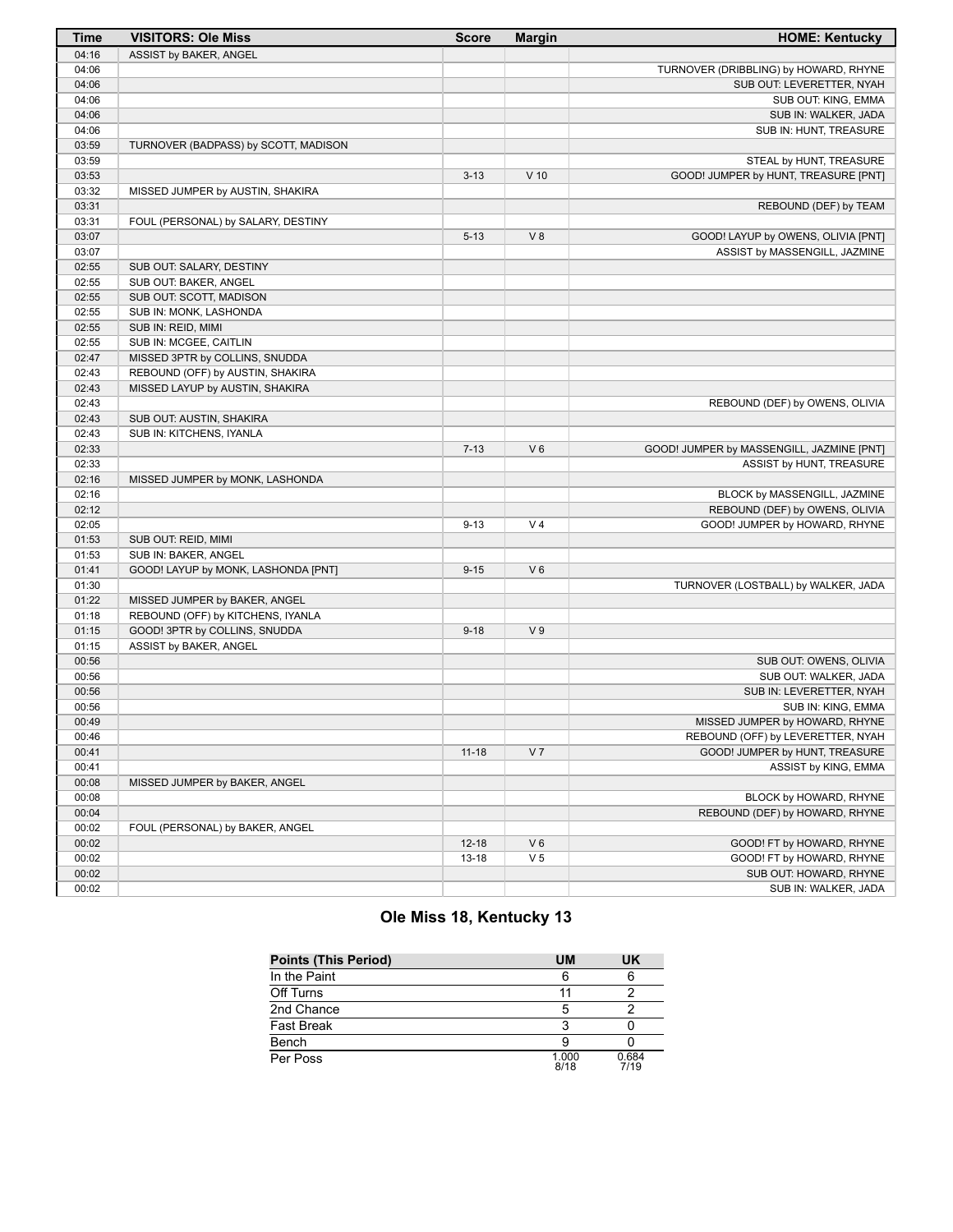# **Official Box Score Ole Miss vs Kentucky Second Quarter Statistics Only January 23, 2022 at Rupp Arena - Lexington**



# **Ole Miss 10**

| No. | Player                 | S | <b>Pts</b> | FG      | 3FG     | <b>FT</b> | <b>OR</b> | <b>DR</b> | TR | PF | A            | TO       | <b>Blk</b> | <b>Stl</b>   | Min      | $+/-$ |
|-----|------------------------|---|------------|---------|---------|-----------|-----------|-----------|----|----|--------------|----------|------------|--------------|----------|-------|
| 00  | <b>AUSTIN, SHAKIRA</b> | С | 4          | $2 - 3$ | $0-0$   | $0 - 0$   |           | 2         | 3  | 2  | 0            | 0        |            | 0            | 5        | 2     |
| 01  | MONK, LASHONDA         | G | 0          | $0 - 3$ | $0 - 0$ | $0 - 0$   |           | 0         | 1  |    |              | 0        | 0          | $\mathbf{0}$ | 3        | $-2$  |
| 02  | REID, MIMI             | G | 0          | $0 - 2$ | $0 - 0$ | $0 - 0$   | 0         | 2         | 2  | 0  |              | 0        | 0          | 0            | 9        | $-2$  |
| 03  | JOHNSON, DONNETTA      | G | 2          | $1 - 2$ | $0 - 0$ | $0 - 0$   | 0         | 0         | 0  | 0  | $\mathbf{0}$ |          | 0          | $\mathbf{0}$ | 6        | $-5$  |
| 24  | <b>SCOTT, MADISON</b>  | F | 4          | $2 - 2$ | $0 - 0$ | $0 - 0$   | 1         | 2         | 3  | 1  | $\Omega$     | 0        | 0          | $\mathbf{0}$ | 9        | 1     |
| 05  | <b>COLLINS, SNUDDA</b> | F | 0          | $0 - 3$ | $0 - 2$ | $0 - 0$   | 0         | $\Omega$  | 0  | 1  | $\Omega$     |          | 0          | $\Omega$     | 7        | 1     |
| 10  | <b>SALARY, DESTINY</b> | G | 0          | $0 - 0$ | $0 - 0$ | $0 - 0$   | $\Omega$  | $\Omega$  | 0  | 0  | $\Omega$     | $\Omega$ | 0          | $\Omega$     | $\Omega$ | 0     |
| 11  | KITCHENS, IYANLA       | F | 0          | $0 - 0$ | $0 - 0$ | $0 - 0$   | $\Omega$  | $\Omega$  | 0  |    | $\Omega$     |          | 0          | $\mathbf{0}$ | 2        | $-2$  |
| 15  | <b>BAKER, ANGEL</b>    | G | 0          | $0 - 1$ | $0 - 0$ | $0 - 0$   | 1         | 2         | 3  | 0  |              |          | 0          | 0            | 8        | 0     |
| 32  | MCGEE, CAITLIN         | F | 0          | $0 - 3$ | $0 - 0$ | $0 - 0$   | 2         | 0         | 2  | 0  | $\Omega$     | 0        | 0          | $\mathbf{0}$ | 1        | $-3$  |
|     | TEAM                   |   |            |         |         |           | $\Omega$  | 1         | 1  | 0  |              | 1        |            |              |          |       |
|     | <b>TOTALS</b>          |   | 10         | $5-19$  | $0 - 2$ | $0 - 0$   | 6         | 9         | 15 | 6  | 3            | 5        | 1          | 0            | 50       |       |

| <b>Shooting By Period</b><br>Period | FG        | FG%   | 3FG     | 3FG%  | FT       | FT%   | Deadball Rebounds: 4,0 |
|-------------------------------------|-----------|-------|---------|-------|----------|-------|------------------------|
| 3rd Qtr                             | 7-14      | 50%   | 1-1     | 100%  | 3-4      | 75%   |                        |
| 4th Qtr                             | $6 - 13$  | 46%   | $0 - 2$ | 00%   | $5 - 7$  | 71%   |                        |
| 2nd Half                            | $5 - 19$  | 26%   | $0 - 2$ | 00%   | $0 - 0$  | 0%    |                        |
| 2nd Half                            | $13 - 27$ | 48%   | $1-3$   | 33%   | $8 - 11$ | 73%   |                        |
| Game                                | 25-65     | 38.5% | $4-9$   | 44.4% | $9 - 12$ | 75.0% |                        |

# **Kentucky 12**

| No. | Player              | S. | <b>Pts</b>    | FG.             | 3FG     | <b>FT</b> | <b>OR</b>      | DR       | TR                    | <b>PF</b>      | A              | TO       | <b>B</b> lk    | Stl            | Min     | $+/-$          |
|-----|---------------------|----|---------------|-----------------|---------|-----------|----------------|----------|-----------------------|----------------|----------------|----------|----------------|----------------|---------|----------------|
| 00  | OWENS, OLIVIA       | С  | 0             | $0 - 1$         | $0 - 0$ | $0-0$     | 0              |          |                       |                |                |          | 0              |                |         | -3             |
| 03  | MASSENGILL, JAZMINE | G  | $\mathcal{P}$ | $1 - 2$         | $0 - 0$ | $0 - 2$   |                |          | $\mathbf{2}^{\prime}$ | 0              | 0              | 0        | 0              | $\Omega$       |         | $-1$           |
| 10  | HOWARD, RHYNE       | G  | 5             | 1-8             | $0 - 2$ | $3 - 4$   | 0              | 2        | 2                     | $\Omega$       | $\mathbf 0$    | $\Omega$ | $\Omega$       |                | 10      | -2             |
| 11  | <b>WALKER, JADA</b> | G  | $\mathcal{P}$ | $1 - 2$         | $0 - 0$ | $0 - 0$   | $\overline{0}$ | $\Omega$ | 0                     | $\overline{2}$ | 0              | 1        | $\overline{0}$ | $\overline{0}$ | 6       | $-1$           |
|     | 12 HUNT, TREASURE   | G  | $\mathcal{P}$ | $0 - 2$         | $0-0$   | $2 - 2$   |                | 0        |                       | $\mathbf{0}$   | $\mathbf 0$    | $\Omega$ |                | $\Omega$       |         | $\overline{1}$ |
|     | 21 LEVERETTER, NYAH |    |               | $0 - 0$         | $0 - 0$ | $1 - 2$   | 0              |          |                       | $\Omega$       | $\overline{0}$ | $\Omega$ | 1              | $\Omega$       | 6       | $\Omega$       |
| 34  | KING, EMMA          | G  | $\Omega$      | $0 - 0$         | $0 - 0$ | $0-0$     | 0              |          |                       | $\Omega$       | $\mathbf 0$    | $\Omega$ | $\Omega$       |                |         | -6             |
|     | <b>TEAM</b>         |    |               |                 |         |           |                | 1        | $\mathcal{P}$         | - 0            |                | 0        |                |                |         |                |
|     | <b>TOTALS</b>       |    |               | $12 \quad 3-15$ | $0 - 2$ | $6 - 10$  | 3              |          | 10                    | 3              | 1              | 2        | 2              |                | $2\,50$ |                |

| <b>Shooting By Period</b><br>Period | FG        | FG%   | 3FG     | 3FG%  | FT        | FT%   | Deadball Rebounds: 8,3 |
|-------------------------------------|-----------|-------|---------|-------|-----------|-------|------------------------|
| 3rd Qtr                             | 7-11      | 64%   | $0 - 1$ | 00%   | $3-3$     | 100%  |                        |
| 4th Qtr                             | $4 - 16$  | 25%   | $0 - 3$ | 00%   | $4-5$     | 80%   |                        |
| 2nd Half                            | $3 - 15$  | 20%   | $0 - 2$ | 00%   | $6 - 10$  | 60%   |                        |
| 2nd Half                            | $11 - 27$ | 41%   | $0 - 4$ | 00%   | 7-8       | 88%   |                        |
| Game                                | 19-53     | 35.8% | $0 - 6$ | 00.0% | $16 - 22$ | 72.7% |                        |

Game Notes: Officials: **Beverly Roberts, Gina Cross, Natasha Camy** Attendance: **5204** Start Time: **12:02 PM ET** End Time: **02:11 PM ET** Game Duration: **2:08** Conference Game; **Score 1st 2nd 3rd 4th TOT** UM 18 10 18 17 **63** UK 13 12 17 12 **54 Points (This Period) UM UK** In the Paint 8 6<br>
Off Turns 0 4 Off Turns 2nd Chance 2 5 Fast Break 2 0 Bench 0 1 Per Poss  $0.556$ <br> $5/18$ 0.667 6/18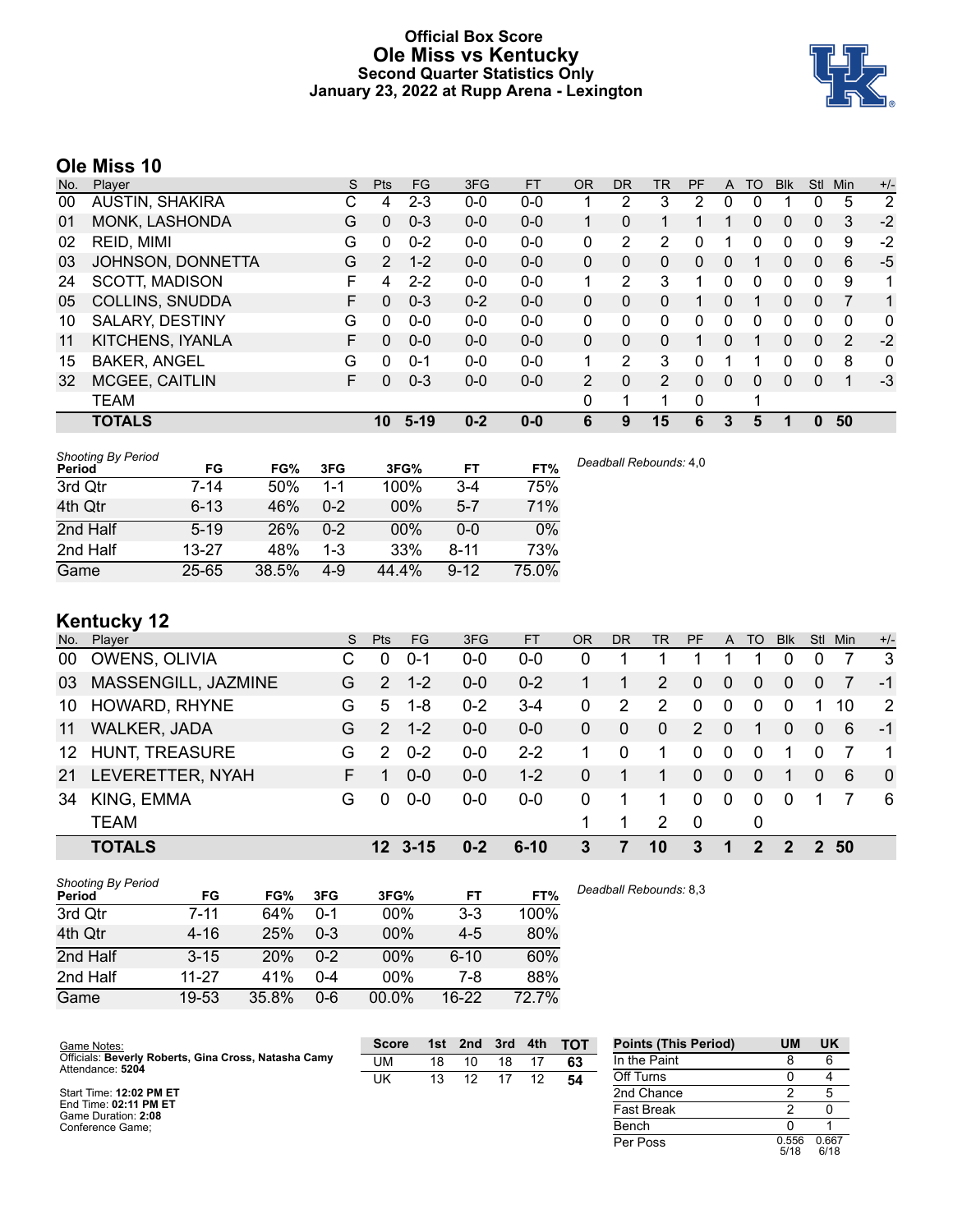# **Official Play-By-Play Ole Miss vs Kentucky Second Quarter January 23, 2022 at Rupp Arena - Lexington**



### **Period 2**

<mark>Starters:</mark><br>Ole Miss: 0 AUSTIN,SHAKIRA (C); 1 MONK,LASHONDA (G); 2 REID,MIMI (G); 3 JOHNSON,DONNETTA (G); 24 SCOTT,MADISON (F);<br>**Kentucky**: 00 OWENS,OLIVIA (C); 3 MASSENGILL,JAZMINE (G); 10 HOWARD,RHYNE (G); 11 WALKER,JADA

| Time           | <b>VISITORS: Ole Miss</b>                                     | <b>Score</b> | <b>Margin</b>                    | <b>HOME: Kentucky</b>                                    |
|----------------|---------------------------------------------------------------|--------------|----------------------------------|----------------------------------------------------------|
| 10:00          |                                                               |              |                                  | SUB OUT: KING, EMMA                                      |
| 10:00          |                                                               |              |                                  | SUB IN: HOWARD, RHYNE                                    |
| 10:00          | SUB OUT: MONK, LASHONDA                                       |              |                                  |                                                          |
| 10:00          | SUB OUT: KITCHENS, IYANLA                                     |              |                                  |                                                          |
| 10:00          | SUB OUT: MCGEE, CAITLIN                                       |              |                                  |                                                          |
| 10:00          | SUB IN: AUSTIN, SHAKIRA                                       |              |                                  |                                                          |
| 10:00          | SUB IN: REID, MIMI                                            |              |                                  |                                                          |
| 10:00          | SUB IN: SCOTT, MADISON                                        |              |                                  |                                                          |
| 09:36          |                                                               |              |                                  | MISSED JUMPER by HUNT, TREASURE                          |
| 09:34          | REBOUND (DEF) by AUSTIN, SHAKIRA                              |              |                                  |                                                          |
| 09:34          | TURNOVER (TRAVEL) by BAKER, ANGEL                             |              |                                  |                                                          |
| 09:12          |                                                               |              |                                  | MISSED LAYUP by HUNT, TREASURE                           |
| 09:12          | BLOCK by AUSTIN, SHAKIRA                                      |              |                                  |                                                          |
| 09:11          |                                                               |              |                                  | REBOUND (OFF) by TEAM                                    |
| 09:04          |                                                               |              |                                  | MISSED LAYUP by MASSENGILL, JAZMINE                      |
| 09:02          | REBOUND (DEF) by REID, MIMI                                   |              |                                  |                                                          |
| 08:57          | MISSED JUMPER by COLLINS, SNUDDA                              |              |                                  |                                                          |
| 08:54          | REBOUND (OFF) by AUSTIN, SHAKIRA                              |              |                                  |                                                          |
| 08:54          | GOOD! LAYUP by AUSTIN, SHAKIRA                                | 13-20        | V <sub>7</sub>                   |                                                          |
| 08:34          |                                                               |              |                                  | MISSED JUMPER by HOWARD, RHYNE                           |
| 08:30          | REBOUND (DEF) by BAKER, ANGEL                                 |              |                                  |                                                          |
| 08:25          | MISSED 3PTR by COLLINS, SNUDDA                                |              |                                  |                                                          |
| 08:23          |                                                               |              |                                  | REBOUND (DEF) by TEAM                                    |
| 08:22          |                                                               |              |                                  | SUB OUT: LEVERETTER, NYAH                                |
| 08:22          |                                                               |              |                                  | SUB IN: OWENS, OLIVIA                                    |
| 07:53          |                                                               |              |                                  | MISSED JUMPER by OWENS, OLIVIA                           |
| 07:50          | REBOUND (DEF) by BAKER, ANGEL                                 |              |                                  |                                                          |
| 07:46          | GOOD! LAYUP by SCOTT, MADISON [FB/PNT]                        | $13 - 22$    | V <sub>9</sub>                   |                                                          |
| 07:46          | ASSIST by BAKER, ANGEL                                        |              |                                  |                                                          |
| 07:27          |                                                               |              |                                  | MISSED LAYUP by WALKER, JADA                             |
| 07:26          | REBOUND (DEF) by TEAM                                         |              |                                  |                                                          |
| 07:25          |                                                               |              |                                  | SUB OUT: MASSENGILL, JAZMINE                             |
| 07:25          |                                                               |              |                                  | SUB IN: KING, EMMA                                       |
| 07:25          | SUB OUT: COLLINS, SNUDDA                                      |              |                                  |                                                          |
| 07:25          | SUB IN: JOHNSON, DONNETTA                                     |              |                                  |                                                          |
| 07:14          | MISSED LAYUP by REID, MIMI                                    |              |                                  |                                                          |
| 07:14          |                                                               |              |                                  | BLOCK by HUNT, TREASURE                                  |
| 07:10          |                                                               |              |                                  | REBOUND (DEF) by KING, EMMA                              |
| 07:02          |                                                               | $15 - 22$    | V <sub>7</sub><br>V <sub>9</sub> | GOOD! LAYUP by WALKER, JADA [PNT]                        |
| 06:45<br>06:19 | GOOD! JUMPER by AUSTIN, SHAKIRA [PNT]                         | $15 - 24$    |                                  |                                                          |
| 06:16          |                                                               |              |                                  | MISSED 3PTR by HOWARD, RHYNE                             |
|                |                                                               |              |                                  | REBOUND (OFF) by HUNT, TREASURE                          |
| 06:12<br>06:12 | FOUL (PERSONAL) by AUSTIN, SHAKIRA<br>SUB OUT: SCOTT, MADISON |              |                                  |                                                          |
| 06:12          | SUB IN: MCGEE, CAITLIN                                        |              |                                  |                                                          |
|                |                                                               | $16 - 24$    | V8                               |                                                          |
| 06:12<br>06:12 |                                                               | $17 - 24$    | V <sub>7</sub>                   | GOOD! FT by HUNT, TREASURE<br>GOOD! FT by HUNT, TREASURE |
| 06:12          |                                                               |              |                                  | SUB OUT: HUNT, TREASURE                                  |
| 06:12          |                                                               |              |                                  | SUB IN: LEVERETTER, NYAH                                 |
| 06:04          | MISSED JUMPER by BAKER, ANGEL                                 |              |                                  |                                                          |
| 06:00          | REBOUND (OFF) by MCGEE, CAITLIN                               |              |                                  |                                                          |
| 06:00          | MISSED LAYUP by MCGEE, CAITLIN                                |              |                                  |                                                          |
| 05:58          |                                                               |              |                                  | REBOUND (DEF) by HOWARD, RHYNE                           |
| 05:48          | FOUL (PERSONAL) by AUSTIN, SHAKIRA                            |              |                                  |                                                          |
| 05:48          | SUB OUT: AUSTIN, SHAKIRA                                      |              |                                  |                                                          |
| 05:48          | SUB IN: KITCHENS, IYANLA                                      |              |                                  |                                                          |
| 05:48          |                                                               |              |                                  | MISSED FT by HOWARD, RHYNE                               |
| 05:48          |                                                               |              |                                  | REBOUND (OFF) by TEAM                                    |
| 05:48          |                                                               | 18-24        | $V_6$                            | GOOD! FT by HOWARD, RHYNE                                |
| 05:48          | SUB OUT: REID, MIMI                                           |              |                                  |                                                          |
| 05:48          | SUB IN: MONK, LASHONDA                                        |              |                                  |                                                          |
| 05:39          | TIMEOUT 30SEC                                                 |              |                                  |                                                          |
| 05:34          | MISSED LAYUP by MONK, LASHONDA                                |              |                                  |                                                          |
| 05:32          | REBOUND (OFF) by MONK, LASHONDA                               |              |                                  |                                                          |
| 05:24          | MISSED JUMPER by MONK, LASHONDA                               |              |                                  |                                                          |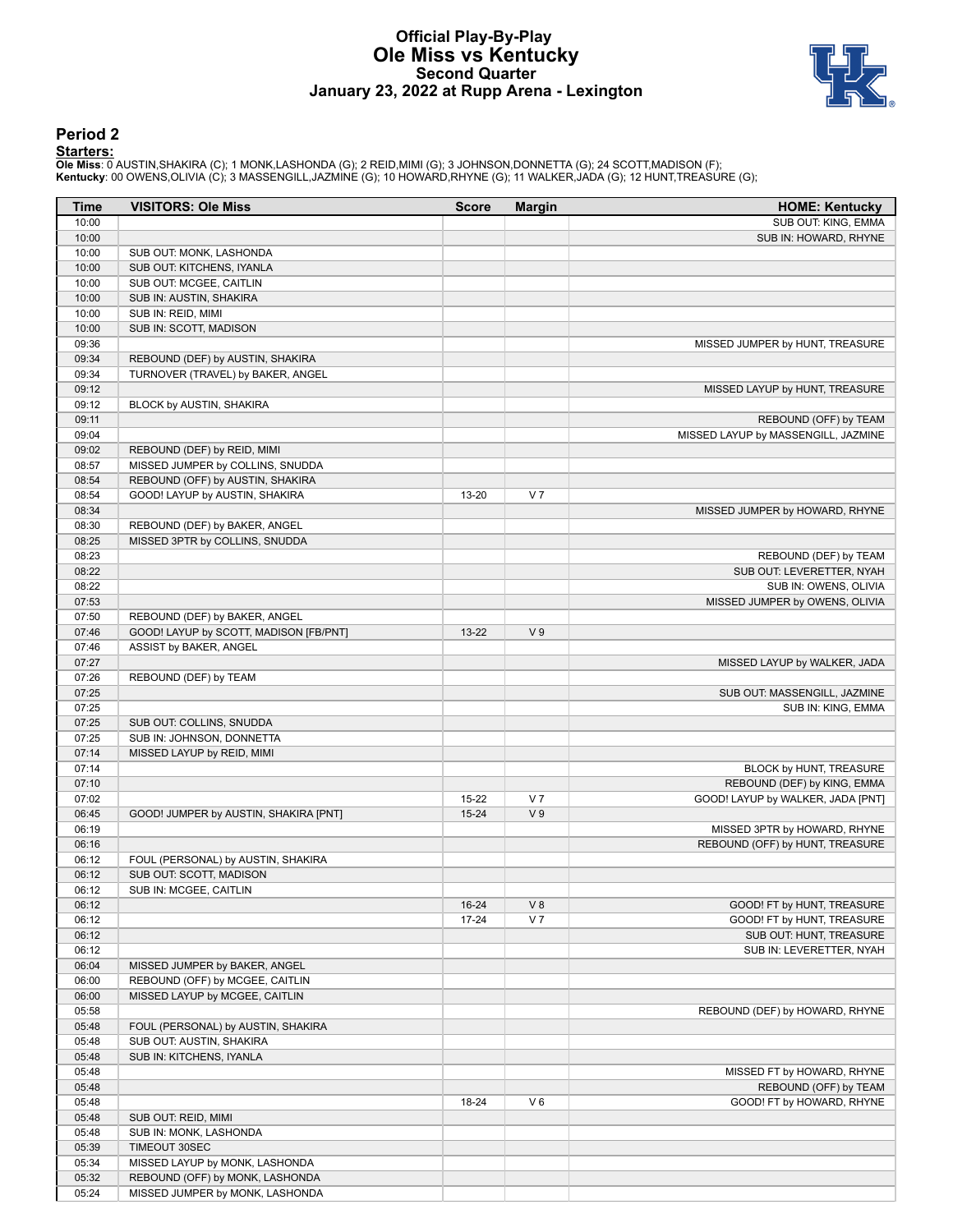| Time           | <b>VISITORS: Ole Miss</b>                | <b>Score</b> | <b>Margin</b>  | <b>HOME: Kentucky</b>                 |
|----------------|------------------------------------------|--------------|----------------|---------------------------------------|
| 05:20          | REBOUND (OFF) by BAKER, ANGEL            |              |                |                                       |
| 05:04          | MISSED JUMPER by MCGEE, CAITLIN          |              |                |                                       |
| 05:00          | REBOUND (OFF) by MCGEE, CAITLIN          |              |                |                                       |
| 05:00          | MISSED LAYUP by MCGEE, CAITLIN           |              |                |                                       |
| 05:00          |                                          |              |                | BLOCK by LEVERETTER, NYAH             |
| 05:00          | REBOUND (OFF) by TEAM                    |              |                |                                       |
| 05:00          | TURNOVER (SHOTCLOCK) by TEAM             |              |                |                                       |
| 05:00          | SUB OUT: MONK, LASHONDA                  |              |                |                                       |
| 05:00          | SUB OUT: KITCHENS, IYANLA                |              |                |                                       |
| 05:00          | SUB OUT: MCGEE, CAITLIN                  |              |                |                                       |
| 05:00          | SUB IN: AUSTIN, SHAKIRA                  |              |                |                                       |
| 05:00<br>05:00 | SUB IN: REID, MIMI                       |              |                |                                       |
| 04:48          | SUB IN: SCOTT, MADISON                   |              |                | FOUL (OFF) by WALKER, JADA            |
| 04:48          |                                          |              |                | TURNOVER (OFFENSIVE) by WALKER, JADA  |
| 04:31          | MISSED JUMPER by AUSTIN, SHAKIRA         |              |                |                                       |
| 04:30          |                                          |              |                | REBOUND (DEF) by LEVERETTER, NYAH     |
| 04:17          |                                          |              |                | MISSED LAYUP by HOWARD, RHYNE         |
| 04:14          | REBOUND (DEF) by AUSTIN, SHAKIRA         |              |                |                                       |
| 04:10          |                                          |              |                | FOUL (PERSONAL) by WALKER, JADA       |
| 04:10          |                                          |              |                | SUB OUT: WALKER, JADA                 |
| 04:10          |                                          |              |                | SUB IN: MASSENGILL, JAZMINE           |
| 04:10          | SUB OUT: AUSTIN, SHAKIRA                 |              |                |                                       |
| 04:10          | SUB IN: COLLINS, SNUDDA                  |              |                |                                       |
| 04:00          | MISSED JUMPER by JOHNSON, DONNETTA       |              |                |                                       |
| 03:58          | REBOUND (OFF) by SCOTT, MADISON          |              |                |                                       |
| 03:55          | MISSED 3PTR by COLLINS, SNUDDA           |              |                |                                       |
| 03:53          |                                          |              |                | REBOUND (DEF) by OWENS, OLIVIA        |
| 03:37          |                                          |              |                | MISSED JUMPER by HOWARD, RHYNE        |
| 03:34          | REBOUND (DEF) by REID, MIMI              |              |                |                                       |
| 03:29          | FOUL (OFF) by COLLINS, SNUDDA            |              |                |                                       |
| 03:29          | TURNOVER (OFFENSIVE) by COLLINS, SNUDDA  |              |                |                                       |
| 03:29          |                                          |              |                | SUB OUT: LEVERETTER, NYAH             |
| 03:29          |                                          |              |                | SUB IN: HUNT, TREASURE                |
| 03:07          | FOUL (PERSONAL) by SCOTT, MADISON        |              |                |                                       |
| 03:07<br>03:07 | SUB OUT: BAKER, ANGEL                    |              |                |                                       |
| 03:07          | SUB IN: MONK, LASHONDA                   | 19-24        | V <sub>5</sub> | GOOD! FT by HOWARD, RHYNE             |
| 03:07          |                                          | $20 - 24$    | V <sub>4</sub> | GOOD! FT by HOWARD, RHYNE             |
| 02:58          | TURNOVER (LOSTBALL) by JOHNSON, DONNETTA |              |                |                                       |
| 02:58          |                                          |              |                | STEAL by HOWARD, RHYNE                |
| 02:53          |                                          |              |                | MISSED 3PTR by HOWARD, RHYNE          |
| 02:49          |                                          |              |                | REBOUND (OFF) by MASSENGILL, JAZMINE  |
| 02:49          |                                          | 22-24        | V <sub>2</sub> | GOOD! LAYUP by MASSENGILL, JAZMINE    |
| 02:33          | GOOD! JUMPER by SCOTT, MADISON [PNT]     | 22-26        | V <sub>4</sub> |                                       |
| 02:33          | ASSIST by REID, MIMI                     |              |                |                                       |
| 02:18          |                                          | 24-26        | V <sub>2</sub> | GOOD! LAYUP by HOWARD, RHYNE [PNT]    |
| 02:18          |                                          |              |                | ASSIST by OWENS, OLIVIA               |
| 01:42          | GOOD! JUMPER by JOHNSON, DONNETTA        | 24-28        | V <sub>4</sub> |                                       |
| 01:42          | ASSIST by MONK, LASHONDA                 |              |                |                                       |
| 01:27          |                                          |              |                | FOUL (OFF) by OWENS, OLIVIA           |
| 01:27          |                                          |              |                | TURNOVER (OFFENSIVE) by OWENS, OLIVIA |
| 01:27          |                                          |              |                | SUB OUT: HOWARD, RHYNE                |
| 01:27          |                                          |              |                | SUB IN: WALKER, JADA                  |
| 01:27          |                                          |              |                | SUB OUT: OWENS, OLIVIA                |
| 01:27<br>01:03 | MISSED LAYUP by MONK, LASHONDA           |              |                | SUB IN: LEVERETTER, NYAH              |
| 01:02          |                                          |              |                | REBOUND (DEF) by MASSENGILL, JAZMINE  |
| 01:02          | FOUL (PERSONAL) by MONK, LASHONDA        |              |                |                                       |
| 01:02          |                                          |              |                | SUB OUT: WALKER, JADA                 |
| 01:02          |                                          |              |                | SUB IN: HOWARD, RHYNE                 |
| 01:02          | SUB OUT: MONK, LASHONDA                  |              |                |                                       |
| 01:02          | SUB OUT: JOHNSON, DONNETTA               |              |                |                                       |
| 01:02          | SUB IN: KITCHENS, IYANLA                 |              |                |                                       |
| 01:02          | SUB IN: BAKER, ANGEL                     |              |                |                                       |
| 01:02          |                                          |              |                | MISSED FT by MASSENGILL, JAZMINE      |
| 01:02          |                                          |              |                | REBOUND (OFF) by TEAM                 |
| 01:02          |                                          |              |                | MISSED FT by MASSENGILL, JAZMINE      |
| 01:01          | REBOUND (DEF) by SCOTT, MADISON          |              |                |                                       |
| 00:33          | MISSED LAYUP by REID, MIMI               |              |                |                                       |
| 00:31          |                                          |              |                | REBOUND (DEF) by HOWARD, RHYNE        |
| 00:26          |                                          |              |                | MISSED JUMPER by HOWARD, RHYNE        |
| 00:24          |                                          |              |                | REBOUND (OFF) by TEAM                 |
| 00:24          | FOUL (PERSONAL) by KITCHENS, IYANLA      |              |                |                                       |
| 00:24          |                                          |              |                | MISSED FT by LEVERETTER, NYAH         |
| 00:24          |                                          |              |                | REBOUND (OFF) by TEAM                 |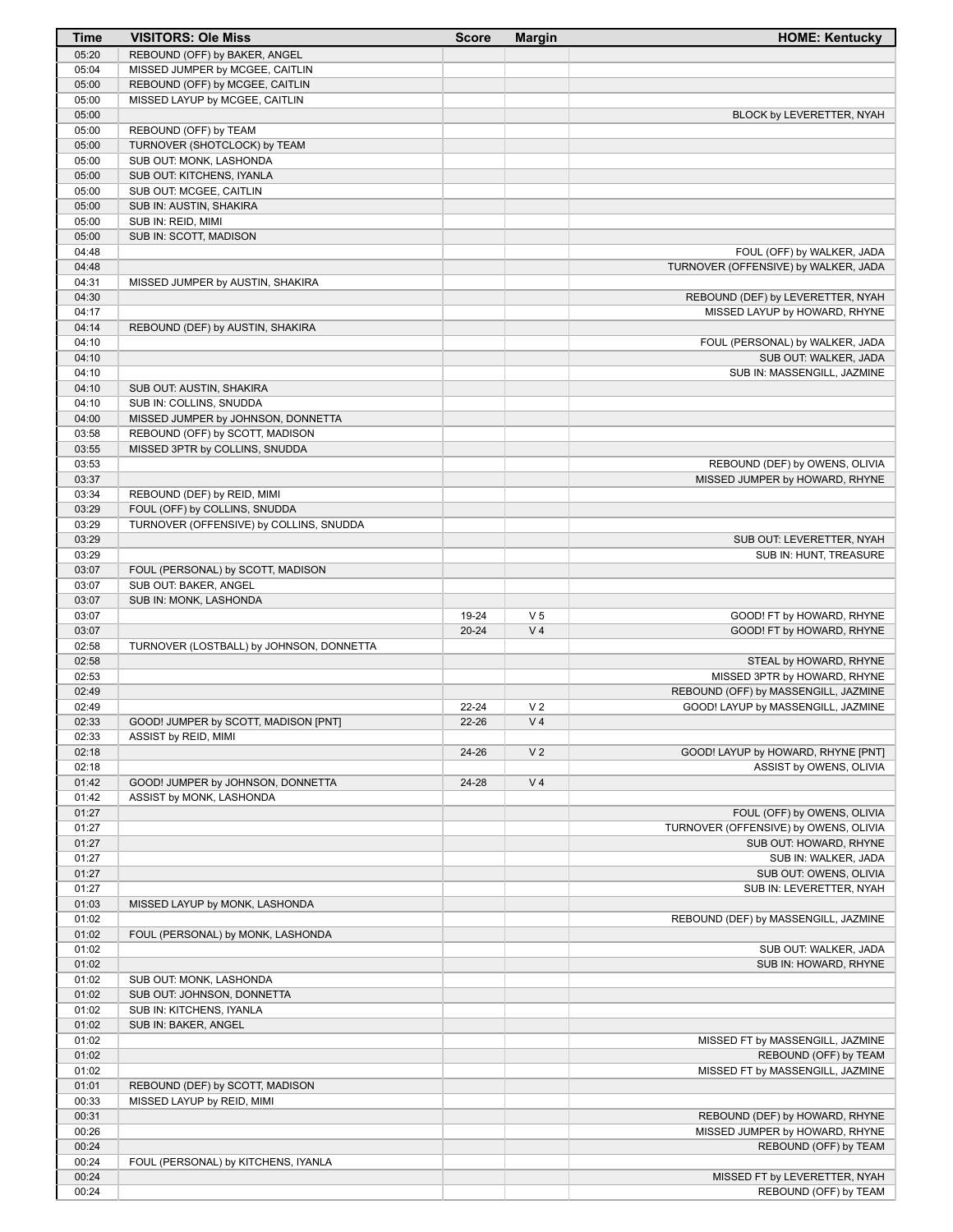| <b>Time</b> | <b>VISITORS: Ole Miss</b>               | <b>Score</b> | <b>Margin</b>  | <b>HOME: Kentucky</b>          |
|-------------|-----------------------------------------|--------------|----------------|--------------------------------|
| 00:24       |                                         | $25 - 28$    | V <sub>3</sub> | GOOD! FT by LEVERETTER, NYAH   |
| 00:15       | TURNOVER (LOSTBALL) by KITCHENS, IYANLA |              |                |                                |
| 00:15       |                                         |              |                | STEAL by KING, EMMA            |
| 00:02       |                                         |              |                | MISSED JUMPER by HOWARD, RHYNE |
| 00:00       | REBOUND (DEF) by SCOTT, MADISON         |              |                |                                |

# **Ole Miss 28, Kentucky 25**

| <b>Points (This Period)</b> | <b>UM</b>     | UK            |
|-----------------------------|---------------|---------------|
| In the Paint                |               |               |
| Off Turns                   |               |               |
| 2nd Chance                  |               |               |
| Fast Break                  |               |               |
| Bench                       |               |               |
| Per Poss                    | 0.556<br>5/18 | 0.667<br>6/18 |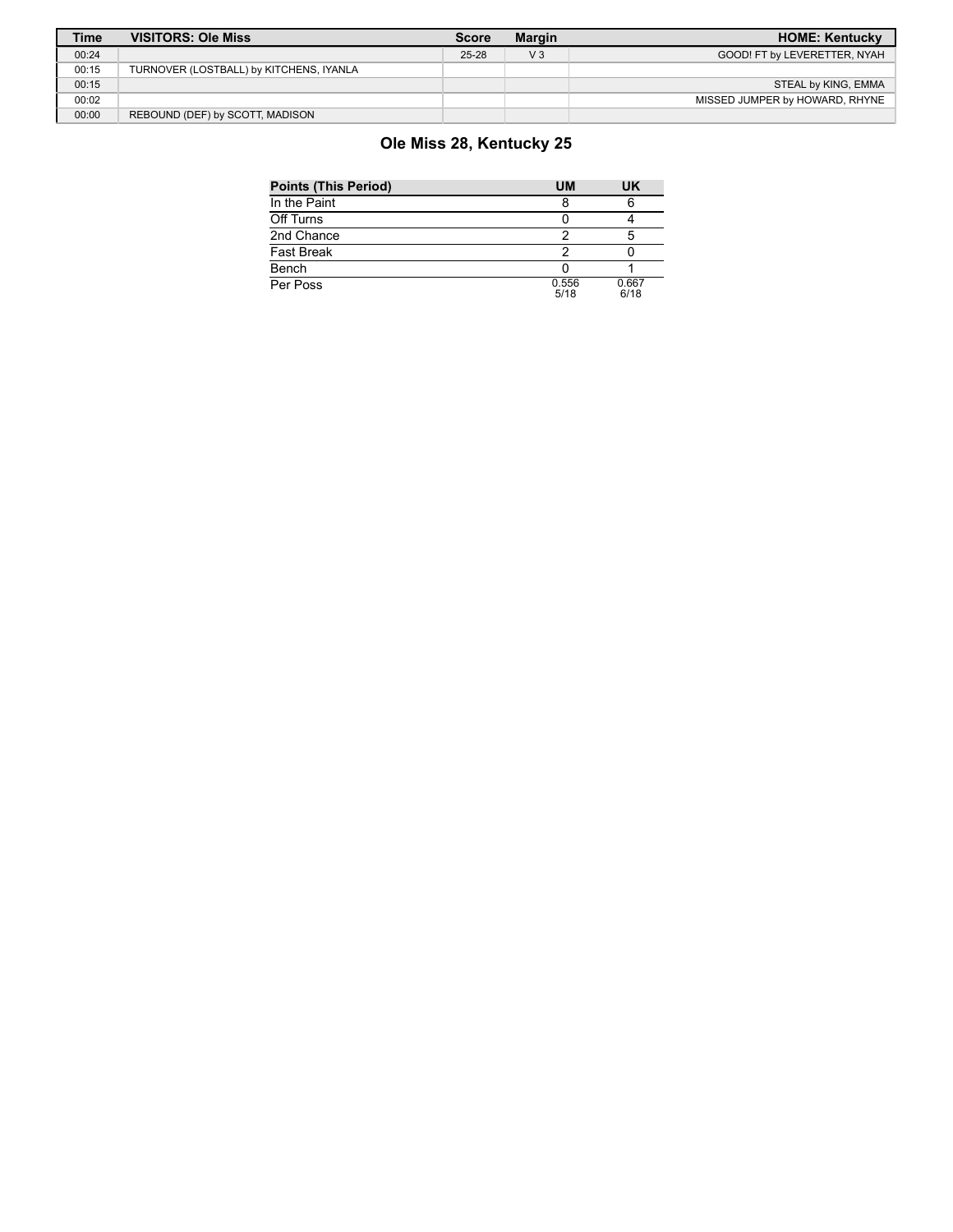# **Official Box Score Ole Miss vs Kentucky Second Half Statistics Only January 23, 2022 at Rupp Arena - Lexington**



# **Ole Miss 35**

| No. | Plaver                 | S  | Pts            | <b>FG</b> | 3FG     | <b>FT</b> | <b>OR</b> | <b>DR</b> | TR             | PF            | A | TO | <b>B</b> lk | Stl            | <b>Min</b> | $+/-$ |
|-----|------------------------|----|----------------|-----------|---------|-----------|-----------|-----------|----------------|---------------|---|----|-------------|----------------|------------|-------|
| 00  | <b>AUSTIN, SHAKIRA</b> | С  | 16             | $6 - 8$   | $0 - 0$ | 4-4       | 0         | 3         | 3              | 3             | 2 | 0  | 0           | 0              | 14         | 8     |
| 01  | MONK, LASHONDA         | G  | 5              | $1 - 4$   | $0 - 0$ | $3 - 5$   | 0         | 2         | 2              | 2             |   | 0  | 0           |                | 11         | 6     |
| 02  | REID, MIMI             | G  | <sup>0</sup>   | $0 - 1$   | $0 - 0$ | $0 - 0$   | 0         | 0         | 0              | 0             | 2 | 0  | 0           | 1              | 14         | 1     |
| 03  | JOHNSON, DONNETTA      | G  | $\overline{2}$ | $1 - 1$   | $0 - 0$ | $0 - 0$   | 0         | 0         | 0              | 0             | 0 | 0  | 0           | 0              | 4          | 2     |
| 05  | <b>COLLINS, SNUDDA</b> | F  | 3              | $1 - 4$   | $1 - 3$ | $0 - 0$   | 0         | 2         | 2              |               | 0 |    | 0           | 1              | 20         | 6     |
| 10  | <b>SALARY, DESTINY</b> | G  | 0              | $0 - 0$   | $0 - 0$ | $0 - 0$   | 0         | 0         | 0              | $\Omega$      | 0 | 0  | 0           | $\Omega$       | 0          | 0     |
| 11  | KITCHENS, IYANLA       | F  | 0              | $0 - 0$   | $0 - 0$ | $0-0$     | 1         | 0         | 1              | 1             | 0 | 0  | 0           | 0              | 3          | $-3$  |
| 15  | <b>BAKER, ANGEL</b>    | G  | 3              | $1 - 5$   | $0 - 0$ | $1 - 2$   |           | 1         | $\overline{2}$ | 1             | 2 | 1  | 0           | $\overline{2}$ | 15         | 5     |
| 24  | <b>SCOTT, MADISON</b>  | F  | 6              | $3 - 4$   | $0 - 0$ | $0 - 0$   |           | 2         | 3              | $\mathcal{P}$ |   | 3  | $\Omega$    | 0              | 14         | 5     |
| 32  | MCGEE, CAITLIN         | F. | $\Omega$       | $0 - 0$   | $0 - 0$ | $0 - 0$   | 0         | 0         | $\Omega$       | 0             | 0 | 0  | $\Omega$    | 0              | 4          | 0     |
|     | <b>TEAM</b>            |    | 0              | $0 - 0$   | $0 - 0$ | $0 - 0$   | 0         |           |                | 0             | 0 |    | 0           | $\mathbf 0$    | 0          |       |
|     | <b>TOTALS</b>          |    |                | 35 13-27  | $1 - 3$ | $8 - 11$  | 3         | 11        | 14             | 10            | 8 | 6  | 0           | 5              | 100        |       |

| <b>Shooting By Period</b><br>Period | FG        | FG%   | 3FG     | 3FG%  | FT       | FT%   | Deadball Rebounds: 4,0<br>Last FG Half: UM 4th-00:31 |
|-------------------------------------|-----------|-------|---------|-------|----------|-------|------------------------------------------------------|
| 3rd Qtr                             | 7-14      | 50%   | 1-1     | 100%  | $3 - 4$  | 75%   |                                                      |
| 4th Qtr                             | $6 - 13$  | 46%   | $0 - 2$ | 00%   | $5 - 7$  | 71%   |                                                      |
| 2nd Half                            | $13 - 27$ | 48%   | $1-3$   | 33%   | 8-11     | 73%   |                                                      |
| Game                                | $25 - 65$ | 38.5% | $4-9$   | 44.4% | $9 - 12$ | 75.0% |                                                      |

# **Kentucky 29**

| No. | Player              | S. | <b>Pts</b>    | FG.      | 3FG     | <b>FT</b> | <b>OR</b>    | DR. | TR       | PF.            |             | A TO     | <b>Blk</b>    | Stl            | Min   | $+/-$          |
|-----|---------------------|----|---------------|----------|---------|-----------|--------------|-----|----------|----------------|-------------|----------|---------------|----------------|-------|----------------|
| 00  | OWENS, OLIVIA       |    | $\Omega$      | $0 - 2$  | $0 - 0$ | $0 - 0$   |              | 2   | 3        |                | 0           | 2        | $\Omega$      | 0              | 12    | $-4$           |
| 03  | MASSENGILL, JAZMINE | G  | $\mathcal{P}$ | $1 - 2$  | $0 - 0$ | $0 - 0$   | $\mathbf{0}$ | 0   | 0        | $\overline{4}$ |             | 1        | $\Omega$      | $\overline{0}$ | -17   | $-10$          |
|     | 10 HOWARD, RHYNE    | G. |               | 15 7-12  | $0 - 1$ | $1 - 1$   | 0            | 3   | 3        | $\mathcal{P}$  | 1           | $\Omega$ | 2             | $\Omega$       | 19    | -8             |
| 11  | <b>WALKER, JADA</b> | G  | 4             | $0 - 6$  | $0 - 2$ | $4 - 4$   |              |     | 2        | 1              | $\Omega$    | $\Omega$ | $\Omega$      | $\Omega$       | 18    | $\overline{0}$ |
|     | 12 HUNT, TREASURE   | G. | 3             | $1 - 3$  | $0 - 1$ | $1 - 2$   | 2            | 1   | 3        | 1              | 0           | 3        | $\Omega$      | 0              | 17    | -4             |
| 21  | LEVERETTER, NYAH    | F. | $\Omega$      | $0 - 0$  | $0 - 0$ | $0 - 0$   | $\Omega$     | 2   | 2        | 2              | $\Omega$    | $\Omega$ | $\Omega$      | $\Omega$       | 12    | $-4$           |
| 34  | KING, EMMA          | G. | 5             | $2 - 2$  | $0 - 0$ | 1-1       | 0            | 0   | $\Omega$ | $\Omega$       | 0           | 1        | $\Omega$      | $\Omega$       | -6    | $\Omega$       |
|     | <b>TEAM</b>         |    | 0             | $0 - 0$  | $0 - 0$ | $0 - 0$   |              | 0   | 1.       | $\Omega$       | $\mathbf 0$ |          | $\Omega$      | $\Omega$       | - 0   |                |
|     | <b>TOTALS</b>       |    |               | 29 11-27 | $0 - 4$ | $7 - 8$   | 5            | 9   | 14       | 11             | 2           | 8        | $\mathcal{P}$ |                | 0,100 |                |

| <b>Shooting By Period</b><br>Period | FG        | FG%   | 3FG     | 3FG%   | FT      | FT%   | Deadball Rebounds: 8,3<br>Last FG Half: UK 4th-00:55 |
|-------------------------------------|-----------|-------|---------|--------|---------|-------|------------------------------------------------------|
| 3rd Qtr                             | 7-11      | 64%   | $0 - 1$ | 00%    | $3 - 3$ | 100%  |                                                      |
| 4th Qtr                             | $4 - 16$  | 25%   | 0-3     | $00\%$ | $4 - 5$ | 80%   |                                                      |
| 2nd Half                            | $11 - 27$ | 41%   | 0-4     | $00\%$ | 7-8     | 88%   |                                                      |
| Game                                | 19-53     | 35.8% | 0-6     | 00.0%  | $16-22$ | 72 7% |                                                      |

| Game Notes:                                                              | <b>Score</b> | 1st.            | 2nd | 3rd | 4th | <b>TOT</b> | <b>Points from (This Period)</b> | <b>UM UK</b> |    |
|--------------------------------------------------------------------------|--------------|-----------------|-----|-----|-----|------------|----------------------------------|--------------|----|
| Officials: Beverly Roberts, Gina Cross, Natasha Camy<br>Attendance: 5204 | UM           | 18              |     | 18  |     | 63         | In the Paint                     | 20           | 12 |
|                                                                          | UK           | 13 <sup>1</sup> |     |     |     | 54         | Off Turns                        |              |    |
| Start Time: 12:02 PM ET                                                  |              |                 |     |     |     |            | 2nd Chance                       |              |    |
| End Time: 02:11 PM ET<br>Game Duration: 2:08                             |              |                 |     |     |     |            | Fast Break                       |              |    |
| Conference Game:                                                         |              |                 |     |     |     |            | Bench                            | հ․           |    |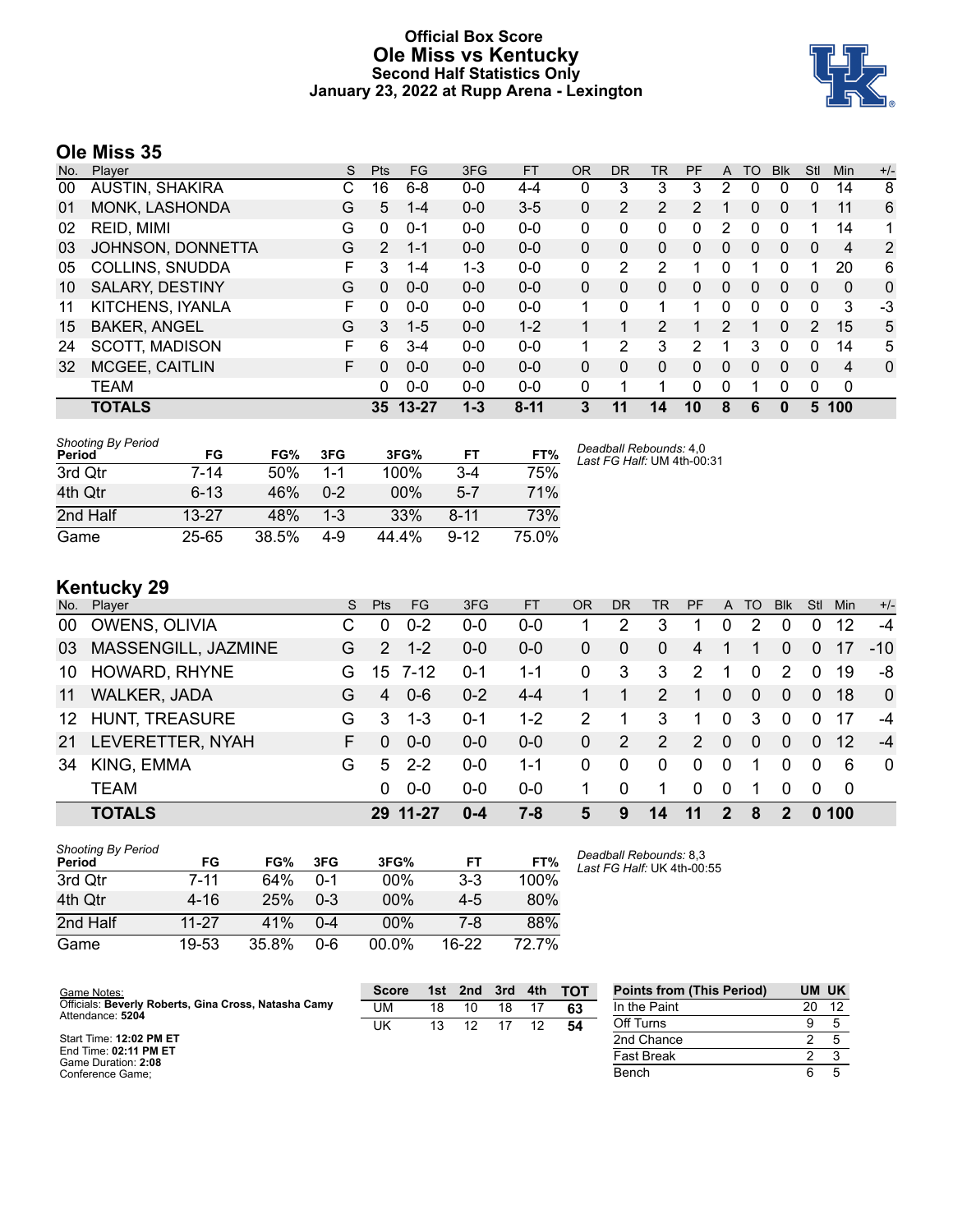### **Official Box Score Ole Miss vs Kentucky Third Quarter Statistics Only January 23, 2022 at Rupp Arena - Lexington**



# **Ole Miss 35**

| No. | Plaver                 | S  | Pts      | <b>FG</b> | 3FG     | <b>FT</b> | <b>OR</b>    | <b>DR</b> | TR | PF            | A            | TO       | <b>Blk</b> | Stl          | Min | $+/-$          |
|-----|------------------------|----|----------|-----------|---------|-----------|--------------|-----------|----|---------------|--------------|----------|------------|--------------|-----|----------------|
| 00  | <b>AUSTIN, SHAKIRA</b> | С  | 9        | $4 - 5$   | $0 - 0$ | 1-1       | 0            | 0         | 0  |               | 0            | 0        | 0          | 0            |     | 2              |
| 01  | MONK, LASHONDA         | G  | 4        | $1 - 3$   | $0 - 0$ | $2 - 3$   | $\Omega$     |           | 1  | 0             |              | 0        | 0          | 0            | 6   | $\mathbf 0$    |
| 02  | REID, MIMI             | G  | 0        | $0 - 1$   | $0 - 0$ | $0 - 0$   | 0            | 0         | 0  | 0             |              | 0        | 0          |              | 6   | 0              |
| 03  | JOHNSON, DONNETTA      | G  | 0        | $0 - 0$   | $0 - 0$ | $0 - 0$   | $\mathbf{0}$ | 0         | 0  | 0             | $\mathbf{0}$ | $\Omega$ | 0          | $\mathbf{0}$ | 1   | $\mathbf{0}$   |
| 24  | <b>SCOTT, MADISON</b>  | F  | 0        | $0 - 1$   | $0 - 0$ | $0 - 0$   | 0            | $\Omega$  | 0  | $\mathcal{P}$ |              |          | 0          | 0            |     | 2              |
| 05  | <b>COLLINS, SNUDDA</b> | F  | 3        | $1 - 2$   | $1 - 1$ | $0 - 0$   | $\Omega$     |           | 1  | 0             | $\Omega$     |          | 0          |              | 10  | $\mathbf{1}$   |
| 10  | <b>SALARY, DESTINY</b> | G  | $\Omega$ | $0 - 0$   | $0 - 0$ | $0 - 0$   | 0            | $\Omega$  | 0  | 0             | 0            | $\Omega$ | 0          | 0            | 0   | $\mathbf{0}$   |
| 11  | KITCHENS, IYANLA       | F  | 0        | $0 - 0$   | $0 - 0$ | $0 - 0$   | $\Omega$     | 0         | 0  | 0             | $\mathbf{0}$ | $\Omega$ | $\Omega$   | $\mathbf{0}$ |     | $-2$           |
| 15  | <b>BAKER, ANGEL</b>    | G  | 2        | $1 - 2$   | $0 - 0$ | $0 - 0$   | 1            | 0         | 1  |               |              | 0        | $\Omega$   |              | 8   | $\overline{2}$ |
| 32  | MCGEE, CAITLIN         | F. | 0        | $0 - 0$   | $0 - 0$ | $0 - 0$   | $\Omega$     | 0         | 0  | 0             | $\Omega$     | $\Omega$ | 0          | $\Omega$     | 4   | $\mathbf{0}$   |
|     | <b>TEAM</b>            |    |          |           |         |           | 0            | 0         | 0  | 0             |              | 1        |            |              |     |                |
|     | <b>TOTALS</b>          |    | 18       | $7 - 14$  | $1 - 1$ | $3 - 4$   | 1            | 2         | 3  | 4             | 4            | 3        | 0          | 3            | 50  |                |

| <b>Shooting By Period</b><br>Period | FG        | FG%   | 3FG | 3FG%  | <b>FT</b> | FT%   | Deadball Rebounds: 4,0 |
|-------------------------------------|-----------|-------|-----|-------|-----------|-------|------------------------|
| 2nd Half                            | 0-0       | ገ%    | ი-ი | 0%    | 0-C       | 0%    |                        |
| Game                                | $25 - 65$ | 38.5% | 4-9 | 44.4% | $9 - 12$  | 75.0% |                        |

# **Kentucky 29**

| No. | Player              | S. | <b>Pts</b>    | FG      | 3FG     | <b>FT</b> | OR       | <b>DR</b>      | TR           | <b>PF</b>      | A           | TO            | <b>Blk</b> | <b>Stl</b>     | Min | $+/-$          |
|-----|---------------------|----|---------------|---------|---------|-----------|----------|----------------|--------------|----------------|-------------|---------------|------------|----------------|-----|----------------|
| 00  | OWENS, OLIVIA       | C. | 0             | $0 - 0$ | $0 - 0$ | 0-0       | 0        | 2              | 2            | 0              | 0           |               | 0          |                |     | $-2$           |
| 03  | MASSENGILL, JAZMINE | G  | 2             | $1 - 1$ | $0 - 0$ | $0 - 0$   | 0        | 0              | $\Omega$     | 1              | 0           |               | 0          | $\overline{0}$ | 8   | -5             |
| 10  | HOWARD, RHYNE       | G  | 8             | $4-6$   | $0 - 0$ | $0 - 0$   | $\Omega$ |                |              | 2              | 1           | 0             | 1          | $\Omega$       | 9   | -3             |
| 11  | WALKER, JADA        | G  | $\mathcal{P}$ | $0 - 2$ | $0 - 1$ | $2 - 2$   | $\Omega$ | $\overline{0}$ | $\Omega$     | $\overline{0}$ | $\Omega$    | $\Omega$      | $\Omega$   | $\overline{0}$ | -9  | $\overline{1}$ |
|     | 12 HUNT, TREASURE   | G  | $\mathcal{P}$ | 1-1     | $0-0$   | $0-0$     |          |                | 2            | 1              | $\mathbf 0$ | $\mathcal{P}$ | $\Omega$   | $\mathbf 0$    | -9  | $\overline{1}$ |
| 21  | LEVERETTER, NYAH    | F. | $\Omega$      | $0 - 0$ | $0 - 0$ | $0 - 0$   | $\Omega$ | $\Omega$       | $\mathbf{0}$ | 1              | $\Omega$    | $\Omega$      | $\Omega$   | $\overline{0}$ | 5   | $-1$           |
| 34  | KING, EMMA          | G  | 3             | -1-1    | $0 - 0$ | 1-1       | $\Omega$ | 0              | $\Omega$     | $\Omega$       | $\Omega$    | $\Omega$      | $\Omega$   | $\Omega$       | 4   | $\overline{4}$ |
|     | <b>TEAM</b>         |    |               |         |         |           |          | 0              |              | -0             |             |               |            |                |     |                |
|     | <b>TOTALS</b>       |    | 17            | -7-11   | 0-1     | $3 - 3$   | 2        | 4              | -6           | 5              | 1           | 5             | 1          | $\mathbf{0}$   | 50  |                |

| <b>Shooting By Period</b><br>Period | FG    | FG%   | 3FG     | 3FG%  | FТ      | FT%   | Deadball Rebounds: 8,3 |
|-------------------------------------|-------|-------|---------|-------|---------|-------|------------------------|
| 2nd Half                            | 0-0   | $0\%$ | $0 - 0$ | 0%    | 0-0     | 0%    |                        |
| Game                                | 19-53 | 35.8% | $0 - 6$ | 00.0% | $16-22$ | 72.7% |                        |

| Game Notes:                                                              | <b>Score</b> | 1st | 2nd | $\overline{\phantom{a}}$ 3rd | 4th | <b>TOT</b> | <b>Points (This Period)</b> | UM           | UK            |
|--------------------------------------------------------------------------|--------------|-----|-----|------------------------------|-----|------------|-----------------------------|--------------|---------------|
| Officials: Beverly Roberts, Gina Cross, Natasha Camy<br>Attendance: 5204 | UM           | 18  | 10  | 18                           |     | 63         | In the Paint                | 10           |               |
|                                                                          | UK           | 13  | 12  |                              |     | 54         | Off Turns                   |              |               |
| Start Time: 12:02 PM ET                                                  |              |     |     |                              |     |            | 2nd Chance                  |              |               |
| End Time: 02:11 PM ET<br>Game Duration: 2:08                             |              |     |     |                              |     |            | <b>Fast Break</b>           |              |               |
| Conference Game:                                                         |              |     |     |                              |     |            | Bench                       |              |               |
|                                                                          |              |     |     |                              |     |            | Per Poss                    | .000<br>9/18 | 1.133<br>9/15 |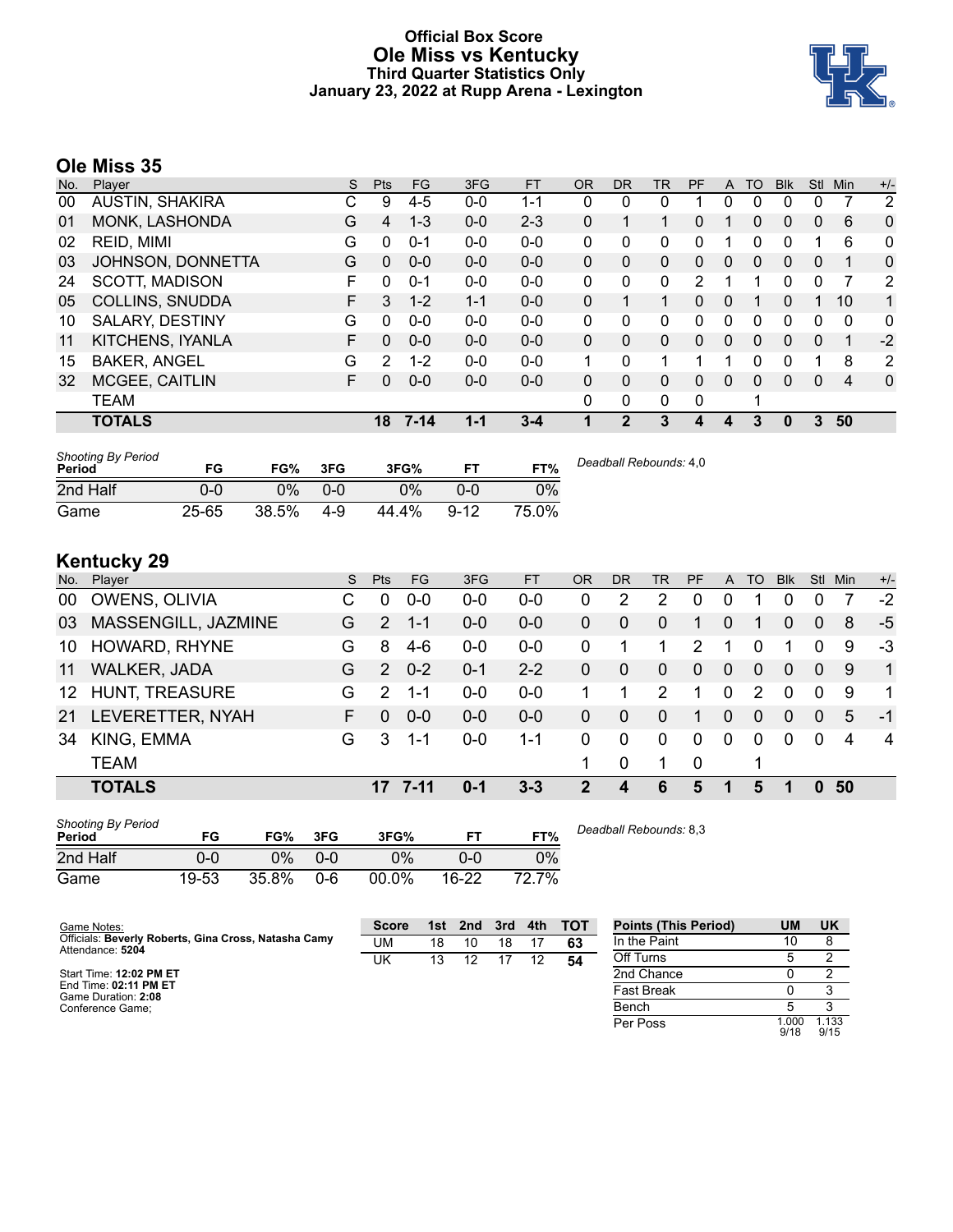# **Official Play-By-Play Ole Miss vs Kentucky Third Quarter January 23, 2022 at Rupp Arena - Lexington**



### **Period 3**

<mark>Starters:</mark><br>Ole Miss: 0 AUSTIN,SHAKIRA (C); 1 MONK,LASHONDA (G); 2 REID,MIMI (G); 3 JOHNSON,DONNETTA (G); 24 SCOTT,MADISON (F);<br>**Kentucky**: 00 OWENS,OLIVIA (C); 3 MASSENGILL,JAZMINE (G); 10 HOWARD,RHYNE (G); 11 WALKER,JADA

| Time           | <b>VISITORS: Ole Miss</b>                                    | <b>Score</b>   | <b>Margin</b>                    | <b>HOME: Kentucky</b>                      |
|----------------|--------------------------------------------------------------|----------------|----------------------------------|--------------------------------------------|
| 10:00          |                                                              |                |                                  | SUB OUT: LEVERETTER, NYAH                  |
| 10:00          |                                                              |                |                                  | SUB OUT: KING, EMMA                        |
| 10:00          |                                                              |                |                                  | SUB IN: OWENS, OLIVIA                      |
| 10:00          |                                                              |                |                                  | SUB IN: WALKER, JADA                       |
| 10:00          | SUB OUT: KITCHENS, IYANLA                                    |                |                                  |                                            |
| 10:00          | SUB OUT: BAKER, ANGEL                                        |                |                                  |                                            |
| 10:00          | SUB IN: AUSTIN, SHAKIRA                                      |                |                                  |                                            |
| 10:00          | SUB IN: MONK, LASHONDA                                       |                |                                  |                                            |
| 09:40          |                                                              |                |                                  | FOUL (PERSONAL) by HUNT, TREASURE          |
| 09:40<br>09:40 | MISSED FT by MONK, LASHONDA<br>REBOUND (OFF) by TEAM         |                |                                  |                                            |
| 09:40          | GOOD! FT by MONK, LASHONDA                                   | 25-29          | V <sub>4</sub>                   |                                            |
| 09:12          |                                                              | 27-29          | V <sub>2</sub>                   | GOOD! JUMPER by MASSENGILL, JAZMINE [PNT]  |
| 08:49          | MISSED JUMPER by MONK, LASHONDA                              |                |                                  |                                            |
| 08:47          |                                                              |                |                                  | REBOUND (DEF) by TEAM                      |
| 08:47          | FOUL (PERSONAL) by AUSTIN, SHAKIRA                           |                |                                  |                                            |
| 08:47          | SUB OUT: MONK, LASHONDA                                      |                |                                  |                                            |
| 08:47          | SUB IN: BAKER, ANGEL                                         |                |                                  |                                            |
| 08:31          |                                                              |                |                                  | TURNOVER (BADPASS) by HUNT, TREASURE       |
| 08:31          | STEAL by COLLINS, SNUDDA                                     |                |                                  |                                            |
| 08:19          | MISSED JUMPER by SCOTT, MADISON                              |                |                                  |                                            |
| 08:15          |                                                              |                |                                  | REBOUND (DEF) by OWENS, OLIVIA             |
| 08:14          |                                                              |                |                                  | TURNOVER (LOSTBALL) by OWENS, OLIVIA       |
| 08:14          | STEAL by BAKER, ANGEL                                        |                |                                  |                                            |
| 08:11          | GOOD! JUMPER by BAKER, ANGEL [PNT]                           | 27-31          | V <sub>4</sub>                   |                                            |
| 08:01          |                                                              |                |                                  | TURNOVER (LOSTBALL) by MASSENGILL, JAZMINE |
| 08:01<br>07:56 | STEAL by REID, MIMI<br>TURNOVER (BADPASS) by COLLINS, SNUDDA |                |                                  |                                            |
| 07:26          |                                                              |                |                                  | TURNOVER (SHOTCLOCK) by TEAM               |
| 07:10          | MISSED JUMPER by AUSTIN, SHAKIRA                             |                |                                  |                                            |
| 07:07          |                                                              |                |                                  | REBOUND (DEF) by HOWARD, RHYNE             |
| 07:02          |                                                              |                |                                  | MISSED 3PTR by WALKER, JADA                |
| 06:59          |                                                              |                |                                  | REBOUND (OFF) by HUNT, TREASURE            |
| 06:53          |                                                              |                |                                  | TURNOVER (3SEC) by HUNT, TREASURE          |
| 06:53          | SUB OUT: SCOTT, MADISON                                      |                |                                  |                                            |
| 06:53          | SUB IN: MCGEE, CAITLIN                                       |                |                                  |                                            |
| 06:42          | GOOD! 3PTR by COLLINS, SNUDDA                                | 27-34          | V <sub>7</sub>                   |                                            |
| 06:42          | ASSIST by REID, MIMI                                         |                |                                  |                                            |
| 06:37          |                                                              |                |                                  | TIMEOUT 30SEC                              |
| 06:37          |                                                              |                |                                  | SUB OUT: MASSENGILL, JAZMINE               |
| 06:37          |                                                              |                |                                  | SUB IN: KING, EMMA                         |
| 06:25<br>05:55 | GOOD! JUMPER by AUSTIN, SHAKIRA [PNT]                        | 29-34<br>29-36 | V <sub>5</sub><br>V <sub>7</sub> | GOOD! LAYUP by HOWARD, RHYNE [PNT]         |
| 05:55          | ASSIST by BAKER, ANGEL                                       |                |                                  |                                            |
| 05:42          |                                                              | 31-36          | V <sub>5</sub>                   | GOOD! JUMPER by HOWARD, RHYNE              |
| 05:23          | MISSED JUMPER by BAKER, ANGEL                                |                |                                  |                                            |
| 05:20          |                                                              |                |                                  | REBOUND (DEF) by OWENS, OLIVIA             |
| 04:56          |                                                              |                |                                  | MISSED JUMPER by HOWARD, RHYNE             |
| 04:53          | REBOUND (DEF) by COLLINS, SNUDDA                             |                |                                  |                                            |
| 04:42          | MISSED LAYUP by REID, MIMI                                   |                |                                  |                                            |
| 04:42          |                                                              |                |                                  | BLOCK by HOWARD, RHYNE                     |
| 04:38          |                                                              |                |                                  | REBOUND (DEF) by HUNT, TREASURE            |
| 04:36          |                                                              | 33-36          | $V_3$                            | GOOD! LAYUP by KING, EMMA [FB/PNT]         |
| 04:36          |                                                              |                |                                  | ASSIST by HOWARD, RHYNE                    |
| 04:36          | FOUL (PERSONAL) by BAKER, ANGEL                              |                |                                  |                                            |
| 04:36          |                                                              |                |                                  |                                            |
| 04:36          | SUB OUT: REID, MIMI                                          |                |                                  |                                            |
| 04:36          | SUB OUT: MCGEE, CAITLIN                                      |                |                                  |                                            |
| 04:36<br>04:36 | SUB IN: MONK, LASHONDA<br>SUB IN: SCOTT, MADISON             |                |                                  |                                            |
| 04:36          |                                                              |                |                                  | SUB OUT: WALKER, JADA                      |
| 04:36          |                                                              |                |                                  | SUB OUT: HUNT, TREASURE                    |
| 04:36          |                                                              |                |                                  | SUB IN: MASSENGILL, JAZMINE                |
| 04:36          |                                                              |                |                                  | SUB IN: LEVERETTER, NYAH                   |
| 04:36          |                                                              | 34-36          | V <sub>2</sub>                   | GOOD! FT by KING, EMMA [FB]                |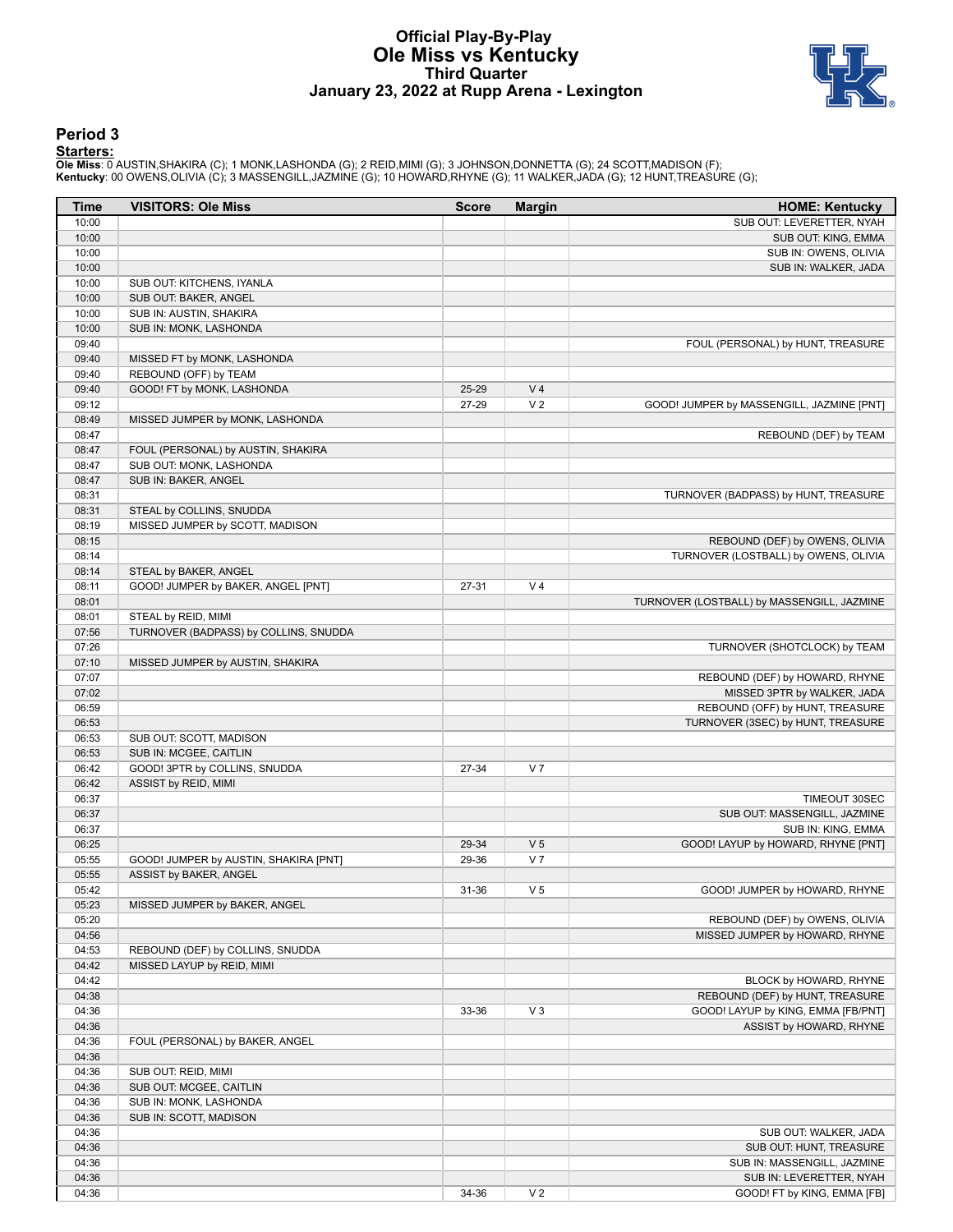| <b>Time</b> | <b>VISITORS: Ole Miss</b>              | <b>Score</b> | <b>Margin</b>  | <b>HOME: Kentucky</b>                  |
|-------------|----------------------------------------|--------------|----------------|----------------------------------------|
| 04:19       | GOOD! LAYUP by AUSTIN, SHAKIRA [PNT]   | 34-38        | V <sub>4</sub> |                                        |
| 04:19       | ASSIST by SCOTT, MADISON               |              |                |                                        |
| 04:19       |                                        |              |                | FOUL (PERSONAL) by HOWARD, RHYNE       |
| 04:19       | GOOD! FT by AUSTIN, SHAKIRA            | 34-39        | V <sub>5</sub> |                                        |
| 03:52       |                                        | 36-39        | V <sub>3</sub> | GOOD! JUMPER by HOWARD, RHYNE          |
| 03:39       | GOOD! LAYUP by AUSTIN, SHAKIRA [PNT]   | 36-41        | V <sub>5</sub> |                                        |
| 03:11       |                                        |              |                | SUB OUT: OWENS, OLIVIA                 |
| 03:11       |                                        |              |                | SUB IN: HUNT, TREASURE                 |
| 03:11       |                                        |              |                | SUB OUT: HOWARD, RHYNE                 |
| 03:11       |                                        |              |                | SUB IN: WALKER, JADA                   |
| 03:11       | SUB OUT: AUSTIN, SHAKIRA               |              |                |                                        |
| 03:11       | SUB IN: KITCHENS, IYANLA               |              |                |                                        |
| 03:06       |                                        | 38-41        | V <sub>3</sub> | GOOD! JUMPER by HUNT, TREASURE [PNT]   |
| 02:43       | MISSED JUMPER by COLLINS, SNUDDA       |              |                |                                        |
| 02:40       | REBOUND (OFF) by BAKER, ANGEL          |              |                |                                        |
| 02:36       |                                        |              |                | FOUL (PERSONAL) by LEVERETTER, NYAH    |
| 02:36       |                                        |              |                | SUB OUT: KING, EMMA                    |
| 02:36       |                                        |              |                | SUB IN: HOWARD, RHYNE                  |
| 02:36       | SUB OUT: KITCHENS, IYANLA              |              |                |                                        |
| 02:36       | SUB IN: MCGEE, CAITLIN                 |              |                |                                        |
| 02:36       |                                        |              |                | FOUL (PERSONAL) by HOWARD, RHYNE       |
| 02:18       | FOUL (OFF) by SCOTT, MADISON           |              |                |                                        |
| 02:18       | TURNOVER (OFFENSIVE) by SCOTT, MADISON |              |                |                                        |
| 01:58       |                                        |              |                | MISSED LAYUP by WALKER, JADA           |
| 01:55       | REBOUND (DEF) by MONK, LASHONDA        |              |                |                                        |
| 01:52       | GOOD! LAYUP by MONK, LASHONDA [PNT]    | 38-43        | V <sub>5</sub> |                                        |
| 01:52       |                                        |              |                | FOUL (PERSONAL) by MASSENGILL, JAZMINE |
| 01:52       | GOOD! FT by MONK, LASHONDA             | 38-44        | $V_6$          |                                        |
| 01:23       |                                        | 40-44        | V <sub>4</sub> | GOOD! JUMPER by HOWARD, RHYNE          |
| 00:50       | MISSED JUMPER by MONK, LASHONDA        |              |                |                                        |
| 00:49       | REBOUND (OFF) by TEAM                  |              |                |                                        |
| 00:49       | TURNOVER (SHOTCLOCK) by TEAM           |              |                |                                        |
| 00:49       | SUB OUT: MCGEE, CAITLIN                |              |                |                                        |
| 00:49       | SUB IN: JOHNSON, DONNETTA              |              |                |                                        |
| 00:36       | SUB OUT: BAKER, ANGEL                  |              |                |                                        |
| 00:36       | SUB IN: REID, MIMI                     |              |                |                                        |
| 00:26       |                                        |              |                | MISSED LAYUP by HOWARD, RHYNE          |
| 00:24       |                                        |              |                | REBOUND (OFF) by TEAM                  |
| 00:21       | FOUL (PERSONAL) by SCOTT, MADISON      |              |                |                                        |
| 00:21       |                                        |              |                | SUB OUT: HOWARD, RHYNE                 |
| 00:21       |                                        |              |                | SUB IN: KING, EMMA                     |
| 00:21       | SUB OUT: SCOTT, MADISON                |              |                |                                        |
| 00:21       | SUB IN: AUSTIN, SHAKIRA                |              |                |                                        |
| 00:21       |                                        | 41-44        | $V_3$          | GOOD! FT by WALKER, JADA               |
| 00:21       |                                        | 42-44        | V <sub>2</sub> | GOOD! FT by WALKER, JADA               |
| 00:03       | GOOD! JUMPER by AUSTIN, SHAKIRA [PNT]  | 42-46        | V <sub>4</sub> |                                        |
| 00:03       | ASSIST by MONK, LASHONDA               |              |                |                                        |

# **Ole Miss 46, Kentucky 42**

| <b>Points (This Period)</b> | <b>UM</b>     | UK            |
|-----------------------------|---------------|---------------|
| In the Paint                | 10            |               |
| Off Turns                   | 5             |               |
| 2nd Chance                  |               |               |
| Fast Break                  |               |               |
| Bench                       | 5             |               |
| Per Poss                    | 1.000<br>9/18 | 1.133<br>9/15 |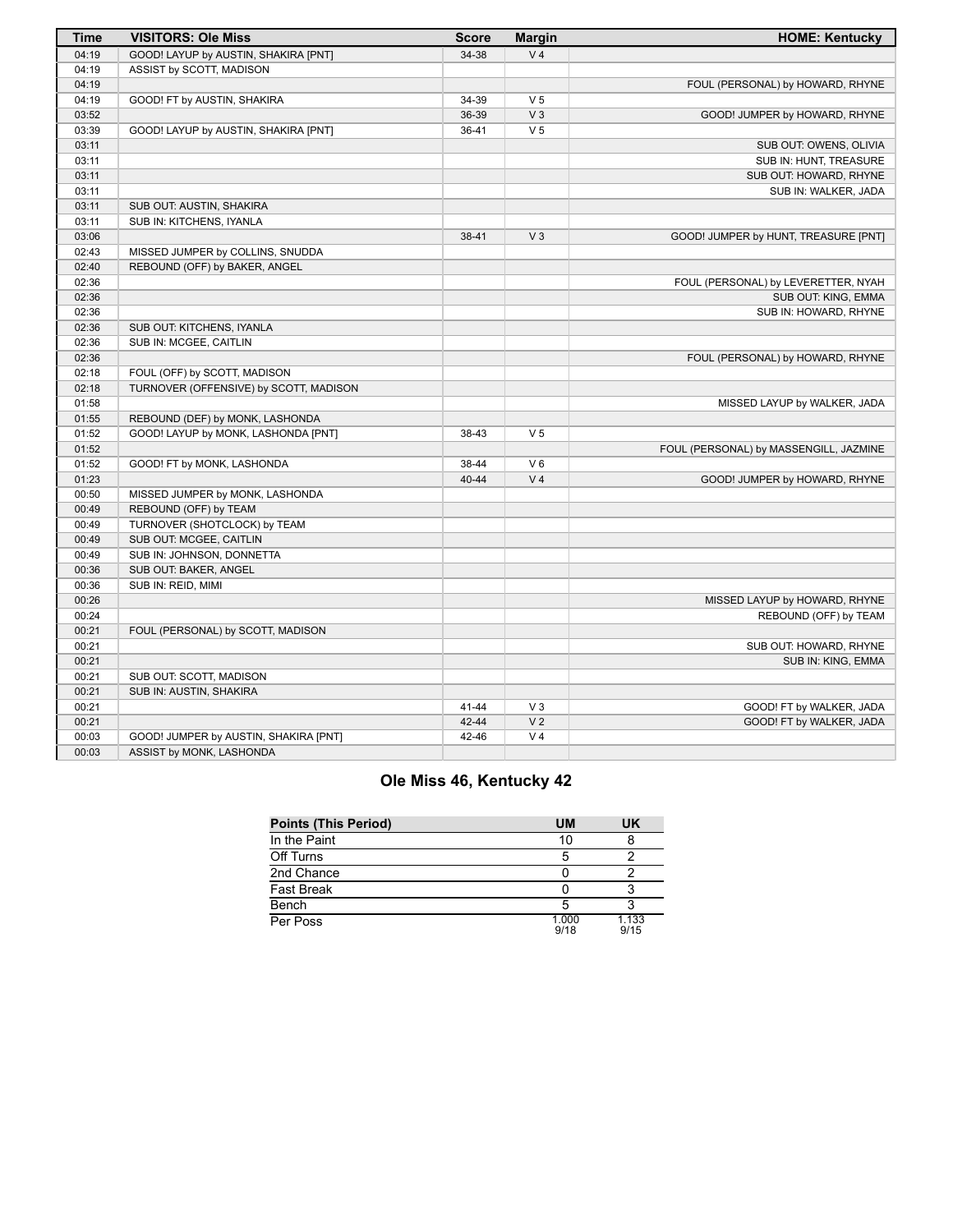# **Official Box Score Ole Miss vs Kentucky Fourth Quarter Statistics Only January 23, 2022 at Rupp Arena - Lexington**



# **Ole Miss 17**

| No. | Player                 | S | <b>Pts</b> | FG.      | 3FG     | <b>FT</b> | <b>OR</b>      | <b>DR</b> | TR | PF            | A            | TO | <b>Blk</b> | Stl           | Min         | $+/-$        |
|-----|------------------------|---|------------|----------|---------|-----------|----------------|-----------|----|---------------|--------------|----|------------|---------------|-------------|--------------|
| 00  | <b>AUSTIN, SHAKIRA</b> | С |            | $2 - 3$  | $0 - 0$ | $3 - 3$   | 0              | 3         | 3  | 2             |              | 0  | 0          | 0             |             | 6            |
| 01  | MONK, LASHONDA         | G |            | $0 - 1$  | $0 - 0$ | $1 - 2$   | 0              |           | 1  | $\mathcal{P}$ | 0            | 0  | 0          |               | 5           | 6            |
| 02  | REID, MIMI             | G | 0          | $0 - 0$  | $0 - 0$ | $0-0$     | 0              | 0         | 0  | 0             |              | 0  | 0          | 0             | 8           | 1            |
| 03  | JOHNSON, DONNETTA      | G | 2          | $1 - 1$  | $0 - 0$ | $0 - 0$   | $\Omega$       | $\Omega$  | 0  | $\Omega$      | $\mathbf{0}$ | 0  | $\Omega$   | $\mathbf{0}$  | 3           | 2            |
| 24  | <b>SCOTT, MADISON</b>  | F | 6          | $3-3$    | $0 - 0$ | $0 - 0$   | 1.             | 2         | 3  | 0             | 0            | 2  | 0          | 0             |             | 3            |
| 05  | <b>COLLINS, SNUDDA</b> | F | 0          | $0 - 2$  | $0 - 2$ | $0 - 0$   | 0              |           |    |               | $\mathbf{0}$ | 0  | 0          | 0             | 10          | 5            |
| 10  | <b>SALARY, DESTINY</b> | G | 0          | $0 - 0$  | $0 - 0$ | $0 - 0$   | 0              | 0         | 0  | 0             | 0            | 0  | 0          | 0             | $\mathbf 0$ | $\mathbf{0}$ |
| 11  | KITCHENS, IYANLA       | F | 0          | $0 - 0$  | $0 - 0$ | $0 - 0$   | 1              | $\Omega$  | 1  | 1             | 0            | 0  | $\Omega$   | 0             | 2           | $-1$         |
| 15  | <b>BAKER, ANGEL</b>    | G |            | $0 - 3$  | $0 - 0$ | $1-2$     | $\Omega$       |           | 1  | 0             |              |    | 0          |               |             | 3            |
| 32  | MCGEE, CAITLIN         | F | 0          | $0 - 0$  | $0 - 0$ | $0 - 0$   | $\Omega$       | $\Omega$  | 0  | $\Omega$      | $\mathbf{0}$ | 0  | $\Omega$   | $\mathbf{0}$  | $\Omega$    | $\mathbf{0}$ |
|     | <b>TEAM</b>            |   |            |          |         |           | 0              |           | 1  | 0             |              | 0  |            |               |             |              |
|     | <b>TOTALS</b>          |   | 17         | $6 - 13$ | $0 - 2$ | $5 - 7$   | $\overline{2}$ | 9         | 11 | 6             | 4            | 3  | 0          | $\mathcal{P}$ | 50          |              |
|     |                        |   |            |          |         |           |                |           |    |               |              |    |            |               |             |              |

| <b>Shooting By Period</b><br>Period | FG        | FG%   | 3FG | 3FG%  |          | FT%   | Deadball Rebounds: 4,0 |
|-------------------------------------|-----------|-------|-----|-------|----------|-------|------------------------|
| Game                                | $25 - 65$ | 38.5% | 4-9 | 44.4% | $9 - 12$ | 75.0% |                        |

# **Kentucky 12**

| No. | Player              | S  | <b>Pts</b>    | FG                | 3FG     | <b>FT</b> | <b>OR</b> | <b>DR</b>            | TR             | <b>PF</b>   | $\mathsf{A}$ | TO       | <b>Blk</b>     | Stl            | Min | $+/-$ |
|-----|---------------------|----|---------------|-------------------|---------|-----------|-----------|----------------------|----------------|-------------|--------------|----------|----------------|----------------|-----|-------|
| 00  | OWENS, OLIVIA       | С  | 0             | $0 - 2$           | $0 - 0$ | $0 - 0$   | 1         | 0                    |                | 1           | $\Omega$     |          | 0              | 0              | 5   | $-2$  |
| 03  | MASSENGILL, JAZMINE | G  | $\Omega$      | $0 - 1$           | $0 - 0$ | $0-0$     | 0         | 0                    | $\mathbf{0}$   | 3           |              | $\Omega$ | $\overline{0}$ | $\mathbf{0}$   | 9   | $-5$  |
| 10  | HOWARD, RHYNE       | G  | 7             | $3-6$             | $0 - 1$ | $1 - 1$   | 0         | 2                    | $\overline{2}$ | 0           | $\mathbf{0}$ | $\Omega$ | 1              | 0              | 10  | -5    |
| 11  | <b>WALKER, JADA</b> | G  | $\mathcal{P}$ | $0 - 4$           | $0 - 1$ | $2 - 2$   | 1         |                      | $\overline{2}$ | 1           | $\Omega$     | $\Omega$ | $\Omega$       | $\mathbf{0}$   | 9   | $-1$  |
|     | 12 HUNT, TREASURE   | G  |               | $0 - 2$           | $0 - 1$ | $1 - 2$   |           | 0                    |                | $\mathbf 0$ | $\mathbf{0}$ |          | 0              | $\mathbf 0$    | 8   | $-5$  |
| 21  | LEVERETTER, NYAH    | F. | $\Omega$      | $0 - 0$           | $0 - 0$ | $0 - 0$   | $\Omega$  | 2                    | 2              | 1           | $\mathbf{0}$ | $\Omega$ | $\Omega$       | $\overline{0}$ | 7   | $-3$  |
| 34  | KING, EMMA          | G  | $\mathcal{P}$ | $1 - 1$           | $0-0$   | $0 - 0$   | 0         | 0                    | $\Omega$       | $\Omega$    | 0            |          | $\Omega$       | 0              | 2   | $-4$  |
|     | <b>TEAM</b>         |    |               |                   |         |           | $\Omega$  | 0                    | $\Omega$       | $\mathbf 0$ |              | 0        |                |                |     |       |
|     | <b>TOTALS</b>       |    |               | $12 \quad 4 - 16$ | $0 - 3$ | $4 - 5$   | 3         | 5                    | 8              | 6           | 1            | 3        | 1              | $\mathbf{0}$   | 50  |       |
|     | Shooting By Period  |    |               |                   |         |           |           | <b>B.W.WB.L.W.AQ</b> |                |             |              |          |                |                |     |       |

| <b>Period</b> | FG        | FG%   | 3FG     | 3FG%     |         | FT%   | <i>Dead</i> |
|---------------|-----------|-------|---------|----------|---------|-------|-------------|
| Game          | $19 - 53$ | 35.8% | $0 - 6$ | $00.0\%$ | $16-22$ | 72.7% |             |

*Deadball Rebounds:* 8,3

| Game Notes:                                                              | <b>Score</b> | 1st l | 2nd | - 3rd | 4th | тот | <b>Points (This Period)</b> | UM           | UK            |
|--------------------------------------------------------------------------|--------------|-------|-----|-------|-----|-----|-----------------------------|--------------|---------------|
| Officials: Beverly Roberts, Gina Cross, Natasha Camy<br>Attendance: 5204 | UM           | 18    | 10  | 18    |     | 63  | In the Paint                | 10           |               |
|                                                                          | UK           | 13    |     |       | 12  | 54  | Off Turns                   |              |               |
| Start Time: 12:02 PM ET                                                  |              |       |     |       |     |     | 2nd Chance                  |              |               |
| End Time: 02:11 PM ET<br>Game Duration: 2:08                             |              |       |     |       |     |     | Fast Break                  |              |               |
| Conference Game:                                                         |              |       |     |       |     |     | Bench                       |              |               |
|                                                                          |              |       |     |       |     |     | Per Poss                    | .000<br>9/17 | 0.667<br>6/18 |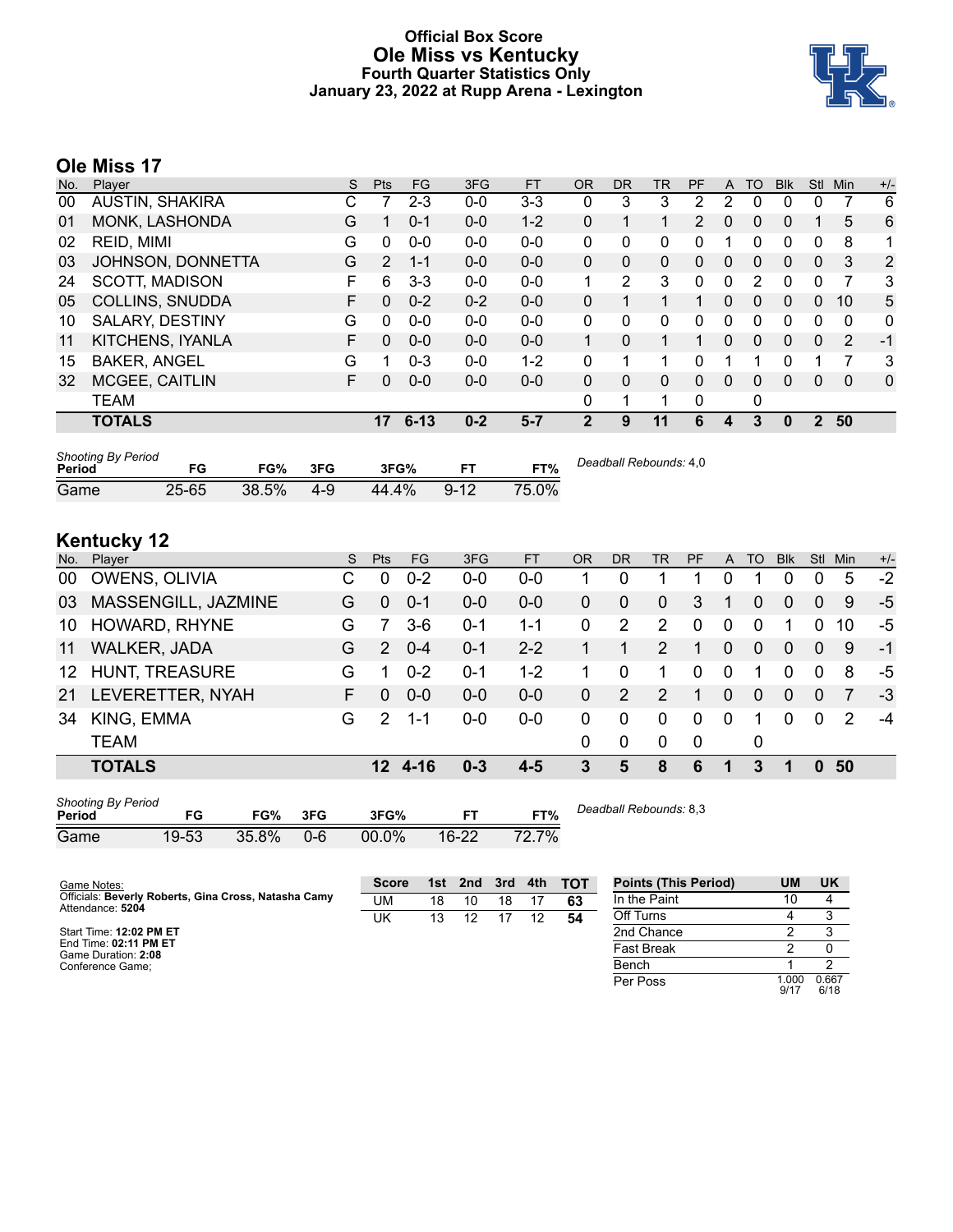# **Official Play-By-Play Ole Miss vs Kentucky Fourth Quarter January 23, 2022 at Rupp Arena - Lexington**



### **Period 4**

<mark>Starters:</mark><br>Ole Miss: 0 AUSTIN,SHAKIRA (C); 1 MONK,LASHONDA (G); 2 REID,MIMI (G); 3 JOHNSON,DONNETTA (G); 24 SCOTT,MADISON (F);<br>**Kentucky**: 00 OWENS,OLIVIA (C); 3 MASSENGILL,JAZMINE (G); 10 HOWARD,RHYNE (G); 11 WALKER,JADA

| Time           | <b>VISITORS: Ole Miss</b>               | <b>Score</b> | <b>Margin</b>  | <b>HOME: Kentucky</b>                                            |
|----------------|-----------------------------------------|--------------|----------------|------------------------------------------------------------------|
| 10:00          |                                         |              |                | SUB OUT: LEVERETTER, NYAH                                        |
| 10:00          |                                         |              |                | SUB OUT: KING, EMMA                                              |
| 10:00          |                                         |              |                | SUB IN: OWENS, OLIVIA                                            |
| 10:00          |                                         |              |                | SUB IN: HOWARD, RHYNE                                            |
| 09:39          |                                         |              |                | FOUL (OFF) by OWENS, OLIVIA                                      |
| 09:39          |                                         |              |                | TURNOVER (OFFENSIVE) by OWENS, OLIVIA                            |
| 09:25          | GOOD! JUMPER by JOHNSON, DONNETTA [PNT] | 42-48        | $V_6$          |                                                                  |
| 09:25<br>08:59 | ASSIST by AUSTIN, SHAKIRA               |              |                | MISSED 3PTR by HOWARD, RHYNE                                     |
| 08:56          |                                         |              |                | REBOUND (OFF) by WALKER, JADA                                    |
| 08:55          | FOUL (PERSONAL) by MONK, LASHONDA       |              |                |                                                                  |
| 08:37          |                                         |              |                | MISSED JUMPER by HUNT, TREASURE                                  |
| 08:34          | REBOUND (DEF) by MONK, LASHONDA         |              |                |                                                                  |
| 08:27          |                                         |              |                | FOUL (PERSONAL) by MASSENGILL, JAZMINE                           |
| 08:27          | GOOD! FT by AUSTIN, SHAKIRA             | 42-49        | V <sub>7</sub> |                                                                  |
| 08:27          | GOOD! FT by AUSTIN, SHAKIRA             | 42-50        | V8             |                                                                  |
| 07:59          |                                         |              |                | MISSED JUMPER by HOWARD, RHYNE                                   |
| 07:56          | REBOUND (DEF) by AUSTIN, SHAKIRA        |              |                |                                                                  |
| 07:32          | MISSED JUMPER by MONK, LASHONDA         |              |                |                                                                  |
| 07:32          |                                         |              |                | BLOCK by HOWARD, RHYNE                                           |
| 07:29          |                                         |              |                | REBOUND (DEF) by TEAM                                            |
| 07:29          | FOUL (PERSONAL) by MONK, LASHONDA       |              |                |                                                                  |
| 07:05<br>07:02 |                                         |              |                | MISSED JUMPER by OWENS, OLIVIA<br>REBOUND (OFF) by OWENS, OLIVIA |
| 06:58          |                                         | 44-50        | $V_6$          | GOOD! LAYUP by HOWARD, RHYNE [PNT]                               |
| 06:58          | FOUL (PERSONAL) by AUSTIN, SHAKIRA      |              |                |                                                                  |
| 06:58          |                                         |              |                | SUB OUT: OWENS, OLIVIA                                           |
| 06:58          |                                         |              |                | SUB IN: LEVERETTER, NYAH                                         |
| 06:58          | SUB OUT: AUSTIN, SHAKIRA                |              |                |                                                                  |
| 06:58          | SUB OUT: MONK, LASHONDA                 |              |                |                                                                  |
| 06:58          | SUB OUT: JOHNSON, DONNETTA              |              |                |                                                                  |
| 06:58          | SUB IN: KITCHENS, IYANLA                |              |                |                                                                  |
| 06:58          | SUB IN: BAKER, ANGEL                    |              |                |                                                                  |
| 06:58          | SUB IN: SCOTT, MADISON                  |              |                |                                                                  |
| 06:58          |                                         | 45-50        | V <sub>5</sub> | GOOD! FT by HOWARD, RHYNE                                        |
| 06:30          | MISSED 3PTR by COLLINS, SNUDDA          |              |                |                                                                  |
| 06:28          | REBOUND (OFF) by SCOTT, MADISON         |              |                |                                                                  |
| 06:26          | GOOD! JUMPER by SCOTT, MADISON [PNT]    | 45-52        | V <sub>7</sub> |                                                                  |
| 06:11<br>06:08 | REBOUND (DEF) by SCOTT, MADISON         |              |                | MISSED JUMPER by MASSENGILL, JAZMINE                             |
| 06:00          | GOOD! JUMPER by SCOTT, MADISON          | 45-54        | V <sub>9</sub> |                                                                  |
| 06:00          | ASSIST by BAKER, ANGEL                  |              |                |                                                                  |
| 05:58          |                                         |              |                | TIMEOUT 30SEC                                                    |
| 05:49          | FOUL (PERSONAL) by COLLINS, SNUDDA      |              |                |                                                                  |
| 05:31          | FOUL (PERSONAL) by KITCHENS, IYANLA     |              |                |                                                                  |
| 05:31          |                                         | 46-54        | V8             | GOOD! FT by WALKER, JADA                                         |
| 05:31          |                                         | 47-54        | V <sub>7</sub> | GOOD! FT by WALKER, JADA                                         |
| 05:00          | MISSED JUMPER by BAKER, ANGEL           |              |                |                                                                  |
| 04:58          | REBOUND (OFF) by KITCHENS, IYANLA       |              |                |                                                                  |
| 04:57          | MISSED JUMPER by BAKER, ANGEL           |              |                |                                                                  |
| 04:53          |                                         |              |                | REBOUND (DEF) by HOWARD, RHYNE                                   |
| 04:48          |                                         | 49-54        | V <sub>5</sub> | GOOD! JUMPER by HOWARD, RHYNE [PNT]                              |
| 04:38          | TURNOVER (BADPASS) by SCOTT, MADISON    |              |                |                                                                  |
| 04:38          | SUB OUT: KITCHENS, IYANLA               |              |                |                                                                  |
| 04:38<br>04:18 | SUB IN: AUSTIN, SHAKIRA                 | 51-54        | $V_3$          | GOOD! JUMPER by HOWARD, RHYNE                                    |
| 03:51          | GOOD! JUMPER by AUSTIN, SHAKIRA [PNT]   | 51-56        | V <sub>5</sub> |                                                                  |
| 03:51          | ASSIST by REID, MIMI                    |              |                |                                                                  |
| 03:38          |                                         |              |                | MISSED JUMPER by HOWARD, RHYNE                                   |
| 03:35          | REBOUND (DEF) by COLLINS, SNUDDA        |              |                |                                                                  |
| 03:35          |                                         |              |                | SUB OUT: HUNT, TREASURE                                          |
| 03:35          |                                         |              |                | SUB IN: OWENS, OLIVIA                                            |
| 03:09          | MISSED JUMPER by AUSTIN, SHAKIRA        |              |                |                                                                  |
| 03:03          |                                         |              |                | REBOUND (DEF) by HOWARD, RHYNE                                   |
| 02:59          |                                         |              |                | MISSED LAYUP by OWENS, OLIVIA                                    |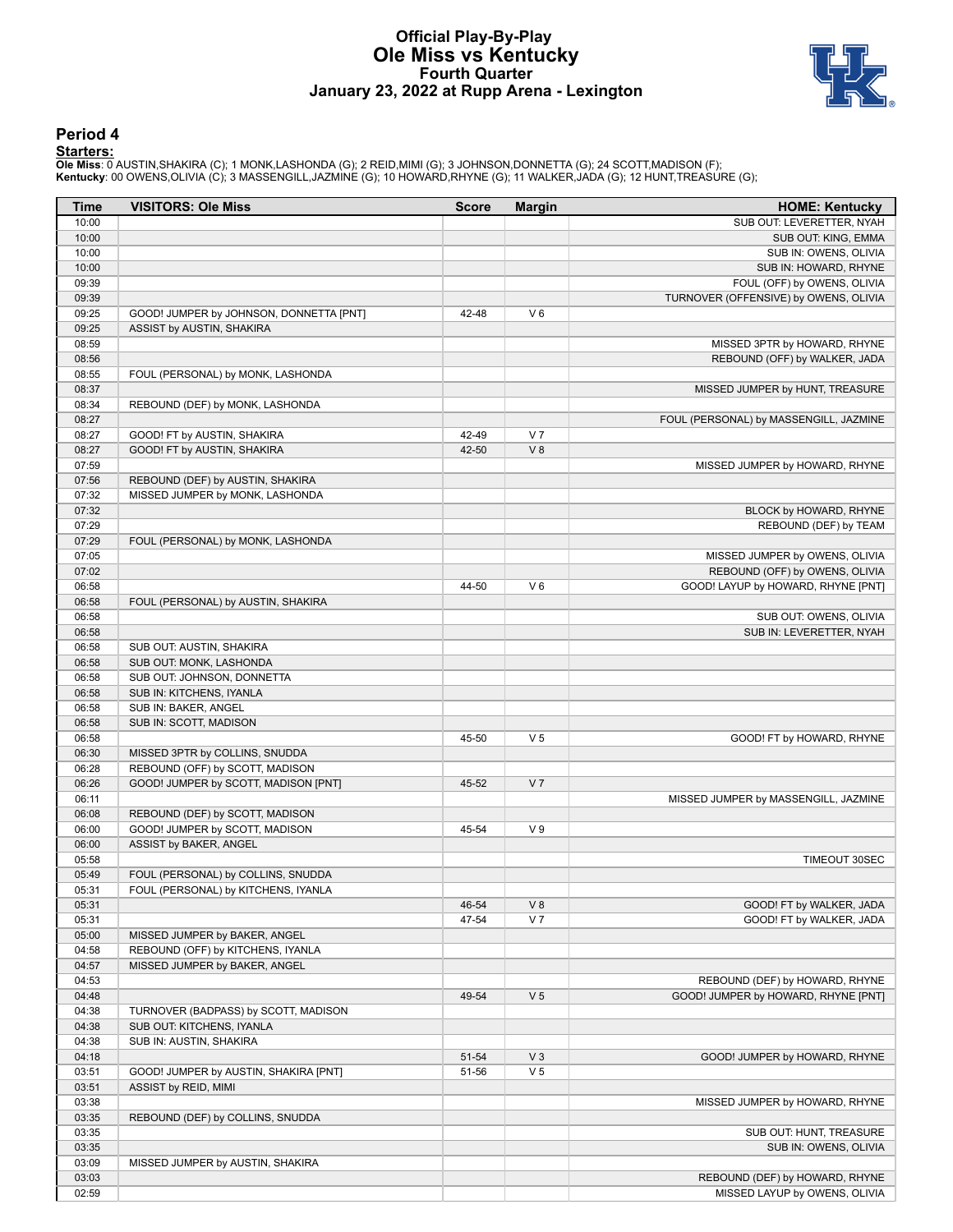| Time  | <b>VISITORS: Ole Miss</b>              | <b>Score</b> | <b>Margin</b>  | <b>HOME: Kentucky</b>                  |
|-------|----------------------------------------|--------------|----------------|----------------------------------------|
| 02:56 | REBOUND (DEF) by AUSTIN, SHAKIRA       |              |                |                                        |
| 02:50 | MISSED JUMPER by BAKER, ANGEL          |              |                |                                        |
| 02:47 |                                        |              |                | REBOUND (DEF) by LEVERETTER, NYAH      |
| 02:28 |                                        |              |                | MISSED LAYUP by WALKER, JADA           |
| 02:26 | REBOUND (DEF) by AUSTIN, SHAKIRA       |              |                |                                        |
| 02:04 | MISSED 3PTR by COLLINS, SNUDDA         |              |                |                                        |
| 02:01 |                                        |              |                | REBOUND (DEF) by WALKER, JADA          |
| 01:54 |                                        |              |                | MISSED LAYUP by WALKER, JADA           |
| 01:50 | REBOUND (DEF) by BAKER, ANGEL          |              |                |                                        |
| 01:45 | TURNOVER (LOSTBALL) by BAKER, ANGEL    |              |                |                                        |
| 01:40 |                                        |              |                | MISSED JUMPER by WALKER, JADA          |
| 01:37 | REBOUND (DEF) by SCOTT, MADISON        |              |                |                                        |
| 01:32 |                                        |              |                | FOUL (PERSONAL) by MASSENGILL, JAZMINE |
| 01:32 |                                        |              |                | SUB OUT: OWENS, OLIVIA                 |
| 01:32 |                                        |              |                | SUB IN: KING, EMMA                     |
| 01:32 | SUB OUT: REID, MIMI                    |              |                |                                        |
| 01:32 | SUB IN: MONK, LASHONDA                 |              |                |                                        |
| 01:32 | TIMEOUT 30SEC                          |              |                |                                        |
| 01:32 |                                        |              |                | SUB OUT: WALKER, JADA                  |
| 01:32 |                                        |              |                | SUB IN: HUNT, TREASURE                 |
| 01:19 | GOOD! JUMPER by AUSTIN, SHAKIRA [PNT]  | 51-58        | V <sub>7</sub> |                                        |
| 01:19 |                                        |              |                | FOUL (PERSONAL) by LEVERETTER, NYAH    |
| 01:19 | GOOD! FT by AUSTIN, SHAKIRA            | 51-59        | V8             |                                        |
| 00:55 |                                        | 53-59        | $V_6$          | GOOD! JUMPER by KING, EMMA             |
| 00:55 |                                        |              |                | ASSIST by MASSENGILL, JAZMINE          |
| 00:47 |                                        |              |                | FOUL (PERSONAL) by MASSENGILL, JAZMINE |
| 00:47 | GOOD! FT by BAKER, ANGEL               | 53-60        | V <sub>7</sub> |                                        |
| 00:47 | MISSED FT by BAKER, ANGEL              |              |                |                                        |
| 00:45 |                                        |              |                | REBOUND (DEF) by LEVERETTER, NYAH      |
| 00:37 |                                        |              |                | TURNOVER (BADPASS) by KING, EMMA       |
| 00:37 | STEAL by MONK, LASHONDA                |              |                |                                        |
| 00:31 | GOOD! LAYUP by SCOTT, MADISON [FB/PNT] | 53-62        | V <sub>9</sub> |                                        |
| 00:31 | ASSIST by AUSTIN, SHAKIRA              |              |                |                                        |
| 00:31 |                                        |              |                | <b>TIMEOUT TEAM</b>                    |
| 00:31 |                                        |              |                | SUB OUT: MASSENGILL, JAZMINE           |
| 00:31 |                                        |              |                | SUB IN: WALKER, JADA                   |
| 00:26 |                                        |              |                | MISSED 3PTR by HUNT, TREASURE          |
| 00:25 | REBOUND (DEF) by TEAM                  |              |                |                                        |
| 00:23 | TURNOVER (BADPASS) by SCOTT, MADISON   |              |                |                                        |
| 00:14 | FOUL (PERSONAL) by AUSTIN, SHAKIRA     |              |                |                                        |
| 00:14 | SUB OUT: AUSTIN, SHAKIRA               |              |                |                                        |
| 00:14 | SUB IN: JOHNSON, DONNETTA              |              |                |                                        |
| 00:14 |                                        |              |                | MISSED FT by HUNT, TREASURE            |
| 00:14 |                                        |              |                | REBOUND (OFF) by TEAM                  |
| 00:14 |                                        | 54-62        | V8             | GOOD! FT by HUNT, TREASURE             |
| 00:14 | TIMEOUT 30SEC                          |              |                |                                        |
| 00:12 |                                        |              |                | FOUL (PERSONAL) by WALKER, JADA        |
| 00:12 | MISSED FT by MONK, LASHONDA            |              |                |                                        |
| 00:12 | REBOUND (OFF) by TEAM                  |              |                |                                        |
| 00:12 | GOOD! FT by MONK, LASHONDA             | 54-63        | V <sub>9</sub> |                                        |
| 00:05 |                                        |              |                | MISSED 3PTR by WALKER, JADA            |
| 00:02 |                                        |              |                | REBOUND (OFF) by HUNT, TREASURE        |
| 00:02 |                                        |              |                | TURNOVER (LOSTBALL) by HUNT, TREASURE  |
| 00:02 | STEAL by BAKER, ANGEL                  |              |                |                                        |

# **Ole Miss 63, Kentucky 54**

| <b>Points (This Period)</b> | UM            | UK            |
|-----------------------------|---------------|---------------|
| In the Paint                | 10            |               |
| Off Turns                   |               |               |
| 2nd Chance                  |               | ว             |
| <b>Fast Break</b>           |               |               |
| Bench                       |               |               |
| Per Poss                    | 1.000<br>9/17 | 0.667<br>6/18 |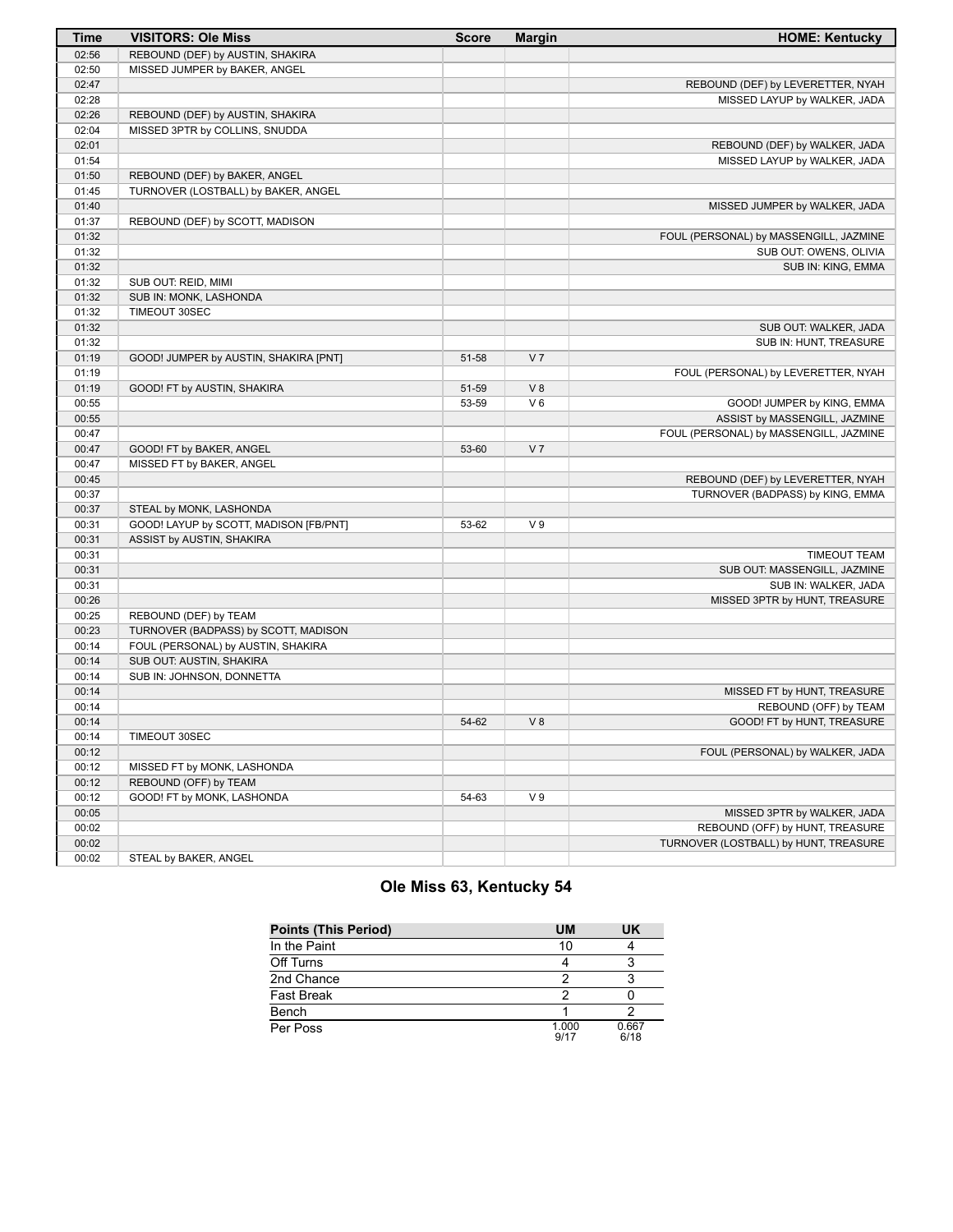### **Official Scoring/Possession Reference Chart Ole Miss vs Kentucky Period 1 January 23, 2022 at Rupp Arena - Lexington**



### **Period 1**

<mark>Starters:</mark><br>Ole Miss: 0 AUSTIN,SHAKIRA (C); 1 MONK,LASHONDA (G); 2 REID,MIMI (G); 3 JOHNSON,DONNETTA (G); 24 SCOTT,MADISON (F);<br>**Kentucky**: 00 OWENS,OLIVIA (C); 3 MASSENGILL,JAZMINE (G); 10 HOWARD,RHYNE (G); 11 WALKER,JADA

| <b>Time</b> | <b>VISITORS: Ole Miss</b>              | <b>Score</b> | <b>Margin</b>   | <b>HOME: Kentucky</b>                     |
|-------------|----------------------------------------|--------------|-----------------|-------------------------------------------|
| 08:44       | GOOD! JUMPER by AUSTIN, SHAKIRA        | $0 - 2$      | V <sub>2</sub>  |                                           |
| 06:26       |                                        | $1 - 2$      | V <sub>1</sub>  | GOOD! FT by WALKER, JADA                  |
| 06:00       | GOOD! JUMPER by AUSTIN, SHAKIRA [PNT]  | $1 - 4$      | $V_3$           |                                           |
| 05:11       | GOOD! LAYUP by MONK, LASHONDA [FB/PNT] | $1-6$        | V <sub>5</sub>  |                                           |
| 05:11       | GOOD! FT by MONK, LASHONDA [FB]        | $1 - 7$      | $V_6$           |                                           |
| 04:53       | GOOD! 3PTR by COLLINS, SNUDDA          | $1 - 10$     | V <sub>9</sub>  |                                           |
| 04:16       | GOOD! 3PTR by COLLINS, SNUDDA          | $1 - 13$     | V <sub>12</sub> |                                           |
| 03:53       |                                        | $3 - 13$     | $V$ 10          | GOOD! JUMPER by HUNT, TREASURE [PNT]      |
| 03:07       |                                        | $5 - 13$     | V8              | GOOD! LAYUP by OWENS, OLIVIA [PNT]        |
| 02:33       |                                        | $7 - 13$     | $V_6$           | GOOD! JUMPER by MASSENGILL, JAZMINE [PNT] |
| 02:05       |                                        | $9 - 13$     | V <sub>4</sub>  | GOOD! JUMPER by HOWARD, RHYNE             |
| 01:41       | GOOD! LAYUP by MONK, LASHONDA [PNT]    | $9 - 15$     | $V_6$           |                                           |
| 01:15       | GOOD! 3PTR by COLLINS, SNUDDA          | $9 - 18$     | V <sub>9</sub>  |                                           |
| 00:41       |                                        | $11 - 18$    | V <sub>7</sub>  | GOOD! JUMPER by HUNT, TREASURE            |
| 00:02       |                                        | $12 - 18$    | $V_6$           | GOOD! FT by HOWARD, RHYNE                 |
| 00:02       |                                        | $13 - 18$    | V <sub>5</sub>  | GOOD! FT by HOWARD, RHYNE                 |

**Ole Miss 18, Kentucky 13**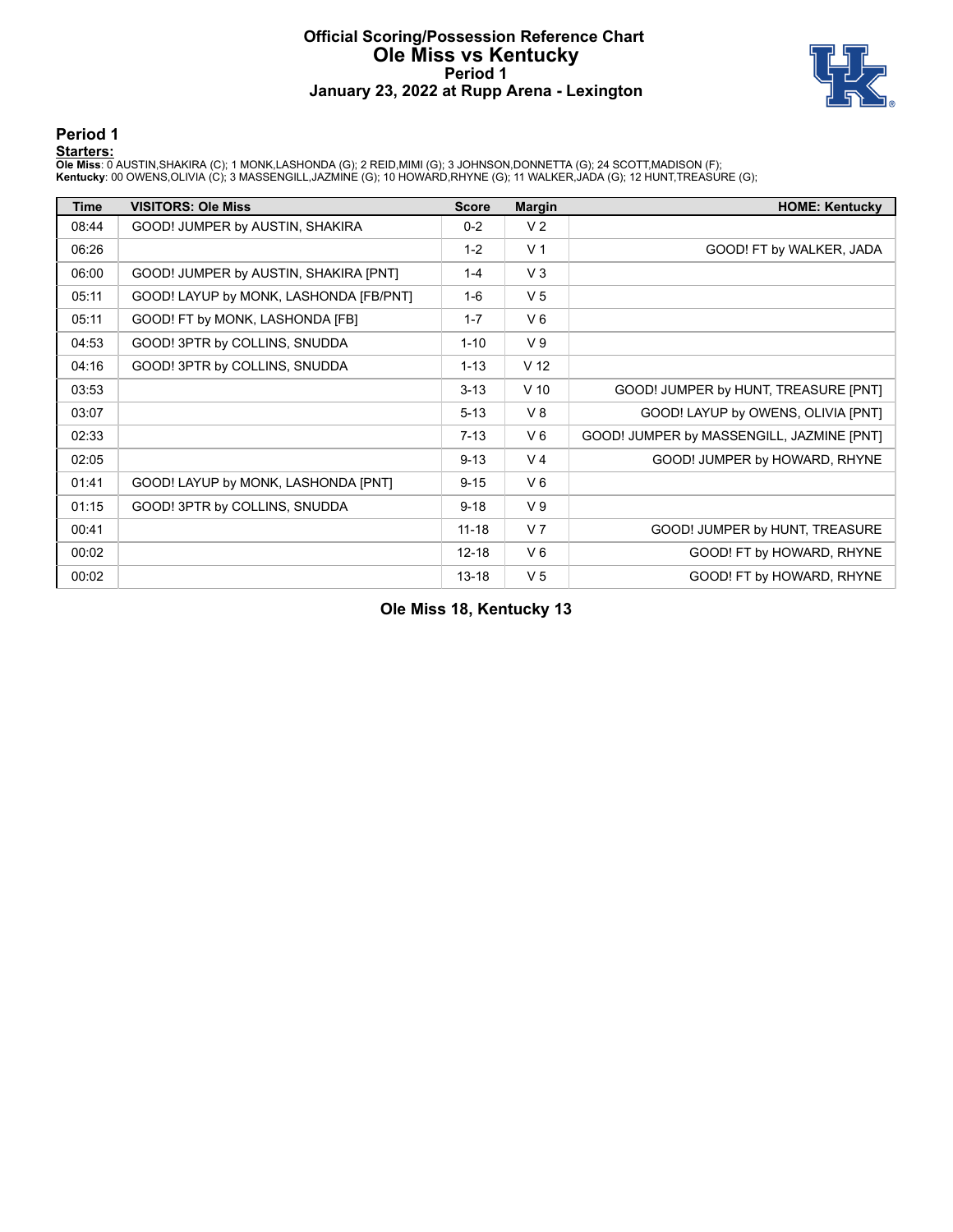### **Official Scoring/Possession Reference Chart Ole Miss vs Kentucky Period 2 January 23, 2022 at Rupp Arena - Lexington**



# **Period 2**

<mark>Starters:</mark><br>Ole Miss: 0 AUSTIN,SHAKIRA (C); 1 MONK,LASHONDA (G); 2 REID,MIMI (G); 3 JOHNSON,DONNETTA (G); 24 SCOTT,MADISON (F);<br>**Kentucky**: 00 OWENS,OLIVIA (C); 3 MASSENGILL,JAZMINE (G); 10 HOWARD,RHYNE (G); 11 WALKER,JADA

| <b>Time</b> | <b>VISITORS: Ole Miss</b>              | <b>Score</b> | <b>Margin</b>  | <b>HOME: Kentucky</b>              |
|-------------|----------------------------------------|--------------|----------------|------------------------------------|
| 08:54       | GOOD! LAYUP by AUSTIN, SHAKIRA         | 13-20        | V <sub>7</sub> |                                    |
| 07:46       | GOOD! LAYUP by SCOTT, MADISON [FB/PNT] | $13 - 22$    | V <sub>9</sub> |                                    |
| 07:02       |                                        | $15 - 22$    | V <sub>7</sub> | GOOD! LAYUP by WALKER, JADA [PNT]  |
| 06:45       | GOOD! JUMPER by AUSTIN, SHAKIRA [PNT]  | 15-24        | V <sub>9</sub> |                                    |
| 06:12       |                                        | $16 - 24$    | V8             | GOOD! FT by HUNT, TREASURE         |
| 06:12       |                                        | $17-24$      | V <sub>7</sub> | GOOD! FT by HUNT, TREASURE         |
| 05:48       |                                        | 18-24        | $V_6$          | GOOD! FT by HOWARD, RHYNE          |
| 03:07       |                                        | 19-24        | V <sub>5</sub> | GOOD! FT by HOWARD, RHYNE          |
| 03:07       |                                        | $20 - 24$    | V <sub>4</sub> | GOOD! FT by HOWARD, RHYNE          |
| 02:49       |                                        | $22 - 24$    | V <sub>2</sub> | GOOD! LAYUP by MASSENGILL, JAZMINE |
| 02:33       | GOOD! JUMPER by SCOTT, MADISON [PNT]   | $22 - 26$    | V <sub>4</sub> |                                    |
| 02:18       |                                        | 24-26        | V <sub>2</sub> | GOOD! LAYUP by HOWARD, RHYNE [PNT] |
| 01:42       | GOOD! JUMPER by JOHNSON, DONNETTA      | 24-28        | V <sub>4</sub> |                                    |
| 00:24       |                                        | $25 - 28$    | V <sub>3</sub> | GOOD! FT by LEVERETTER, NYAH       |

**Ole Miss 28, Kentucky 25**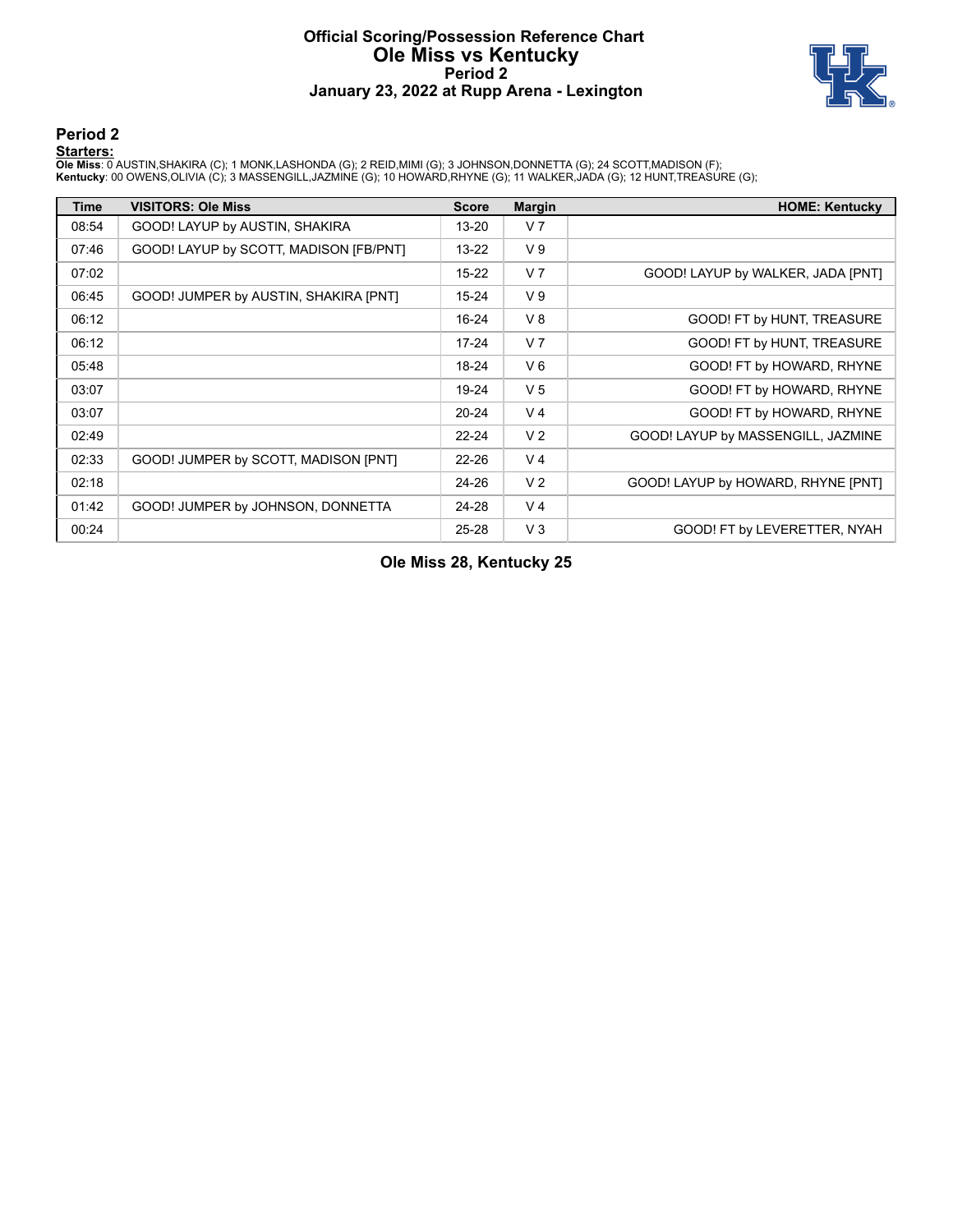# **Official Scoring/Possession Reference Chart Ole Miss vs Kentucky Period 3 January 23, 2022 at Rupp Arena - Lexington**



# **Period 3**

<mark>Starters:</mark><br>Ole Miss: 0 AUSTIN,SHAKIRA (C); 1 MONK,LASHONDA (G); 2 REID,MIMI (G); 3 JOHNSON,DONNETTA (G); 24 SCOTT,MADISON (F);<br>**Kentucky**: 00 OWENS,OLIVIA (C); 3 MASSENGILL,JAZMINE (G); 10 HOWARD,RHYNE (G); 11 WALKER,JADA

| <b>Time</b> | <b>VISITORS: Ole Miss</b>             | <b>Score</b> | <b>Margin</b>  | <b>HOME: Kentucky</b>                     |
|-------------|---------------------------------------|--------------|----------------|-------------------------------------------|
| 09:40       | GOOD! FT by MONK, LASHONDA            | 25-29        | V <sub>4</sub> |                                           |
| 09:12       |                                       | 27-29        | V <sub>2</sub> | GOOD! JUMPER by MASSENGILL, JAZMINE [PNT] |
| 08:11       | GOOD! JUMPER by BAKER, ANGEL [PNT]    | 27-31        | V <sub>4</sub> |                                           |
| 06:42       | GOOD! 3PTR by COLLINS, SNUDDA         | 27-34        | V <sub>7</sub> |                                           |
| 06:25       |                                       | 29-34        | V <sub>5</sub> | GOOD! LAYUP by HOWARD, RHYNE [PNT]        |
| 05:55       | GOOD! JUMPER by AUSTIN, SHAKIRA [PNT] | 29-36        | V <sub>7</sub> |                                           |
| 05:42       |                                       | $31 - 36$    | V <sub>5</sub> | GOOD! JUMPER by HOWARD, RHYNE             |
| 04:36       |                                       | 33-36        | V <sub>3</sub> | GOOD! LAYUP by KING, EMMA [FB/PNT]        |
| 04:36       |                                       | 34-36        | V <sub>2</sub> | GOOD! FT by KING, EMMA [FB]               |
| 04:19       | GOOD! LAYUP by AUSTIN, SHAKIRA [PNT]  | 34-38        | V <sub>4</sub> |                                           |
| 04:19       | GOOD! FT by AUSTIN, SHAKIRA           | 34-39        | V <sub>5</sub> |                                           |
| 03:52       |                                       | 36-39        | V <sub>3</sub> | GOOD! JUMPER by HOWARD, RHYNE             |
| 03:39       | GOOD! LAYUP by AUSTIN, SHAKIRA [PNT]  | 36-41        | V <sub>5</sub> |                                           |
| 03:06       |                                       | 38-41        | V <sub>3</sub> | GOOD! JUMPER by HUNT, TREASURE [PNT]      |
| 01:52       | GOOD! LAYUP by MONK, LASHONDA [PNT]   | 38-43        | V <sub>5</sub> |                                           |
| 01:52       | GOOD! FT by MONK, LASHONDA            | 38-44        | $V_6$          |                                           |
| 01:23       |                                       | 40-44        | V <sub>4</sub> | GOOD! JUMPER by HOWARD, RHYNE             |
| 00:21       |                                       | 41-44        | V <sub>3</sub> | GOOD! FT by WALKER, JADA                  |
| 00:21       |                                       | 42-44        | V <sub>2</sub> | GOOD! FT by WALKER, JADA                  |
| 00:03       | GOOD! JUMPER by AUSTIN, SHAKIRA [PNT] | 42-46        | V <sub>4</sub> |                                           |

**Ole Miss 46, Kentucky 42**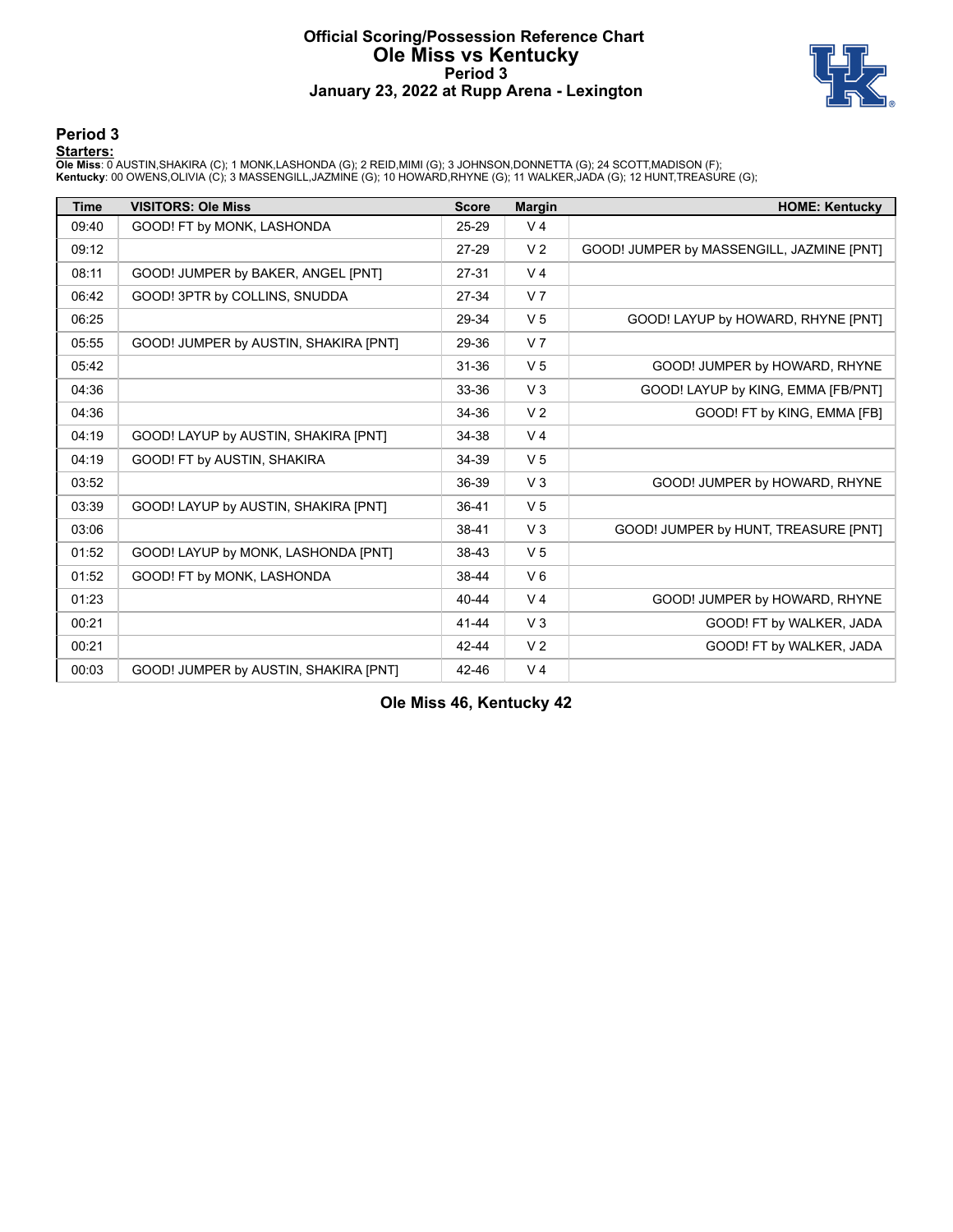### **Official Scoring/Possession Reference Chart Ole Miss vs Kentucky Period 4 January 23, 2022 at Rupp Arena - Lexington**



### **Period 4**

<mark>Starters:</mark><br>Ole Miss: 0 AUSTIN,SHAKIRA (C); 1 MONK,LASHONDA (G); 2 REID,MIMI (G); 3 JOHNSON,DONNETTA (G); 24 SCOTT,MADISON (F);<br>**Kentucky**: 00 OWENS,OLIVIA (C); 3 MASSENGILL,JAZMINE (G); 10 HOWARD,RHYNE (G); 11 WALKER,JADA

| <b>Time</b> | <b>VISITORS: Ole Miss</b>               | <b>Score</b> | <b>Margin</b>  | <b>HOME: Kentucky</b>               |
|-------------|-----------------------------------------|--------------|----------------|-------------------------------------|
| 09:25       | GOOD! JUMPER by JOHNSON, DONNETTA [PNT] | 42-48        | $V_6$          |                                     |
| 08:27       | GOOD! FT by AUSTIN, SHAKIRA             | 42-49        | V <sub>7</sub> |                                     |
| 08:27       | GOOD! FT by AUSTIN, SHAKIRA             | 42-50        | V8             |                                     |
| 06:58       |                                         | 44-50        | $V_6$          | GOOD! LAYUP by HOWARD, RHYNE [PNT]  |
| 06:58       |                                         | 45-50        | V <sub>5</sub> | GOOD! FT by HOWARD, RHYNE           |
| 06:26       | GOOD! JUMPER by SCOTT, MADISON [PNT]    | 45-52        | V <sub>7</sub> |                                     |
| 06:00       | GOOD! JUMPER by SCOTT, MADISON          | 45-54        | V <sub>9</sub> |                                     |
| 05:31       |                                         | 46-54        | $V_8$          | GOOD! FT by WALKER, JADA            |
| 05:31       |                                         | 47-54        | V <sub>7</sub> | GOOD! FT by WALKER, JADA            |
| 04:48       |                                         | 49-54        | V <sub>5</sub> | GOOD! JUMPER by HOWARD, RHYNE [PNT] |
| 04:18       |                                         | 51-54        | V <sub>3</sub> | GOOD! JUMPER by HOWARD, RHYNE       |
| 03:51       | GOOD! JUMPER by AUSTIN, SHAKIRA [PNT]   | 51-56        | V <sub>5</sub> |                                     |
| 01:19       | GOOD! JUMPER by AUSTIN, SHAKIRA [PNT]   | 51-58        | V <sub>7</sub> |                                     |
| 01:19       | GOOD! FT by AUSTIN, SHAKIRA             | 51-59        | V8             |                                     |
| 00:55       |                                         | 53-59        | $V_6$          | GOOD! JUMPER by KING, EMMA          |
| 00:47       | GOOD! FT by BAKER, ANGEL                | 53-60        | V <sub>7</sub> |                                     |
| 00:31       | GOOD! LAYUP by SCOTT, MADISON [FB/PNT]  | 53-62        | V <sub>9</sub> |                                     |
| 00:14       |                                         | 54-62        | V8             | GOOD! FT by HUNT, TREASURE          |
| 00:12       | GOOD! FT by MONK, LASHONDA              | 54-63        | V <sub>9</sub> |                                     |

**Ole Miss 63, Kentucky 54**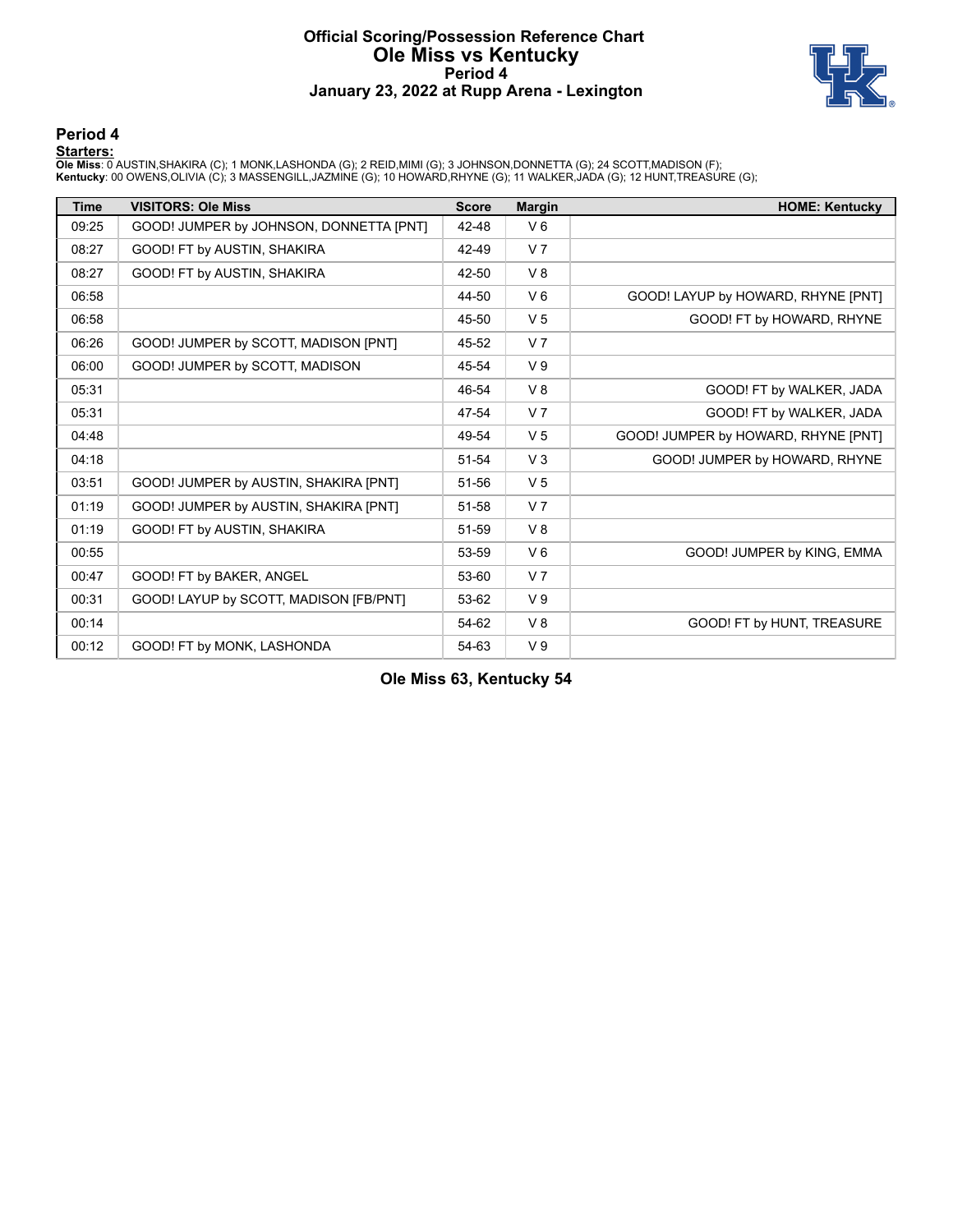### **Official Substitutions Log Ole Miss vs Kentucky Period 1 January 23, 2022 at Rupp Arena - Lexington**



| <b>VISITORS: Ole Miss</b>    | <b>Time</b> | <b>Score</b> | <b>HOME: Kentucky</b>        |
|------------------------------|-------------|--------------|------------------------------|
| 0 AUSTIN, SHAKIRA            |             |              | 00 OWENS.OLIVIA              |
| 1 MONK, LASHONDA             |             |              | 3 MASSENGILL, JAZMINE        |
| 2 REID, MIMI                 |             |              | 10 HOWARD, RHYNE             |
| 3 JOHNSON, DONNETTA          |             |              | 11 WALKER, JADA              |
| 24 SCOTT, MADISON            |             |              | 12 HUNT, TREASURE            |
|                              | 08:21       | $2 - 0$      | SUB OUT: OWENS, OLIVIA       |
|                              | 08:21       |              | SUB IN: LEVERETTER, NYAH     |
|                              | 06:26       | $2 - 0$      | SUB OUT: MASSENGILL, JAZMINE |
|                              | 06:26       |              | <b>SUB IN: KING, EMMA</b>    |
| SUB OUT: 2 REID, MIMI        | 06:26       |              |                              |
| SUB IN: 15 BAKER, ANGEL      | 06:26       |              |                              |
|                              | 05:11       | $6 - 1$      | SUB OUT: WALKER, JADA        |
|                              | 05:11       |              | SUB OUT: HUNT, TREASURE      |
|                              | 05:11       |              | SUB IN: OWENS, OLIVIA        |
|                              | 05:11       |              | SUB IN: MASSENGILL, JAZMINE  |
| SUB OUT: 3 JOHNSON, DONNETTA | 05:11       |              |                              |
| SUB IN: 5 COLLINS, SNUDDA    | 05:11       |              |                              |
| SUB OUT: 1 MONK, LASHONDA    | 04:48       | $10-1$       |                              |
| SUB IN: 10 SALARY, DESTINY   | 04:48       |              |                              |
|                              | 04:06       | $13 - 1$     | SUB OUT: LEVERETTER, NYAH    |
|                              | 04:06       |              | SUB OUT: KING, EMMA          |
|                              | 04:06       |              | SUB IN: WALKER.JADA          |
|                              | 04:06       |              | SUB IN: HUNT, TREASURE       |
| SUB OUT: 10 SALARY, DESTINY  | 02:55       | $13 - 5$     |                              |
| SUB OUT: 15 BAKER, ANGEL     | 02:55       |              |                              |
| SUB OUT: 24 SCOTT, MADISON   | 02:55       |              |                              |
| SUB IN: 1 MONK, LASHONDA     | 02:55       |              |                              |
| SUB IN: 2 REID, MIMI         | 02:55       |              |                              |
| SUB IN: 32 MCGEE, CAITLIN    | 02:55       |              |                              |
| SUB OUT: 0 AUSTIN, SHAKIRA   | 02:43       | $13 - 5$     |                              |
| SUB IN: 11 KITCHENS, IYANLA  | 02:43       |              |                              |
| SUB OUT: 2 REID, MIMI        | 01:53       | $13-9$       |                              |
| SUB IN: 15 BAKER, ANGEL      | 01:53       |              |                              |
|                              | 00:56       | 18-9         | SUB OUT: OWENS, OLIVIA       |
|                              | 00:56       |              | SUB OUT: WALKER, JADA        |
|                              | 00:56       |              | SUB IN: LEVERETTER, NYAH     |
|                              | 00:56       |              | SUB IN: KING, EMMA           |
|                              | 00:02       | $18 - 13$    | SUB OUT: HOWARD, RHYNE       |
|                              | 00:02       |              | SUB IN: WALKER, JADA         |

**Ole Miss 18, Kentucky 13**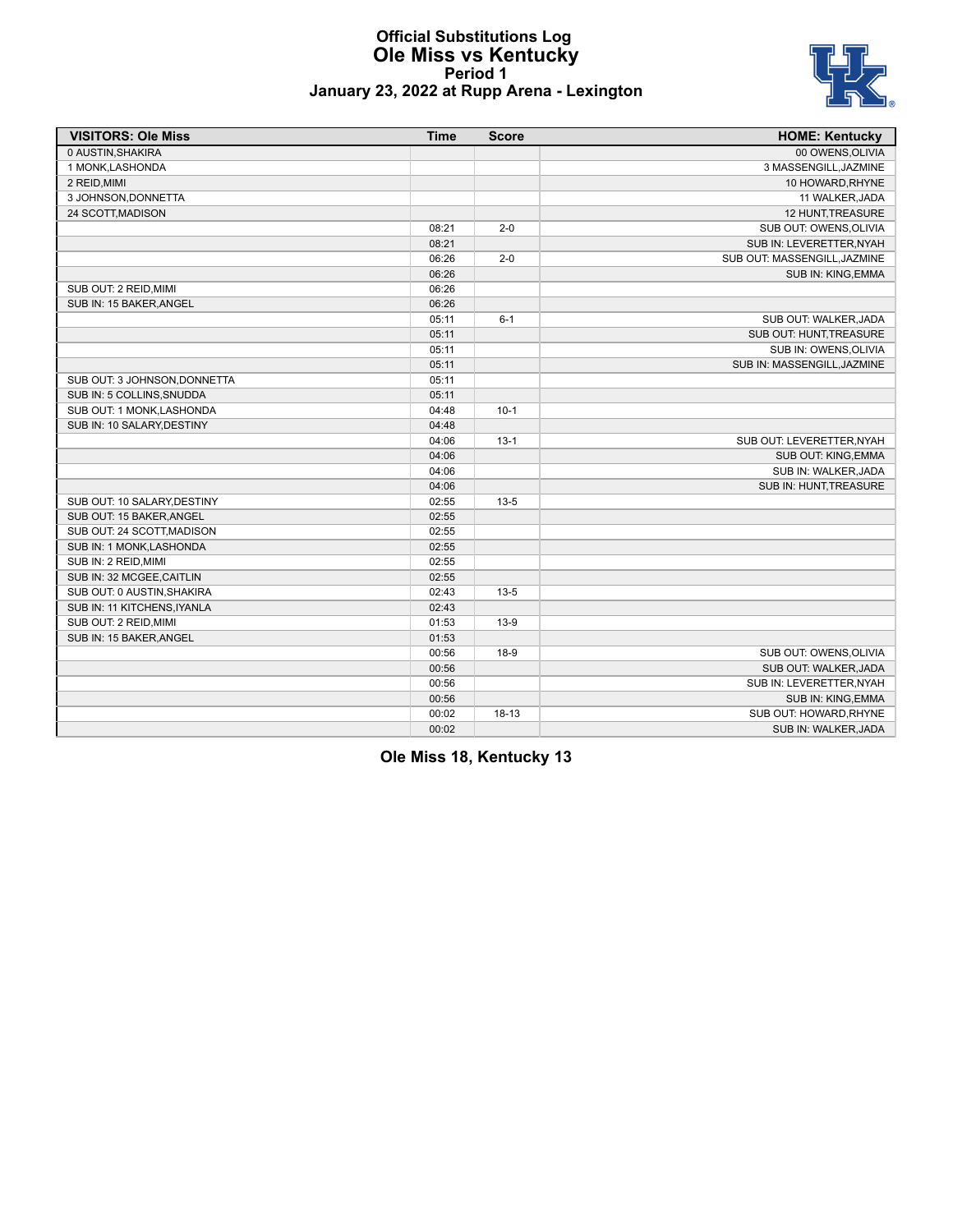### **Official Substitutions Log Ole Miss vs Kentucky Period 2 January 23, 2022 at Rupp Arena - Lexington**



| <b>VISITORS: Ole Miss</b>    | Time  | Score                    | <b>HOME: Kentucky</b>        |
|------------------------------|-------|--------------------------|------------------------------|
| 0 AUSTIN.SHAKIRA             |       |                          | 00 OWENS, OLIVIA             |
| 1 MONK, LASHONDA             |       |                          | 3 MASSENGILL, JAZMINE        |
| 2 REID.MIMI                  |       |                          | 10 HOWARD, RHYNE             |
| 3 JOHNSON, DONNETTA          |       |                          | 11 WALKER, JADA              |
| 24 SCOTT, MADISON            |       |                          | 12 HUNT, TREASURE            |
|                              | 10:00 | $\overline{\phantom{a}}$ | SUB OUT: KING, EMMA          |
|                              | 10:00 |                          | SUB IN: HOWARD, RHYNE        |
| SUB OUT: 1 MONK.LASHONDA     | 10:00 |                          |                              |
| SUB OUT: 11 KITCHENS, IYANLA | 10:00 |                          |                              |
| SUB OUT: 32 MCGEE, CAITLIN   | 10:00 |                          |                              |
| SUB IN: 0 AUSTIN.SHAKIRA     | 10:00 |                          |                              |
| SUB IN: 2 REID.MIMI          | 10:00 |                          |                              |
| SUB IN: 24 SCOTT, MADISON    | 10:00 |                          |                              |
|                              | 08:22 | $20 - 13$                | SUB OUT: LEVERETTER, NYAH    |
|                              | 08:22 |                          | SUB IN: OWENS, OLIVIA        |
|                              | 07:25 | $22 - 13$                | SUB OUT: MASSENGILL, JAZMINE |
|                              | 07:25 |                          | SUB IN: KING, EMMA           |
| SUB OUT: 5 COLLINS, SNUDDA   | 07:25 |                          |                              |
| SUB IN: 3 JOHNSON, DONNETTA  | 07:25 |                          |                              |
| SUB OUT: 24 SCOTT, MADISON   | 06:12 | $24 - 15$                |                              |
| SUB IN: 32 MCGEE, CAITLIN    | 06:12 |                          |                              |
|                              | 06:12 |                          | SUB OUT: HUNT, TREASURE      |
|                              | 06:12 |                          | SUB IN: LEVERETTER, NYAH     |
| SUB OUT: 0 AUSTIN, SHAKIRA   | 05:48 | $24 - 17$                |                              |
| SUB IN: 11 KITCHENS, IYANLA  | 05:48 |                          |                              |
| SUB OUT: 2 REID, MIMI        | 05:48 |                          |                              |
| SUB IN: 1 MONK, LASHONDA     | 05:48 |                          |                              |
| SUB OUT: 1 MONK, LASHONDA    | 05:00 | $24-18$                  |                              |
| SUB OUT: 11 KITCHENS, IYANLA | 05:00 |                          |                              |
| SUB OUT: 32 MCGEE, CAITLIN   | 05:00 |                          |                              |
| SUB IN: 0 AUSTIN, SHAKIRA    | 05:00 |                          |                              |
| SUB IN: 2 REID, MIMI         | 05:00 |                          |                              |
| SUB IN: 24 SCOTT, MADISON    | 05:00 |                          |                              |
|                              | 04:10 | $24-18$                  | SUB OUT: WALKER, JADA        |
|                              | 04:10 |                          | SUB IN: MASSENGILL, JAZMINE  |
| SUB OUT: 0 AUSTIN, SHAKIRA   | 04:10 |                          |                              |
| SUB IN: 5 COLLINS, SNUDDA    | 04:10 |                          |                              |
|                              | 03:29 | $24 - 18$                | SUB OUT: LEVERETTER, NYAH    |
|                              | 03:29 |                          | SUB IN: HUNT, TREASURE       |
| SUB OUT: 15 BAKER, ANGEL     | 03:07 | $24-18$                  |                              |
| SUB IN: 1 MONK, LASHONDA     | 03:07 |                          |                              |
|                              | 01:27 | 28-24                    | SUB OUT: HOWARD, RHYNE       |
|                              | 01:27 |                          | SUB IN: WALKER, JADA         |
|                              | 01:27 |                          | SUB OUT: OWENS, OLIVIA       |
|                              | 01:27 |                          | SUB IN: LEVERETTER, NYAH     |
|                              | 01:02 | 28-24                    | SUB OUT: WALKER, JADA        |
|                              | 01:02 |                          | SUB IN: HOWARD, RHYNE        |
| SUB OUT: 1 MONK, LASHONDA    | 01:02 |                          |                              |
| SUB OUT: 3 JOHNSON, DONNETTA | 01:02 |                          |                              |
| SUB IN: 11 KITCHENS, IYANLA  | 01:02 |                          |                              |
| SUB IN: 15 BAKER, ANGEL      | 01:02 |                          |                              |

**Ole Miss 28, Kentucky 25**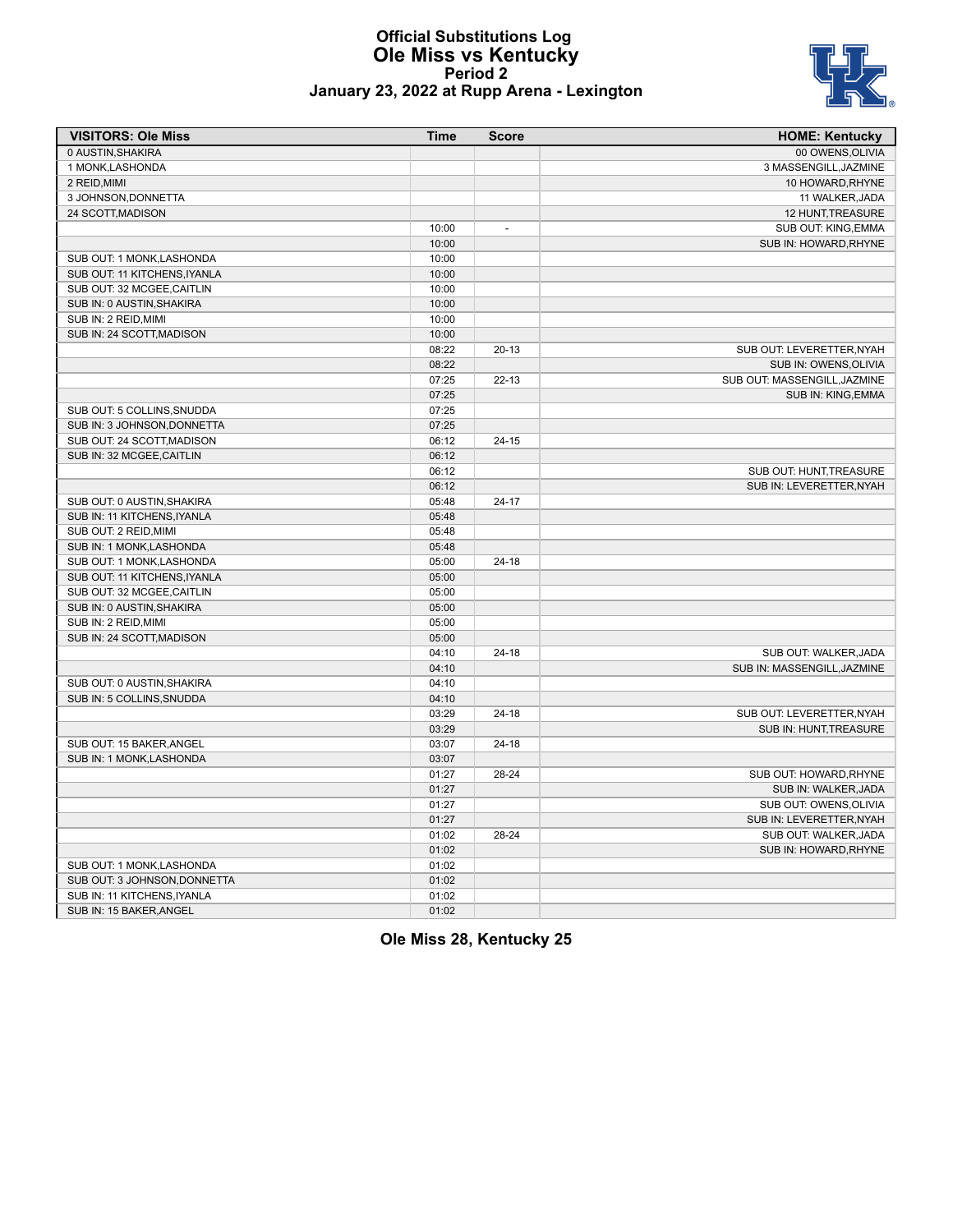### **Official Substitutions Log Ole Miss vs Kentucky Period 3 January 23, 2022 at Rupp Arena - Lexington**



| <b>VISITORS: Ole Miss</b>    | <b>Time</b> | <b>Score</b>   | <b>HOME: Kentucky</b>        |
|------------------------------|-------------|----------------|------------------------------|
| 0 AUSTIN, SHAKIRA            |             |                | 00 OWENS, OLIVIA             |
| 1 MONK, LASHONDA             |             |                | 3 MASSENGILL, JAZMINE        |
| 2 REID, MIMI                 |             |                | 10 HOWARD, RHYNE             |
| 3 JOHNSON, DONNETTA          |             |                | 11 WALKER, JADA              |
| 24 SCOTT, MADISON            |             |                | 12 HUNT, TREASURE            |
|                              | 10:00       | $\overline{a}$ | SUB OUT: LEVERETTER, NYAH    |
|                              | 10:00       |                | SUB OUT: KING, EMMA          |
|                              | 10:00       |                | SUB IN: OWENS, OLIVIA        |
|                              | 10:00       |                | SUB IN: WALKER, JADA         |
| SUB OUT: 11 KITCHENS, IYANLA | 10:00       |                |                              |
| SUB OUT: 15 BAKER, ANGEL     | 10:00       |                |                              |
| SUB IN: 0 AUSTIN, SHAKIRA    | 10:00       |                |                              |
| SUB IN: 1 MONK, LASHONDA     | 10:00       |                |                              |
| SUB OUT: 1 MONK, LASHONDA    | 08:47       | 29-27          |                              |
| SUB IN: 15 BAKER, ANGEL      | 08:47       |                |                              |
| SUB OUT: 24 SCOTT, MADISON   | 06:53       | $31 - 27$      |                              |
| SUB IN: 32 MCGEE, CAITLIN    | 06:53       |                |                              |
|                              | 06:37       | 34-27          | SUB OUT: MASSENGILL, JAZMINE |
|                              | 06:37       |                | <b>SUB IN: KING, EMMA</b>    |
| SUB OUT: 2 REID, MIMI        | 04:36       | 36-33          |                              |
| SUB OUT: 32 MCGEE, CAITLIN   | 04:36       |                |                              |
| SUB IN: 1 MONK, LASHONDA     | 04:36       |                |                              |
| SUB IN: 24 SCOTT, MADISON    | 04:36       |                |                              |
|                              | 04:36       |                | SUB OUT: WALKER, JADA        |
|                              | 04:36       |                | SUB OUT: HUNT, TREASURE      |
|                              | 04:36       |                | SUB IN: MASSENGILL, JAZMINE  |
|                              | 04:36       |                | SUB IN: LEVERETTER, NYAH     |
|                              | 03:11       | 41-36          | SUB OUT: OWENS, OLIVIA       |
|                              | 03:11       |                | SUB IN: HUNT, TREASURE       |
|                              | 03:11       |                | SUB OUT: HOWARD, RHYNE       |
|                              | 03:11       |                | SUB IN: WALKER, JADA         |
|                              |             |                |                              |
| SUB OUT: 0 AUSTIN, SHAKIRA   | 03:11       |                |                              |
| SUB IN: 11 KITCHENS.IYANLA   | 03:11       |                |                              |
|                              | 02:36       | 41-38          | SUB OUT: KING, EMMA          |
|                              | 02:36       |                | SUB IN: HOWARD.RHYNE         |
| SUB OUT: 11 KITCHENS, IYANLA | 02:36       |                |                              |
| SUB IN: 32 MCGEE, CAITLIN    | 02:36       |                |                              |
| SUB OUT: 32 MCGEE, CAITLIN   | 00:49       | 44-40          |                              |
| SUB IN: 3 JOHNSON, DONNETTA  | 00:49       |                |                              |
| SUB OUT: 15 BAKER, ANGEL     | 00:36       | 44-40          |                              |
| SUB IN: 2 REID, MIMI         | 00:36       |                |                              |
|                              | 00:21       | 44-40          | SUB OUT: HOWARD, RHYNE       |
|                              | 00:21       |                | <b>SUB IN: KING.EMMA</b>     |
| SUB OUT: 24 SCOTT.MADISON    | 00:21       |                |                              |
| SUB IN: 0 AUSTIN.SHAKIRA     | 00:21       |                |                              |

**Ole Miss 46, Kentucky 42**